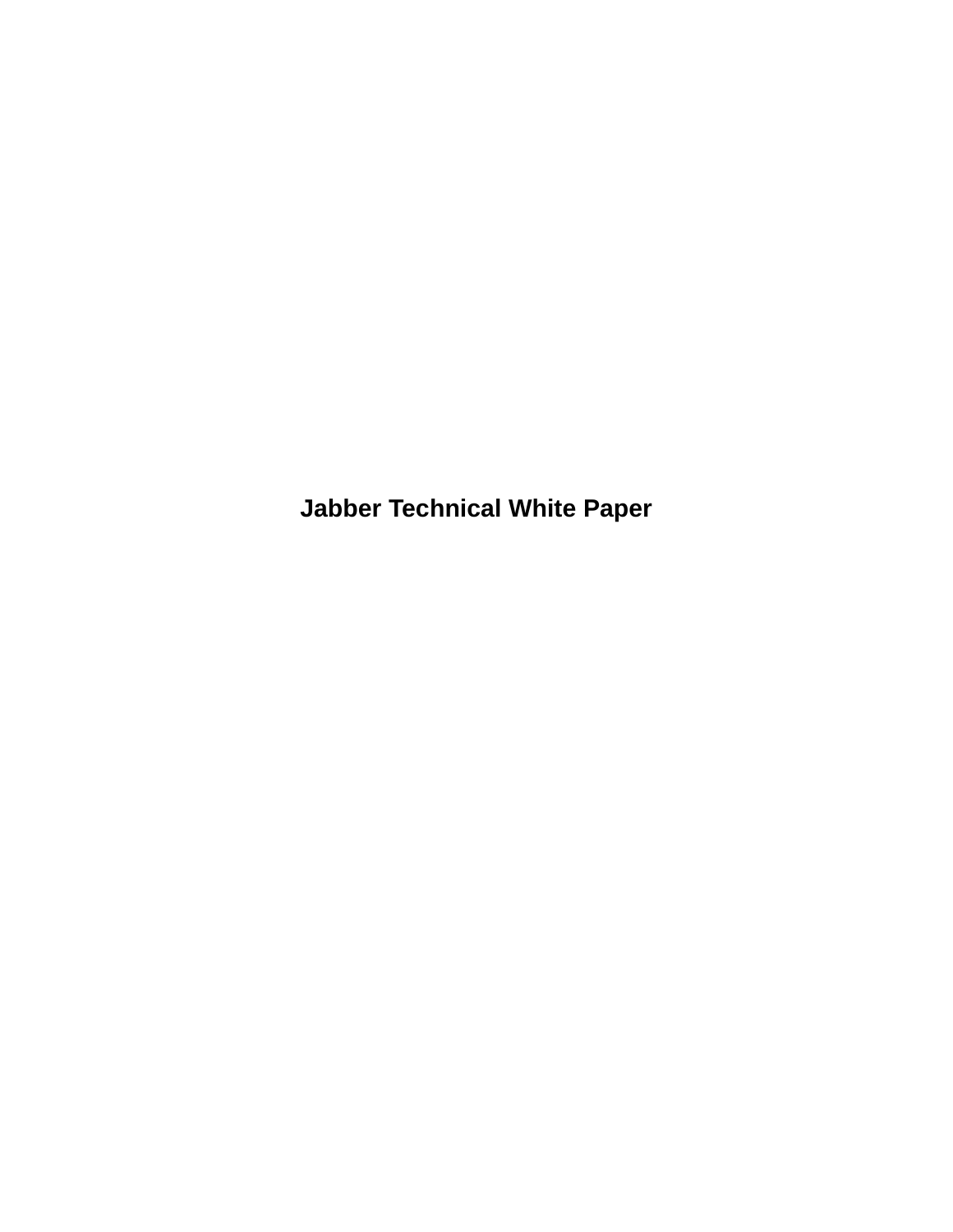Copyright © 2000 Jabber.com, Inc.

Permission is granted to copy, distribute, and/or modify this document under the terms of the GNU Free documentation License, Version 1.1 or any later version published by the Free Software Foundation; with the Modified Versions being:

- Jabber Identifiers, The Jabber.org Project (inf[o@jabber.org\)](mailto:team@jabber.org)
- <message></message>,The Jabber.org Project ([info@jabber.org\)](mailto:team@jabber.org))
- <presence></presence>, The Jabber.org Project ([info@jabber.org\)](mailto:team@jabber.org)
- <iq></iq> (Info/Query), The Jabber.org Project ([info@jabber.org\)](mailto:team@jabber.org)
- Client/Server Details, The Jabber.org Project ([info@jabber.org\)](mailto:team@jabber.org)
- Jabber Namespaces, The Jabber.org Project [\(info@jabber.org\)](mailto:team@jabber.org)
- Frequently Asked Questions, Eliot Landrum
- Basic Transport Operation, Jeremie Miller, Edited by Eliot Landrum
- The Jabber Architecture, Jeremie Miller [\(jeremie@jabber.org\)](mailto:jeremie@jabber.org))
- Group Chat Overview, The Jabber.org Project ([info@jabber.org\)](mailto:team@jabber.org)
- Message-level routing and timestamp information, The Jabber.org Project (info@jabber.org)

A copy of the GNU Free Documentation license is available at http://www.gnu.org/copyleft/fdl.html. A transparent copy of this paper is available by contacting info@jabber.com.

#### **History**

| <b>Title</b>                                  | Date | Author           | <b>Publisher</b> |
|-----------------------------------------------|------|------------------|------------------|
| Jabber Technical White Paper   April 25, 2000 |      | Catherine Dodson | Jabber.com, Inc. |
|                                               |      |                  |                  |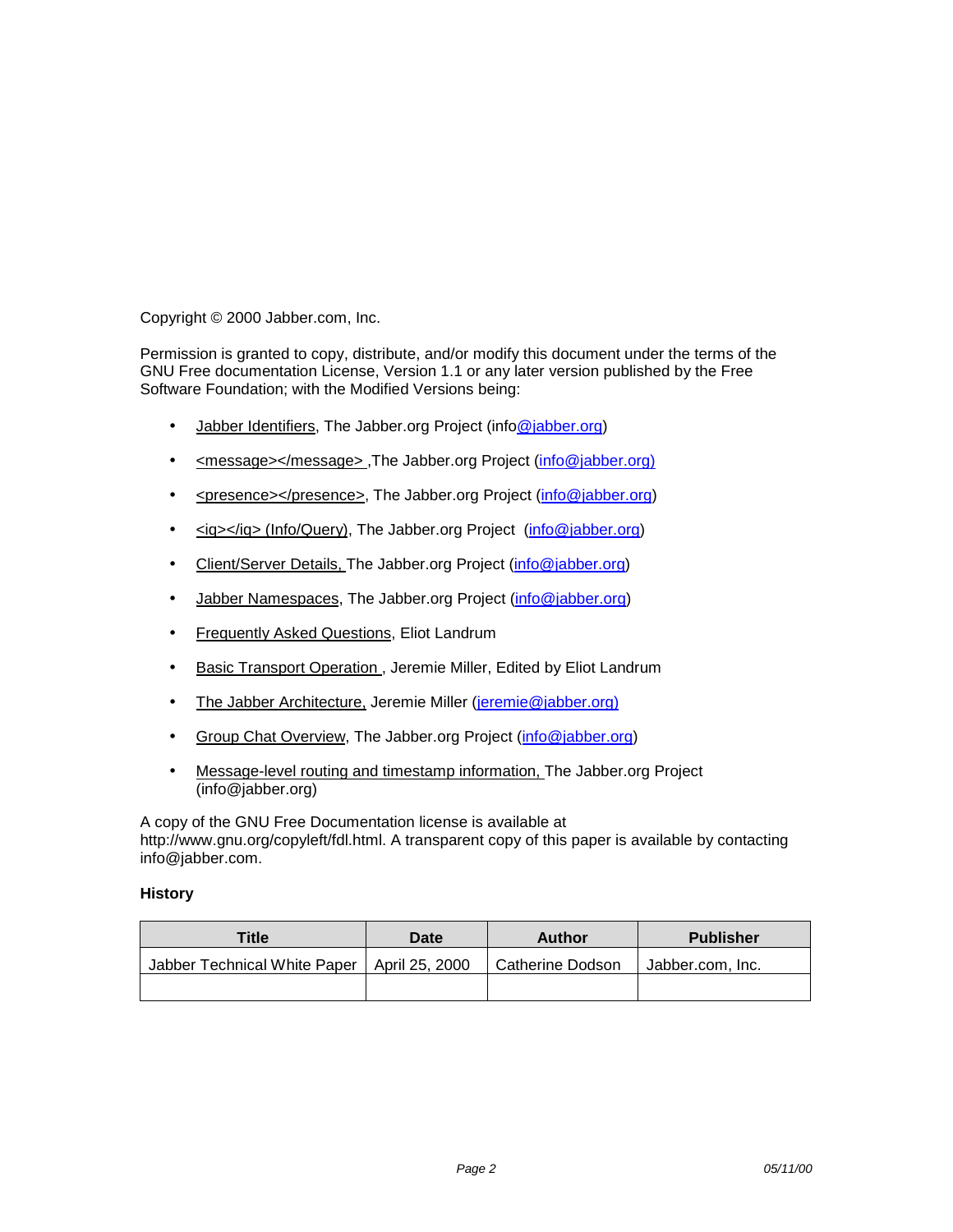# **Table of Contents**

|       | 32  |
|-------|-----|
|       |     |
|       | 33  |
|       |     |
|       |     |
|       | -33 |
| FQDN. |     |
|       |     |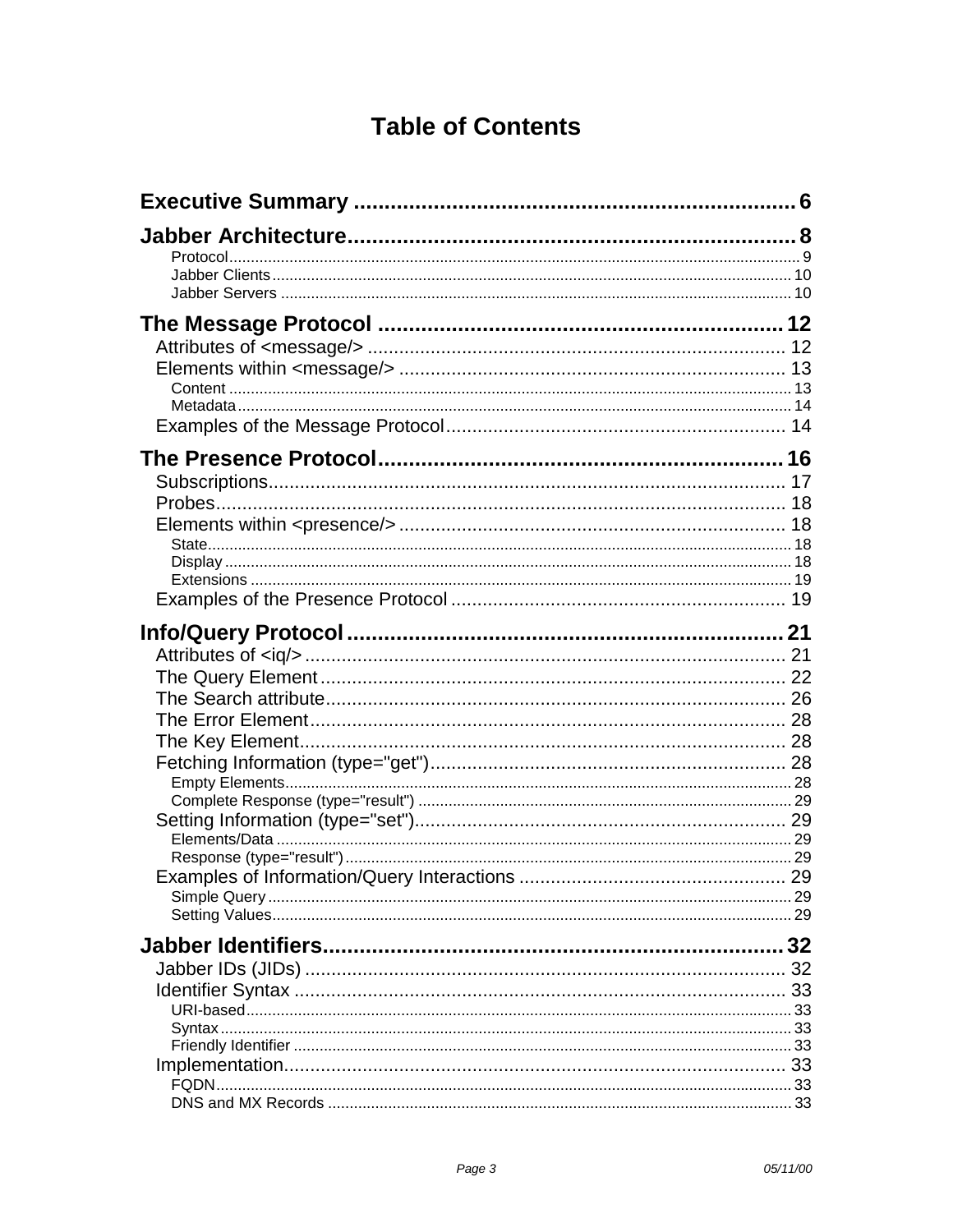| 35 |
|----|
| 35 |
|    |
|    |
|    |
|    |
|    |
|    |
|    |
|    |
|    |
|    |
|    |
|    |
|    |
| 45 |
| 46 |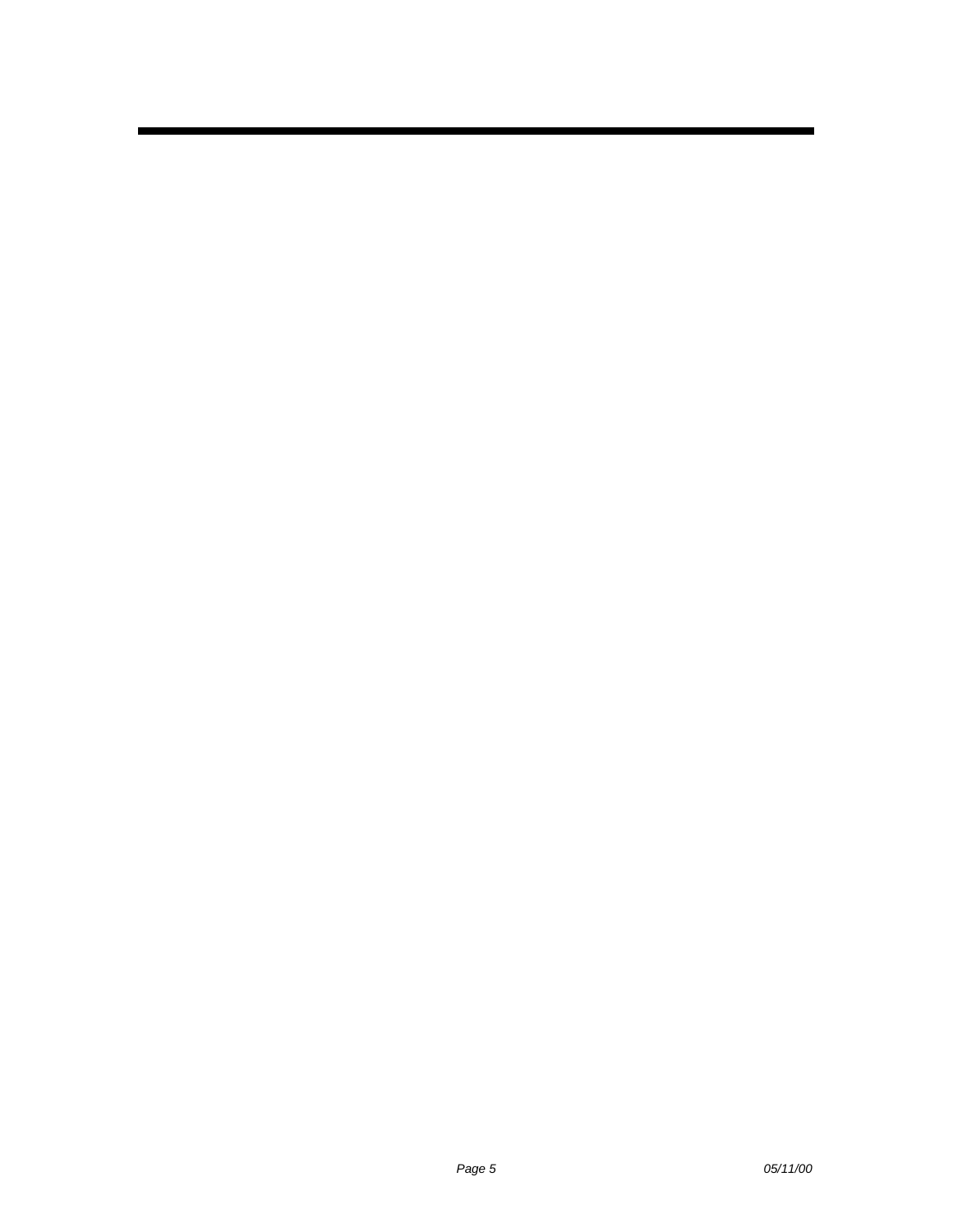# <span id="page-5-0"></span>**Executive Summary**

Jabber instant messaging software enables users to communicate in text-based conversations in real time. Instant messaging (IM) is expected to exceed the demand of email, and Jabber is positioned to offer the fastest, smartest, and most convenient tool for instant communications.

Jabber's unique position in the market is a result of its XML-based architecture. Benefits of the XML architecture include:

- It integrates easily into other programs and systems.
- It provides more structure and intelligence than binary protocols.
- It functions across platforms and operating systems.

Jabber is a server-based program that runs on a system of distributed servers. Each user's roster and preferences are stored on the server. A user can log on from any client and access user preferences, subscription lists, and messages.

In the current version of Jabber, users can communicate with AIM, ICQ, and Jabber servers. They can search for users on ICQ and Jabber servers. In the future, support for other instant messaging systems will be added. Jabber's server-based architecture enables major upgrades to take place without necessitating a redistribution of the client software.

Jabber comes from the open source programming movement (http://www.opensource.com). In this movement, programmers from all over the world participate in the development, coding, and testing of software. In Jabber's case, over 400 programmers are registered developers for the software, and dozens participate on a daily basis. This level of participation enhances the overall quality of the software. The time between new bug fixes, security patches, and releases is greatly accelerated. The vast array of systems in use by the developers ensures that clients are developed for and tested in a wide spectrum of user environments. Jabber.com looks forward to collaboration between the open source developers and its own programmers.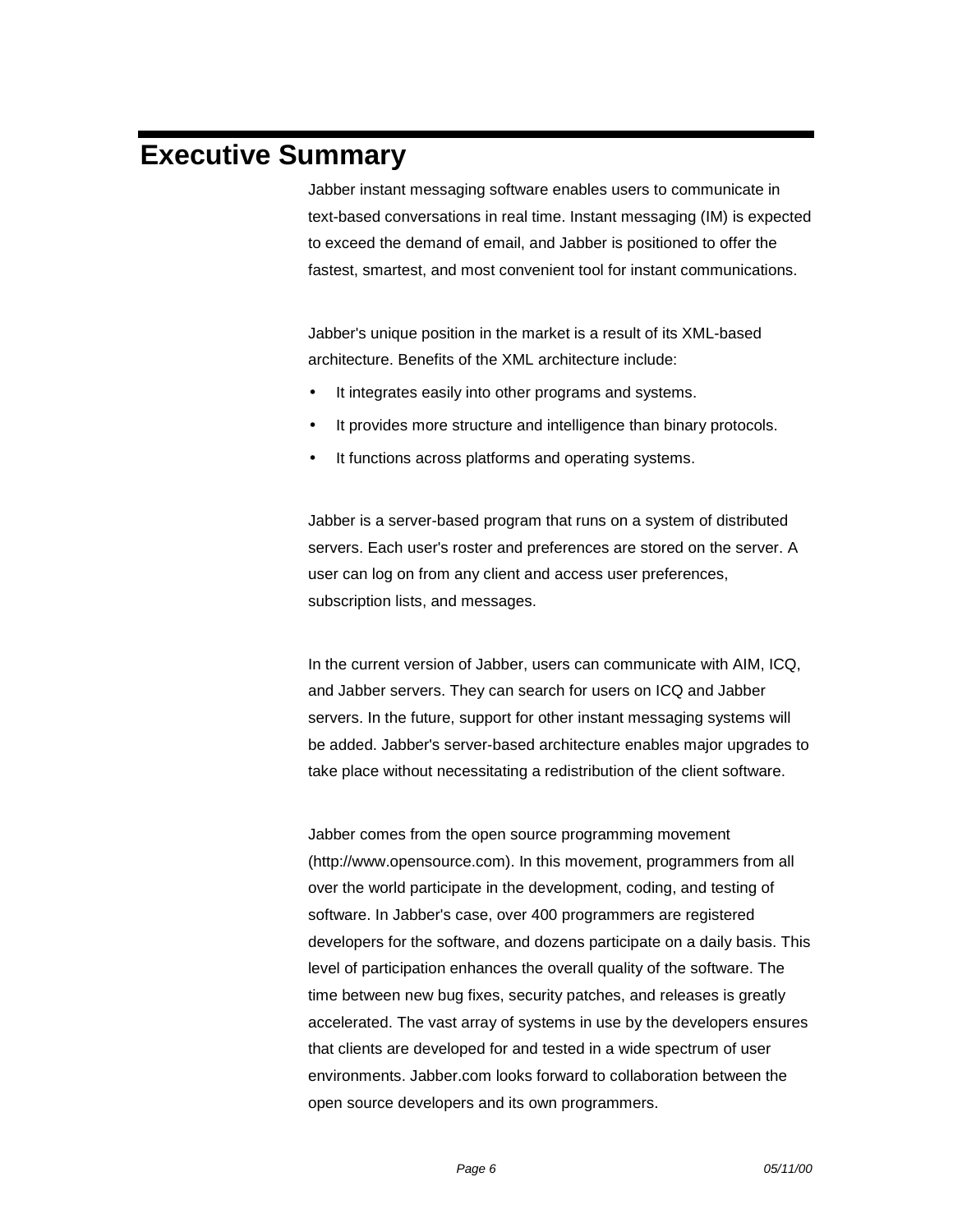The result of Jabber's flexibility is that you can communicate friends and colleagues in multiple IM's and organize all contacts in one piece of software.<sup>\*</sup>

l ∗ COMPATIBILITY DISCLAIMER Unlike the proprietary Instant Messaging services in existence today, Jabber represents a platform for instant communications applications; it can be used to create consumer IM services, but has far broader uses. Jabber.org is an open-source development project designed and founded on the principles of open-source, openstandards and XML architecture. Jabber.com is a commercial entity created to provide value added products and services to prospective users of this open-source platform. Our mission is to provide the extended products and services that empower and enable the development of services that can propel the IM industry far beyond today's world of instant chat.

We believe that interoperability standards for IM are highly important, and ultimately inevitable. Jabber.org is actively involved with and closely engineering the Jabber system to follow the IM standardization directions of the Internet Engineering Task Force (IETF). Jabber.org is also actively engineering interfaces to every IM service of significance. However, during this transition period where proprietary IM services engage in blocking and tackling, we cannot guarantee interoperability with any proprietary IM network.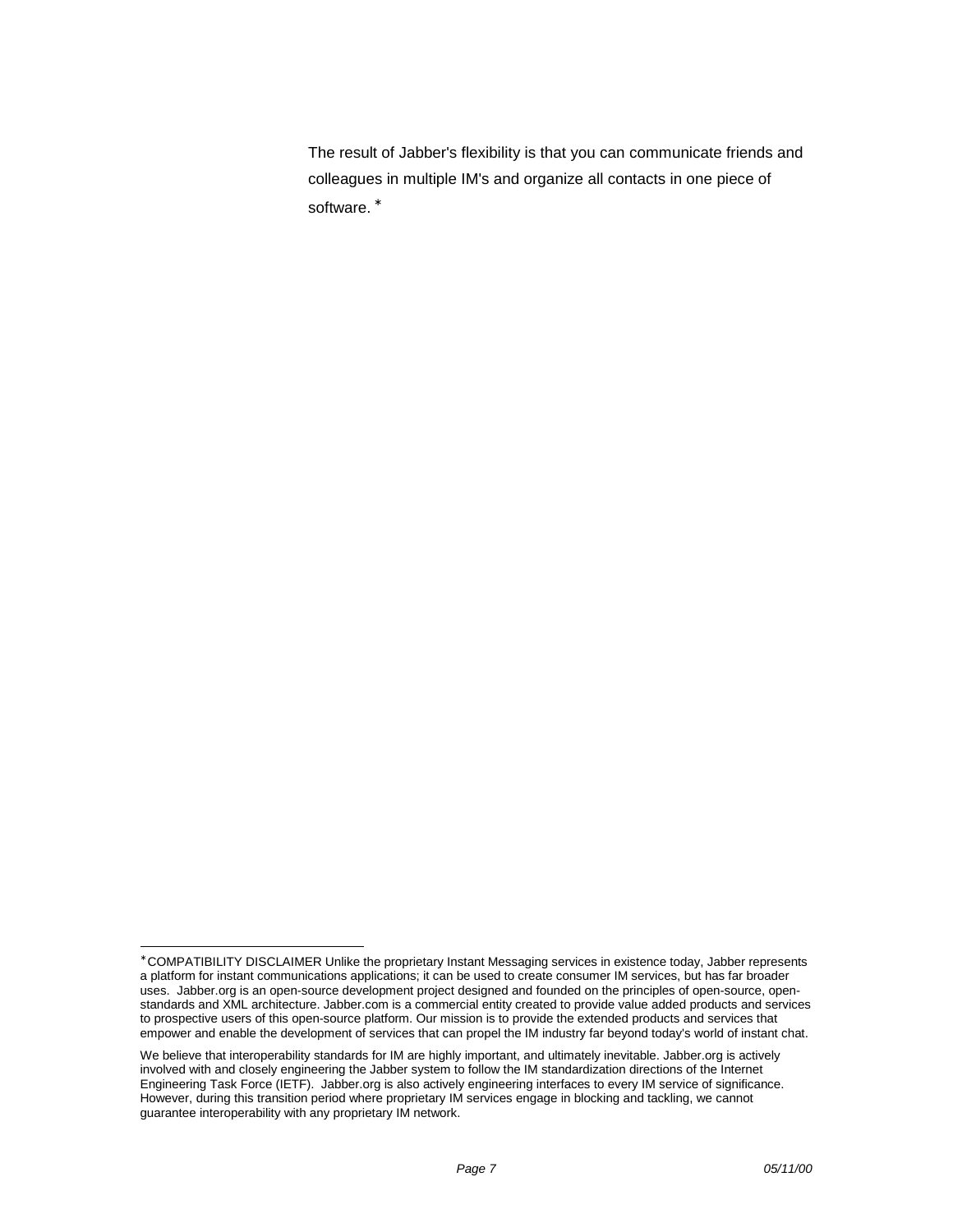# <span id="page-7-0"></span>**Jabber Architecture**

Jabber architecture is almost identical to that of email. Each user has a local server which receives information for them. The various local servers transfer the messages among themselves for delivery to users. Any number of servers can be supported, with each server representing a unique and separate "community" or domain. Jabber Identifiers are typically expressed identically to email: user@server.com.

Jabber clients and servers connect through XML streams. Communications occur between clients and servers and between multiple servers. In client/server communications, the XML stream is always initiated by the client to the server. The architecture can support simple clients (e.g., a direct telnet connection). XML is an integral part of the architecture making it fundamentally extensible and able to express almost any structured data.

Server-to-server communication consists of simply routing the elements of the protocol over an XML stream from one server to another. There is no special server-to-server protocol or features.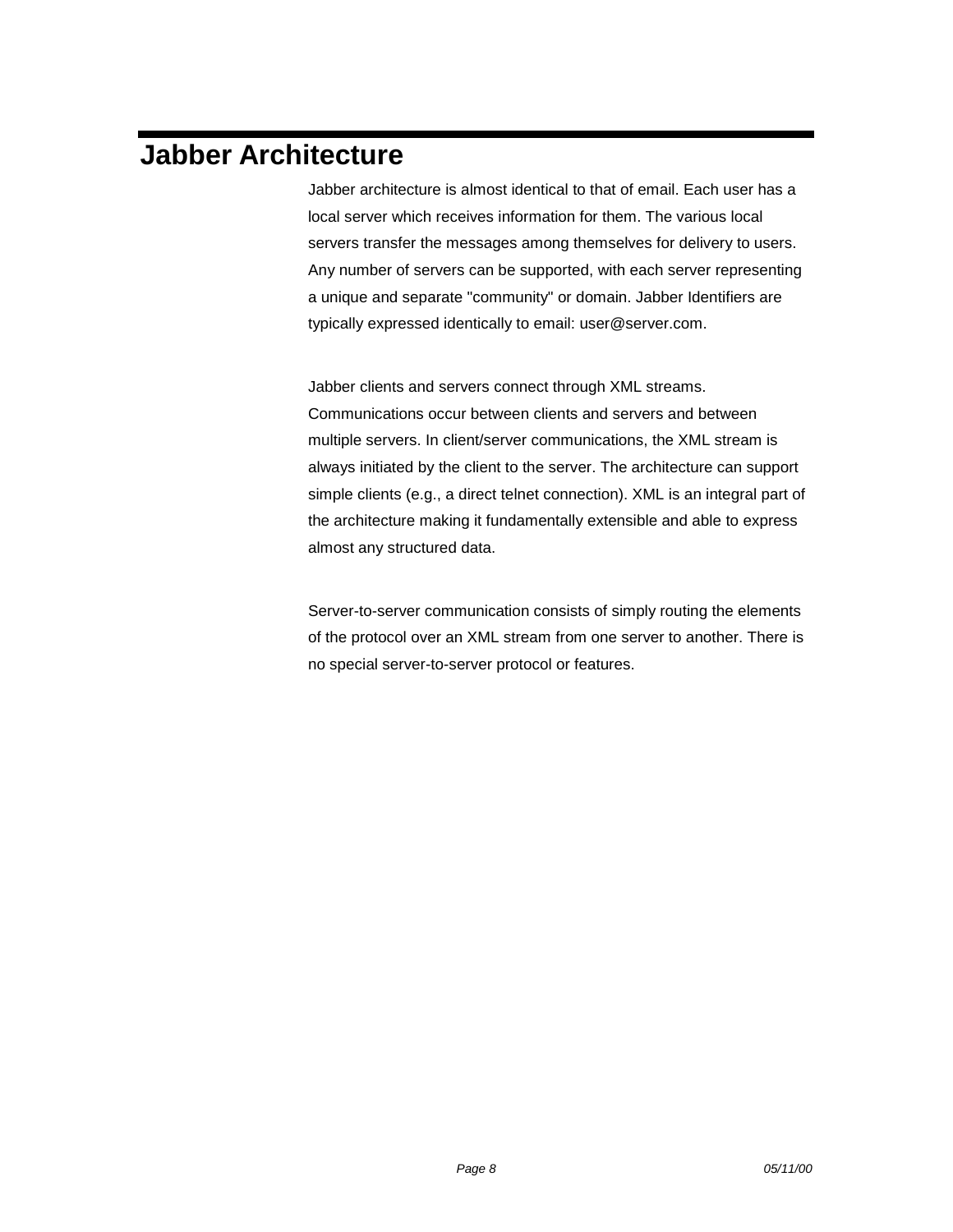<span id="page-8-0"></span>

Jabber specifically requires *no* direct client-to-client connections. All Jabber messages and data from one client to another must go through the server. Any client is free to negotiate direct connections to another client, but those connections are for application specific usage only. There are specific instances where this is encouraged, such as file transfers. Jabber will deliver the file transfer information in the form of a URL, but how a client either serves or retrieves the file is completely at the will of the user/client.

### Protocol

The Jabber protocol consists of XML fragments passed over XML streams between clients and servers. There are three primary protocols that define the basic types of XML fragments used in Jabber:

- **Messages**
- **Presence**
- Info/Query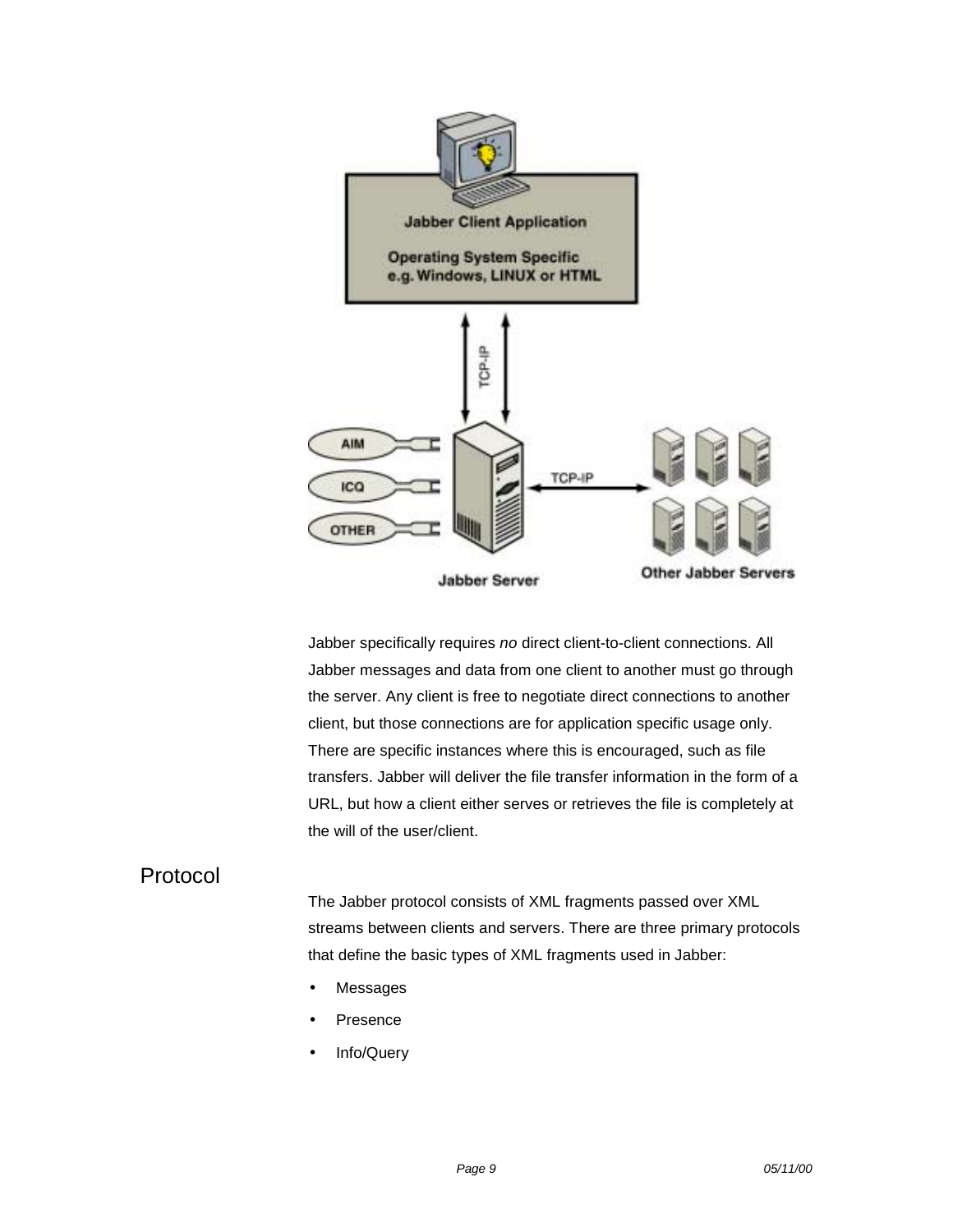Each of these protocols is defined in detail later in this document.

### <span id="page-9-0"></span>Jabber Clients

Jabber clients are currently being developed for multiple platforms, including Windows, Macintosh, Linux, Java, and the World Wide Web. All clients will be able to:

- Communicate to the server through TCP sockets
- Parse well-formed XML
- Understand the Message data type

In addition to the required features, clients can optionally perform the following actions:

- Express presence (online/offline/unavailable) information to the server and understand incoming presence data.
- Understand the Info/Query data type and have some preset queries such as logging in, rosters, searching, and setting user information.
- Display preferences for messages and presence data, such as icons or interface styles (chat, group chat, etc.).
- Contain MIME fields in messages.
- Transfer files out-of-band to other clients either via the server or directly.

Whether or not the client supports these features depends on the client developer. A complete list of the features in the JabberIM 1.0 client is available on page [45.](#page-44-0)

### Jabber Servers

The Jabber server is the component that accepts incoming XML streams from clients, manages their online presence, and delivers messages to and for those clients.

A Module API enables the server to use external modules to handle user functionality, such as filtering messages, storage facilities (offline messages, rosters, user info), and user authentication.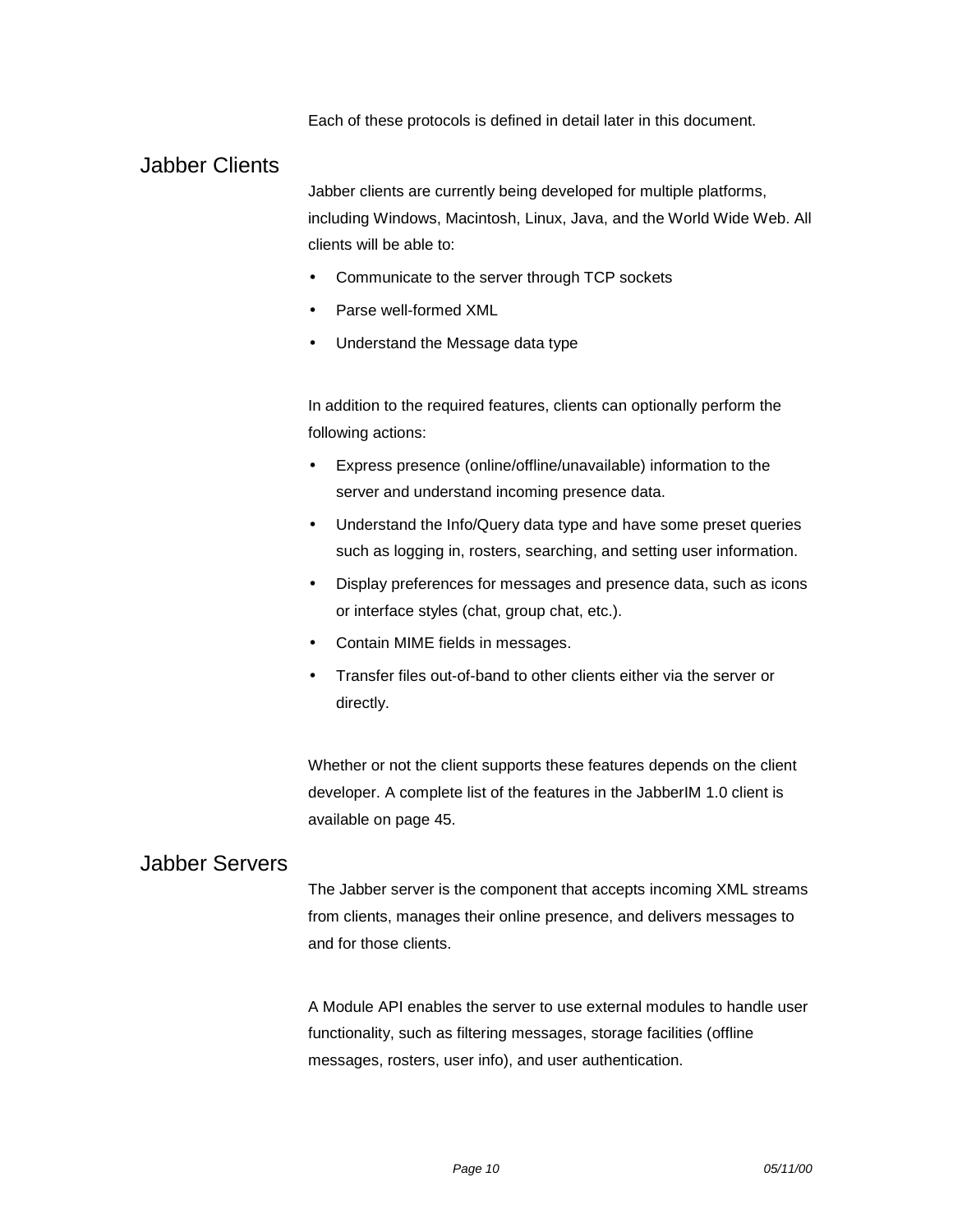A Service API extends the functionality of the server to enable the integration of security, special connections for alternate clients, and message logging.

Transport servers are used to bridge the Jabber protocol to other services (IRC, ICQ, AIM, etc.). Etherx, an XML middleware component, enables the server to communicate quickly between other transports on the same machine and transparently to other servers over the Internet. Etherx is an implementation-specific, middleware utility, and is not required by the overall Jabber protocol or for server-to-server communication.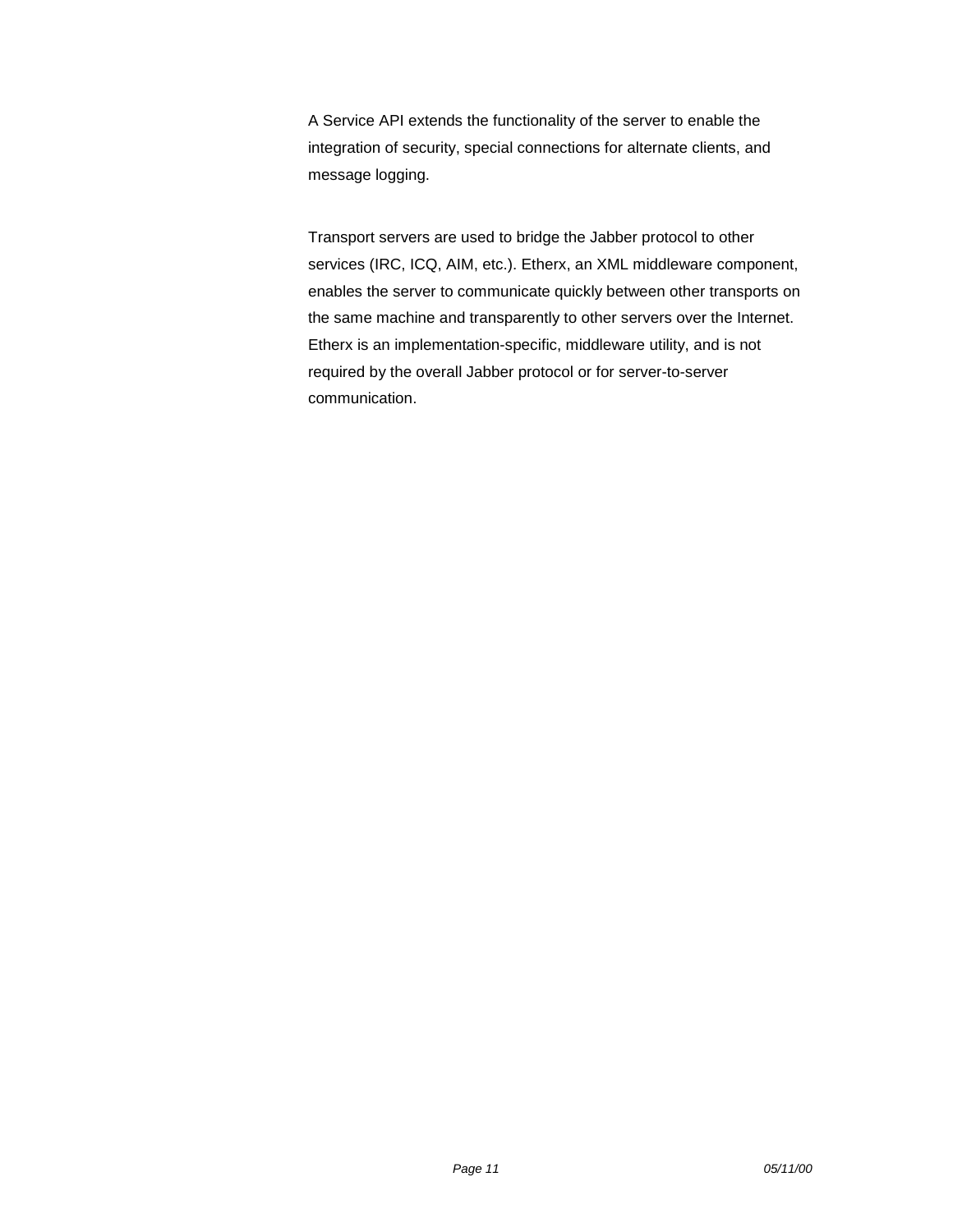# <span id="page-11-0"></span>**The Message Protocol**

Jabber uses the message protocol to send instant messages as an XML stream. Messages may be sent between two clients, a client and a server, or between two servers. Only entities which have a Jabber Identifier can send and receive Jabber instant messages.

The basic message protocol adheres to the following format:

<message> </message>

It may be modified by a number of attributes, as described in the next section.

## **Attributes of <message/>**

The message protocol may be modified by the following attributes:

| <b>Attribute</b>       | <b>Function</b>                                                                                                                                                                                                       | <b>Example</b>                                                                                                                                                 |
|------------------------|-----------------------------------------------------------------------------------------------------------------------------------------------------------------------------------------------------------------------|----------------------------------------------------------------------------------------------------------------------------------------------------------------|
| $to="="right" from=""$ | Identifies the sender and<br>recipient. Their addressing is<br>based on the Jabber Identifiers<br>specification. This attribute is<br>required in all instant messages.                                               | <message to="jsmith@example.com"><br/><body>Do you have the new<br/>report?</body><br/><math>&lt;</math>/message&gt;</message>                                 |
| $id="^{**}$            | Applies a unique identifier to the<br>message. The client can use the<br>id to identify the message in case<br>the message generates error<br>messages. It is optional and is<br>not used elsewhere in the<br>system. | <message <br="" to="jsmith@example.com"><math>id="1001"</math><br/><body>Do you have the new<br/>report?</body><br/><math>\langle</math> message&gt;</message> |
| [default}              | Indicates that the message is a<br>normal message. By default, the<br>client assigns this type if no other<br>type attribute is given.                                                                                | <message to="jsmith@example.com"><br/><body>Do you have the new<br/>report?</body><br/><math>\langle</math> message&gt;</message>                              |
| type="error"           | Indicates that the message is a<br>special error message. The<br>actual error is described in an<br><error></error> element within<br>the message.                                                                    | <message <br="" to="jsmith@example.com">type="error"&gt;<br/><error type="404">Not found</error><br/><math>\langle</math> message&gt;</message>                |
| type="chat"            | Indicates that the message<br>should be displayed in a line-by-<br>line chat interface (1-to-1 chat).                                                                                                                 | <message <br="" to="jsmith@example.com">type="chat"&gt;<br/><body>Do you have the new<br/>report?</body><br/><math>\langle</math> message&gt;</message>        |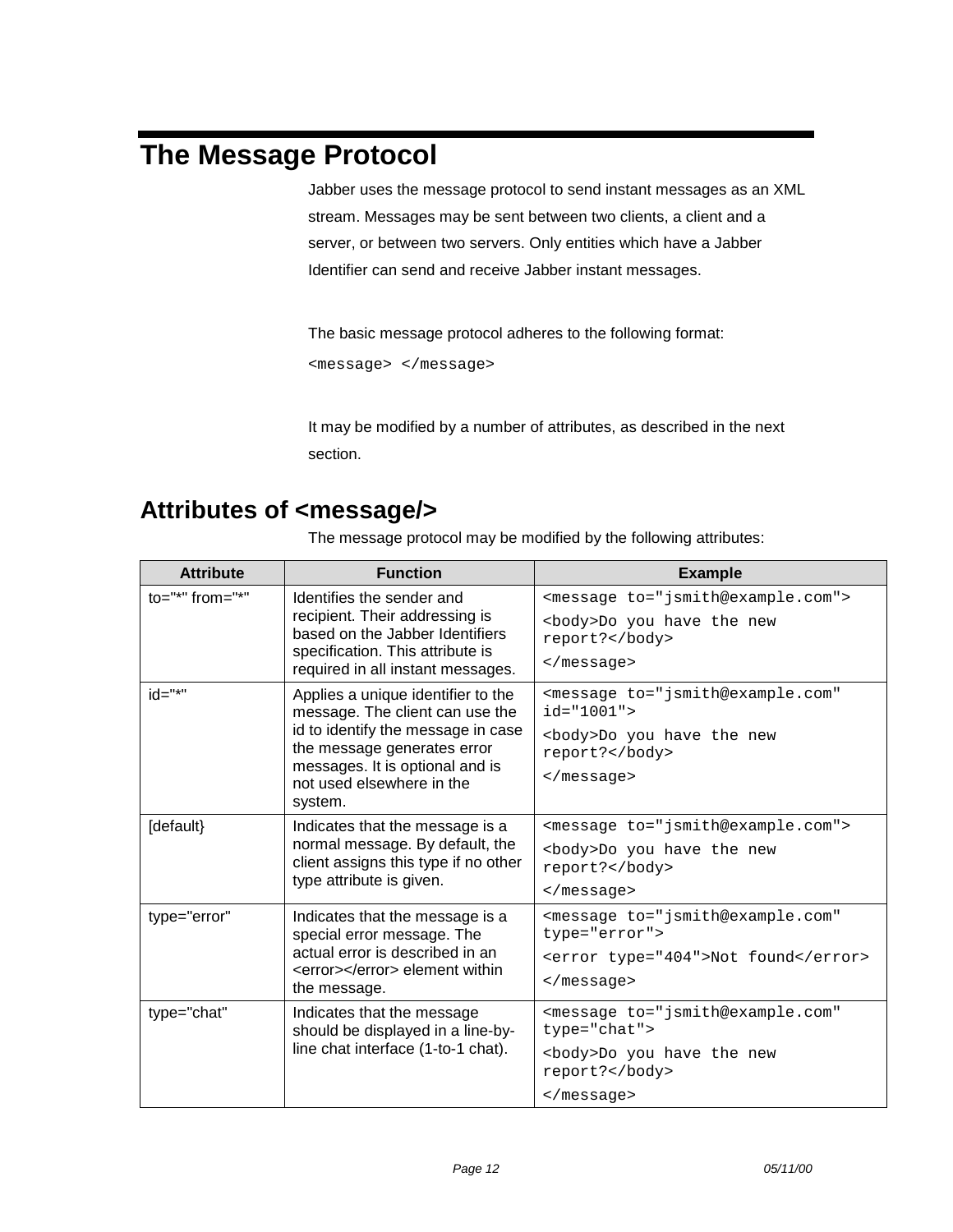<span id="page-12-0"></span>

| <b>Attribute</b> | <b>Function</b>                                                                | <b>Example</b>                                                                                                          |
|------------------|--------------------------------------------------------------------------------|-------------------------------------------------------------------------------------------------------------------------|
| type="groupchat" | Indicates that the message<br>should be displayed in a chat<br>room interface. | <message <br="" to="jsmith@example.com">type="groupchat"&gt;<br/><body>Do you have the new<br/>report?</body></message> |
|                  |                                                                                | $\langle$ message>                                                                                                      |

### **Elements within <message/>**

The following tags are used to define elements within a Jabber message. The first set of tags define what the content of the message is. The second set embeds metadata within the message.

## **Content**

#### <body></body>

This element surrounds the main text of the message. The <body/> element only may exist once within every message and may contain only plain text.

#### <x xmlns="jabber:x:\*"></x>

This element is used to send commands between clients or as an extension mechanism. Each time the element is used, the namespace (xmlns) must be defined. A single message may have multiple instances of the <x/> element.

For example, the Out Of Band (oob) namespace extension can be used to transfer files between applications: <x xmlns="jabber:x:oob"></x>.

#### <error type="nnn"></error>

This element is included when the message type attribute is set to "error". The actual error is defined by a type="nnn" attribute that contains a number indicating what the error is.

- - 302 Redirect 407 Registration Required
- 
- 401 Unauthorized 409 Conflict
- 400 Bad Request 408 Request Timeout
	-
	- 402 Payment Required 500 Internal Server Error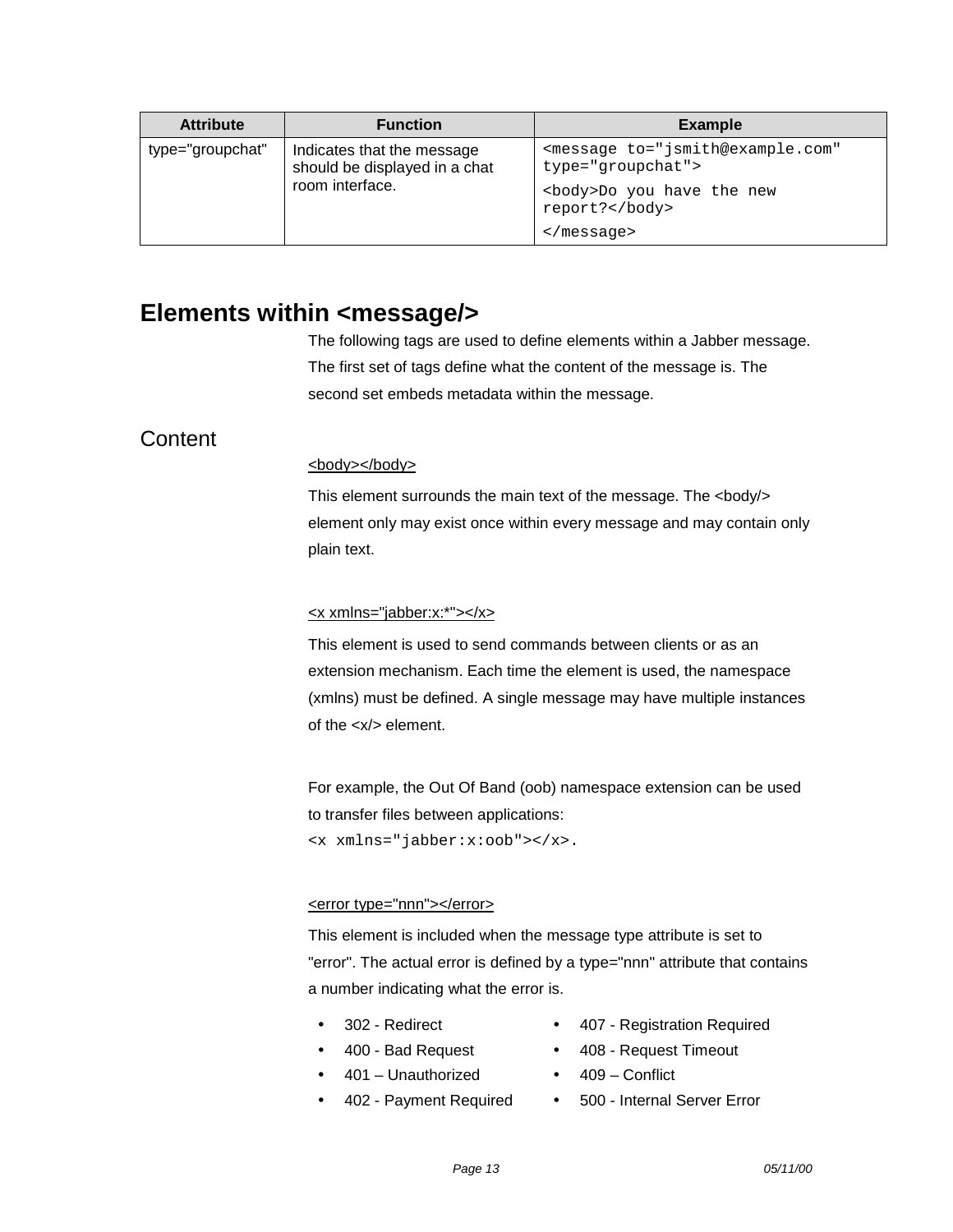- 
- 
- <span id="page-13-0"></span>• 403 – Forbidden • 501 - Not Implemented
	- 404 Not Found 502 Remote Server Error
- 405 Not Allowed 503 Service Unavailable
- 
- 
- 406 Not Acceptable 504 Remote Server Timeout

The content of the error element is a textual description of the specific error. For example, a bad request would have the following format: <error type="400">Bad Request</error>

### **Metadata**

#### <subject></subject>

This element contains the subject of the message.

#### <thread></thread>

The recipient client always returns the identical contents for this element when it replies directly to a message. This enables the sender and recipient to identify replies and create a conversation thread. The thread is usually a unique, random, ID string.

## **Examples of the Message Protocol**

The following Jabber instant messages provide examples of the Message Protocol attributes and elements in use.

In the first example, the <message/> protocol is used in a simple message. Notice that only the recipient attribute is used.

```
<message to="jsmith@example.com">
  <body>Hi</body>
</message>
```
In the second example, the instant message contains subject and thread metadata. The thread element is maintained between messages received and their replies so that a conversation thread is created.

<message from="michelle@example.com/work"> <subject>project 241</subject>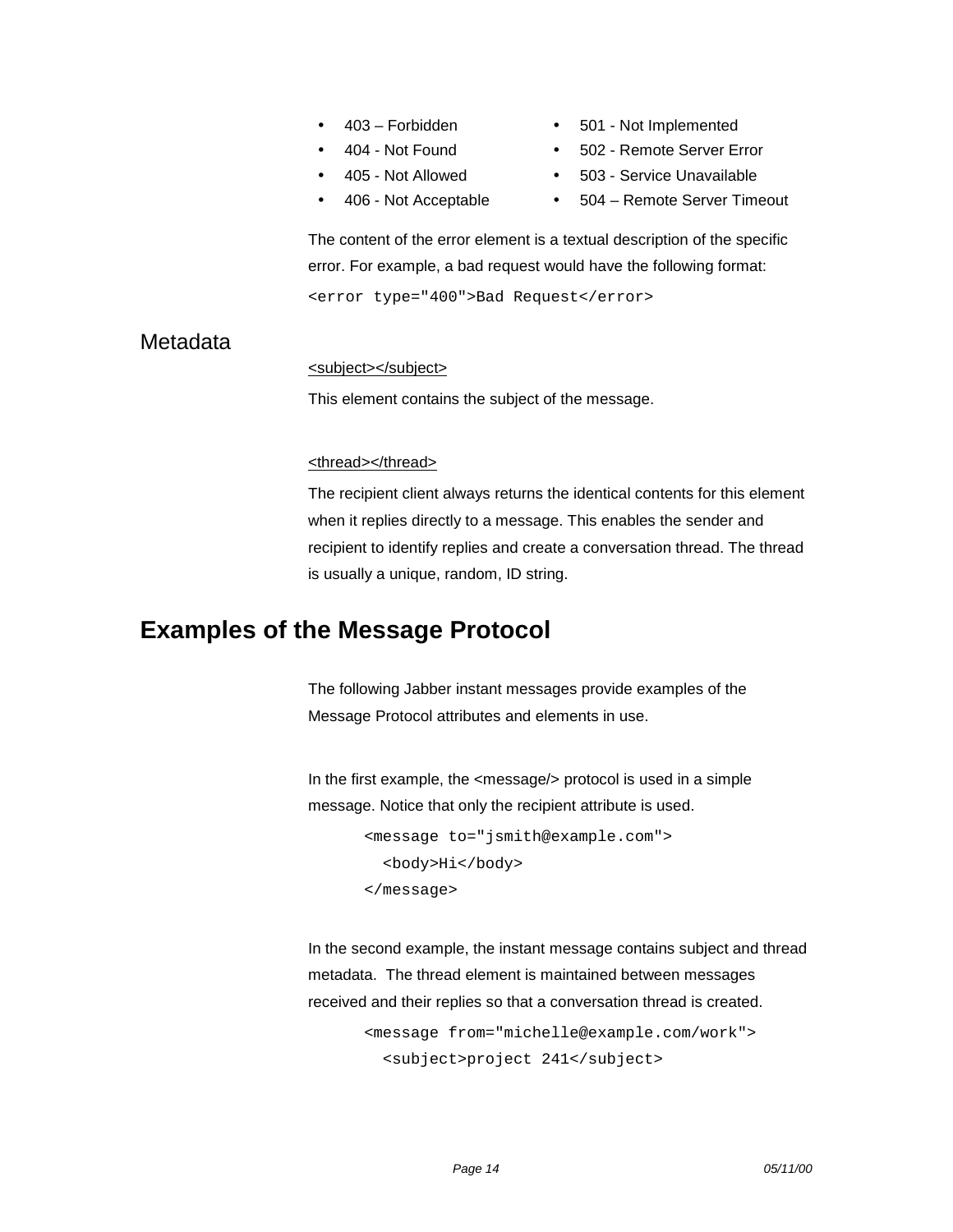<body>Did you make any progress on it today?</body> <thread>A54E33</thread> </message>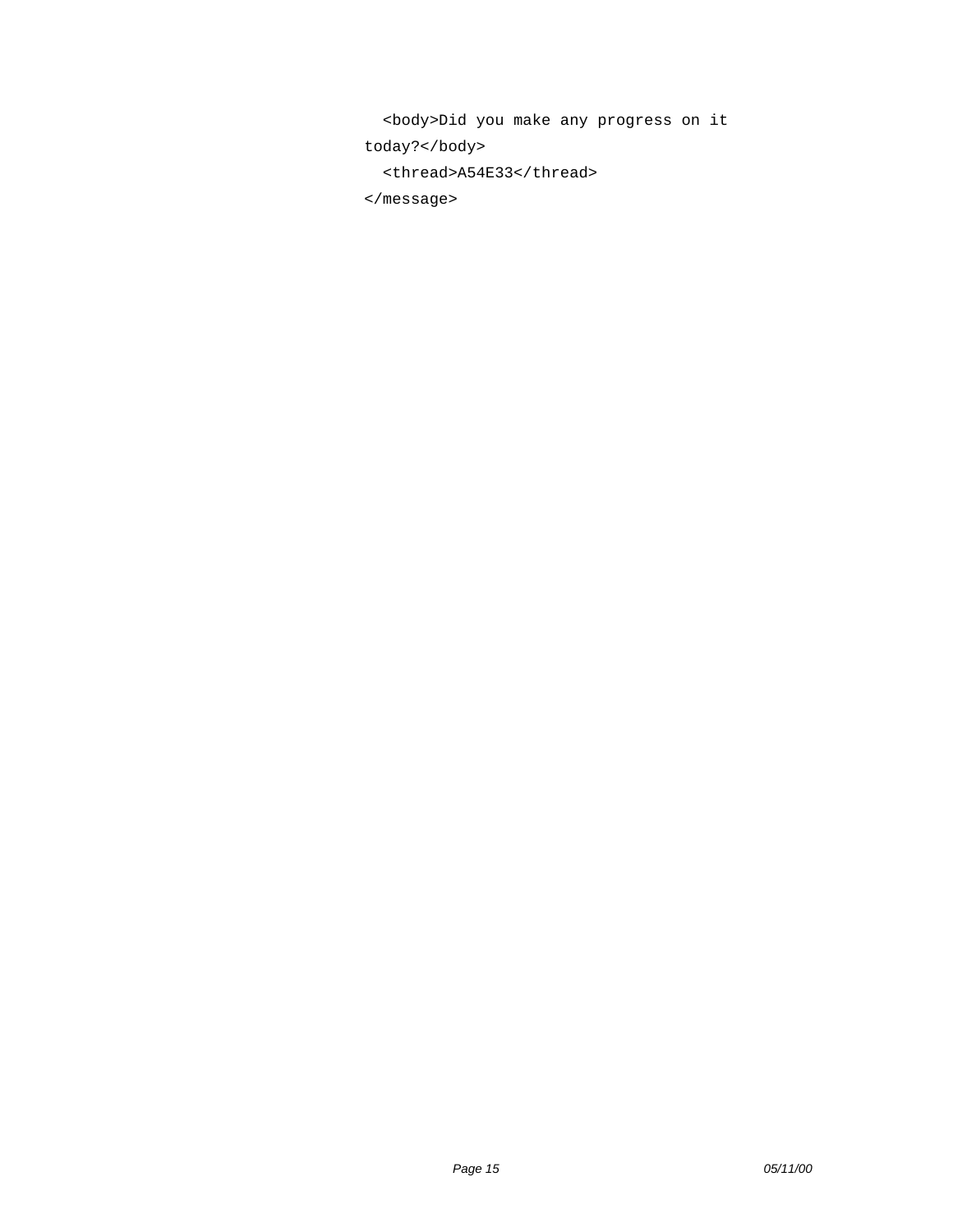# <span id="page-15-0"></span>**The Presence Protocol**

The Presence protocol provides availability information about a Jabber entity. Any entity identified by a Jabber Identifier can communicate a message to any other entity, including:

- Client to client
- Client to server
- Server to server, or
- Any arrangement of any two entities.

All entities expressing presence are either available or unavailable. The Available state implies that the sender can immediately receive information. The Unavailable state indicates that the sender cannot receive any data at the current time.



The following attribute is used to make a client unavailable:

type="unavailable"

By default, all presence expresses availability unless it contains the type="unavailable" attribute.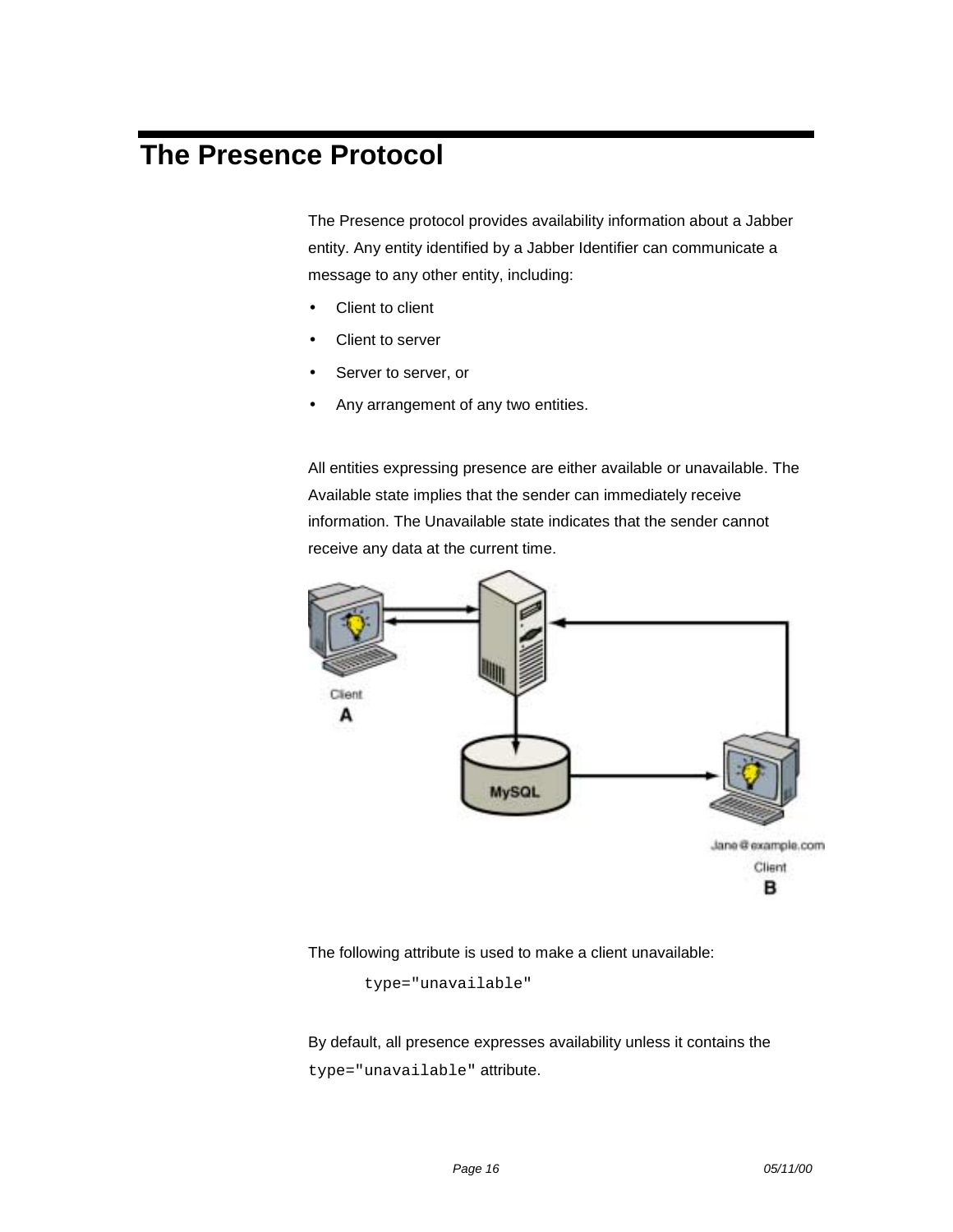## <span id="page-16-0"></span>**Subscriptions**

A Jabber client can subscribe to the presence of any entity (anything with a Jabber ID). A subscription is an agreement to forward presence changes to the subscriber. For example, you can subscribe to a friend's online presence so that whenever that friend comes online, you are notified. Likewise, whenever the friend disconnects, updated presence information is sent out.

In addition, a user can subscribe to an IM service. In this case, whenever the user logs into Jabber, presence information is sent to the IM service, effectively logging the user into the service as well.

The following table shows how subscription statements are used within Jabber.

| <b>Attribute</b>    | <b>Function</b>                                                                                                | <b>Example</b>                                                                                                      |
|---------------------|----------------------------------------------------------------------------------------------------------------|---------------------------------------------------------------------------------------------------------------------|
| type="subscribe"    | Jane requests that<br>George send her his<br>presence information<br>when it changes.                          | <presence<br>to="George@aim.jabber.com"<br/>from="Jane@jabber.org"<br/>type="subscribe"/&gt;</presence<br>          |
| type="subscribed"   | George accepts Jane's<br>request. His client will<br>send Jane his presence<br>information when it<br>changes. | <presence <br="" to="Jane@jabber.org">from="George@aim.jabber.com"<br/>type="subscribed"/&gt;</presence>            |
| type="unsubscribe"  | Jane requests that<br>George stop sending her<br>his presence information<br>when it changes.                  | <presence <br="" to="George@&lt;br&gt;aim.jabber.com">from="Jane@jabber.org"<br/>type="unsubscribe"/&gt;</presence> |
| type="unsubscribed" | George's client removes<br>Jane's subscription. It will<br>no longer send Jane any<br>presence information.    | <presence <br="" to="Jane@jabber.org">from="George@aim.jabber.com"<br/>type="unsubscribed"/&gt;</presence>          |

Subscriptions fall into the following categories:

- To sends your presence info to another entity.
- From receives presence info from another entity.
- Both both sends and receives presence info.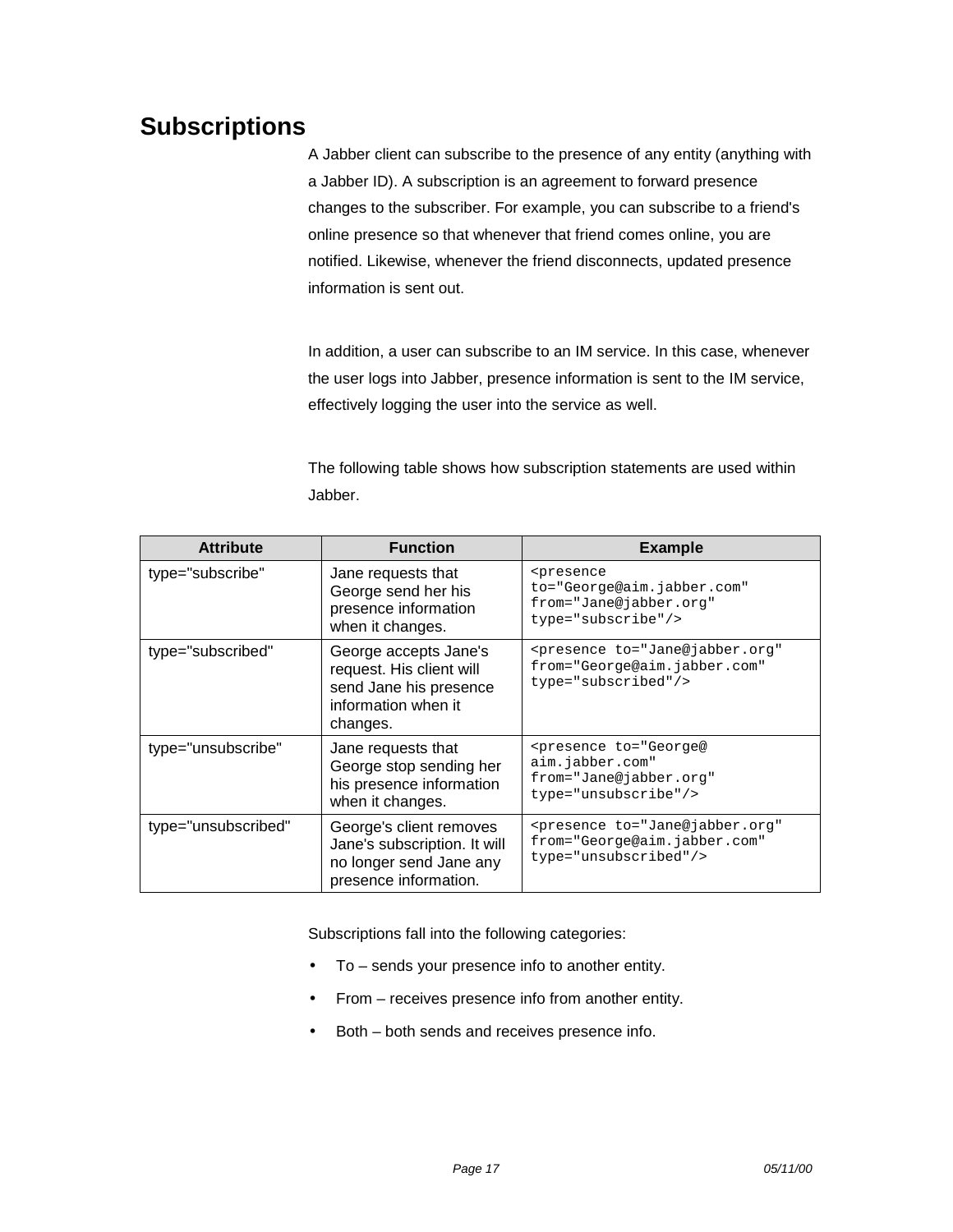## <span id="page-17-0"></span>**Probes**

A server uses the Probe presence packet to request the presence information for a specific entity. In this way, it determines if a specific entity is available or unavailable. The probed entity must grant permission for the presence information to be sent.

The Probe Presence request is sent using the following element:

<presence type="probe"/>

## **Elements within <presence/>**

The following elements are used within the <presence/> protocol.

**State** 

#### <status></status>

The Status element displays a textual status description that is suitable for users to view directly. For example, the client might display a text description saying "I'm at lunch" or "Be back in 5 minutes".

#### <priority></priority>

The Priority element prioritizes the numerous presences associated with a single entity. For example, a single entity (jsmith@example.com) may be logged into multiple resources (e.g., home computer and work computer). This element assigns a numerical priority to each resource. The resource with the highest number is the default or primary resource. All messages and communications go to the resource with the highest priority number.

When the highest priority resource becomes unavailable, messages and communications are sent to the resource with the next highest priority. Negative priority indicates that the resource should not be used for direct or immediate contact.

**Display** 

<show></show>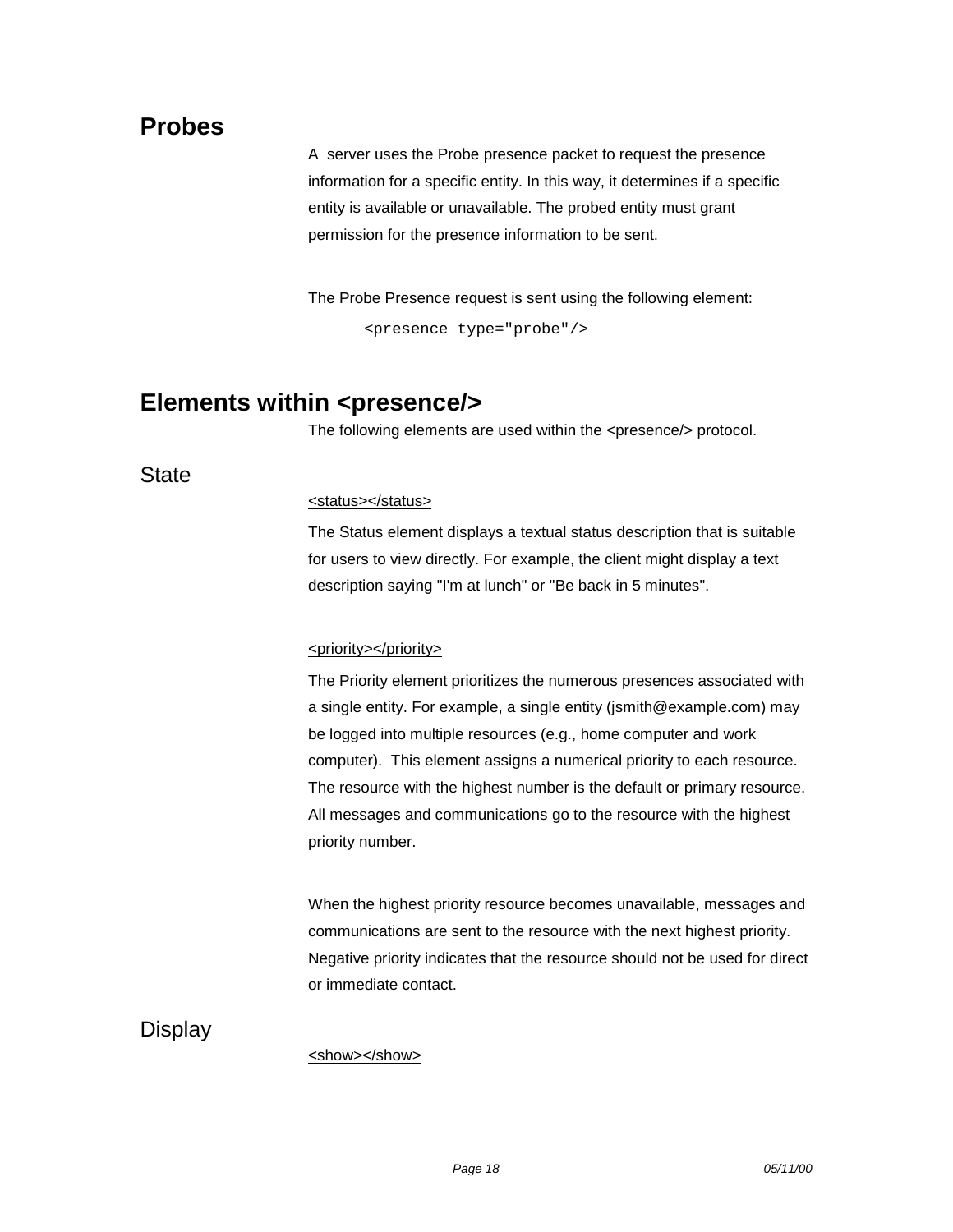The Show element indicates how to display an available user's online status to other clients. The following four options are available:

<span id="page-18-0"></span>

| Taq               | <b>Meaning</b>                                                               |
|-------------------|------------------------------------------------------------------------------|
| <show>chat</show> | The client is available for immediate contact.                               |
| <show>away</show> | The client is online, but momentarily away (e.g., at lunch<br>or a meeting). |
| <show>xa</show>   | The client is online, but has been inactive for a long time.                 |
| <show>dnd</show>  | The client is in Do Not Disturb mode.                                        |

The <show> tag is typically accompanied by a <status> tag which contains a more descriptive reason. The <show> tag is optional. If it is not present, clients will indicate that the user is in a "normal" state.

### **Extensions**

<x xmlns="jabber:x:\*"></x>

This element is used to send commands between applications or as an extension mechanism. Each time the element is used, the namespace (xmlns) must be defined. A single message may have multiple instances of the <x/> element.

## **Examples of the Presence Protocol**

The following example shows a generic use of the presence protocol:

```
<presence type="unavailable">
 <show>xa</show>
</presence>
```
The next example shows the presence protocol when a client receives status information from another resource:

```
<presence from="joe@server.com/work">
  <status>At work...</status>
</presence>
```
Presence can also involve more complex interactions, as demonstrated in the following illustrations. In the first illustration, the client pushes its presence to the Jabber server. The server responds by sending the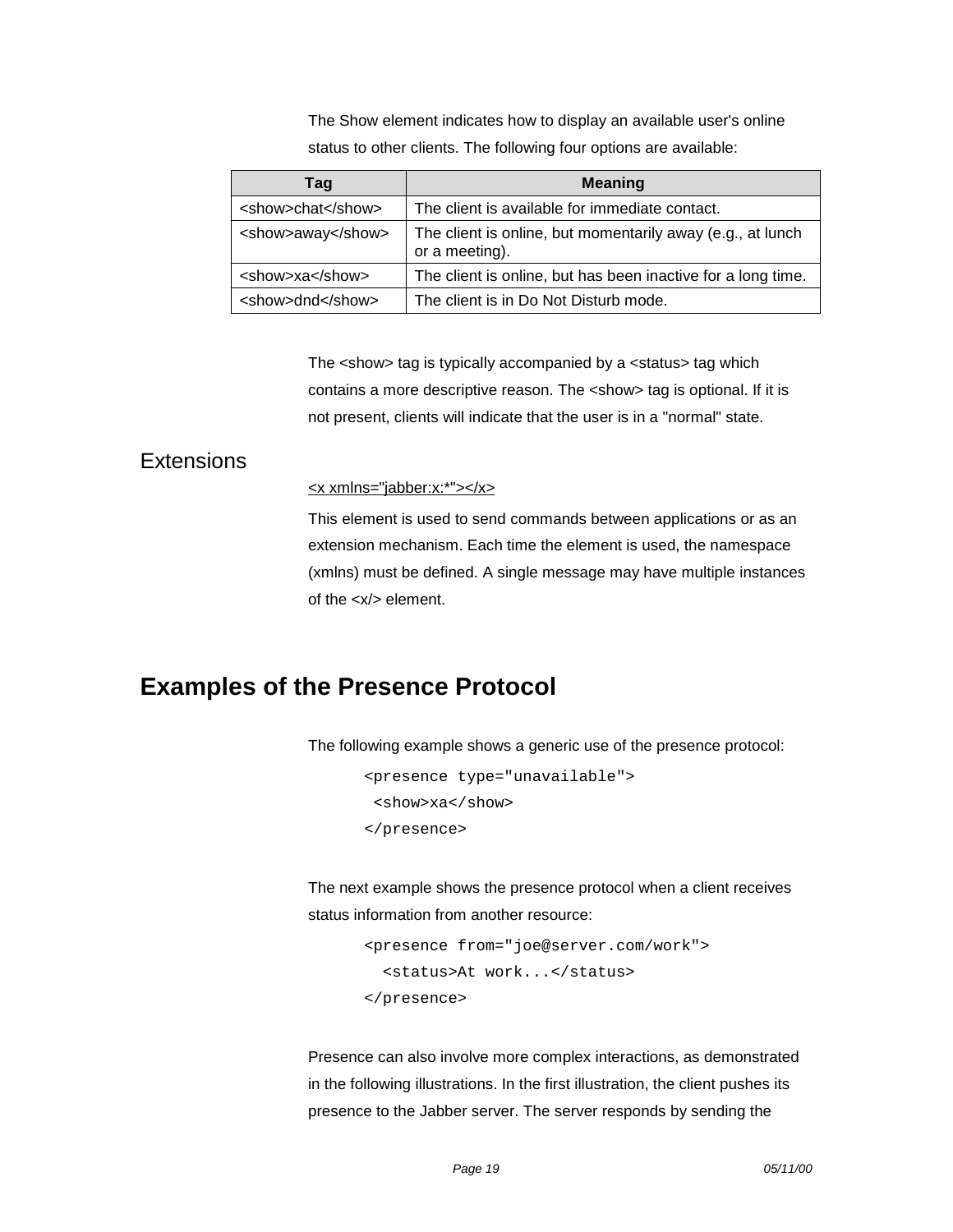client's presence to everyone on its subscription list, and retrieving presence from them. If the client is not yet logged onto a transport, the transaction cannot be completed. A temporary buffer stores the request for presence information from individuals on the transport's service.



Once the client sends its presence to the transport, thereby logging on, the temporary buffer passes the request for presence information back to the transport. The transport can check for the contacts on the subscription list, and send their presence information back to the client by way of the Jabber server.

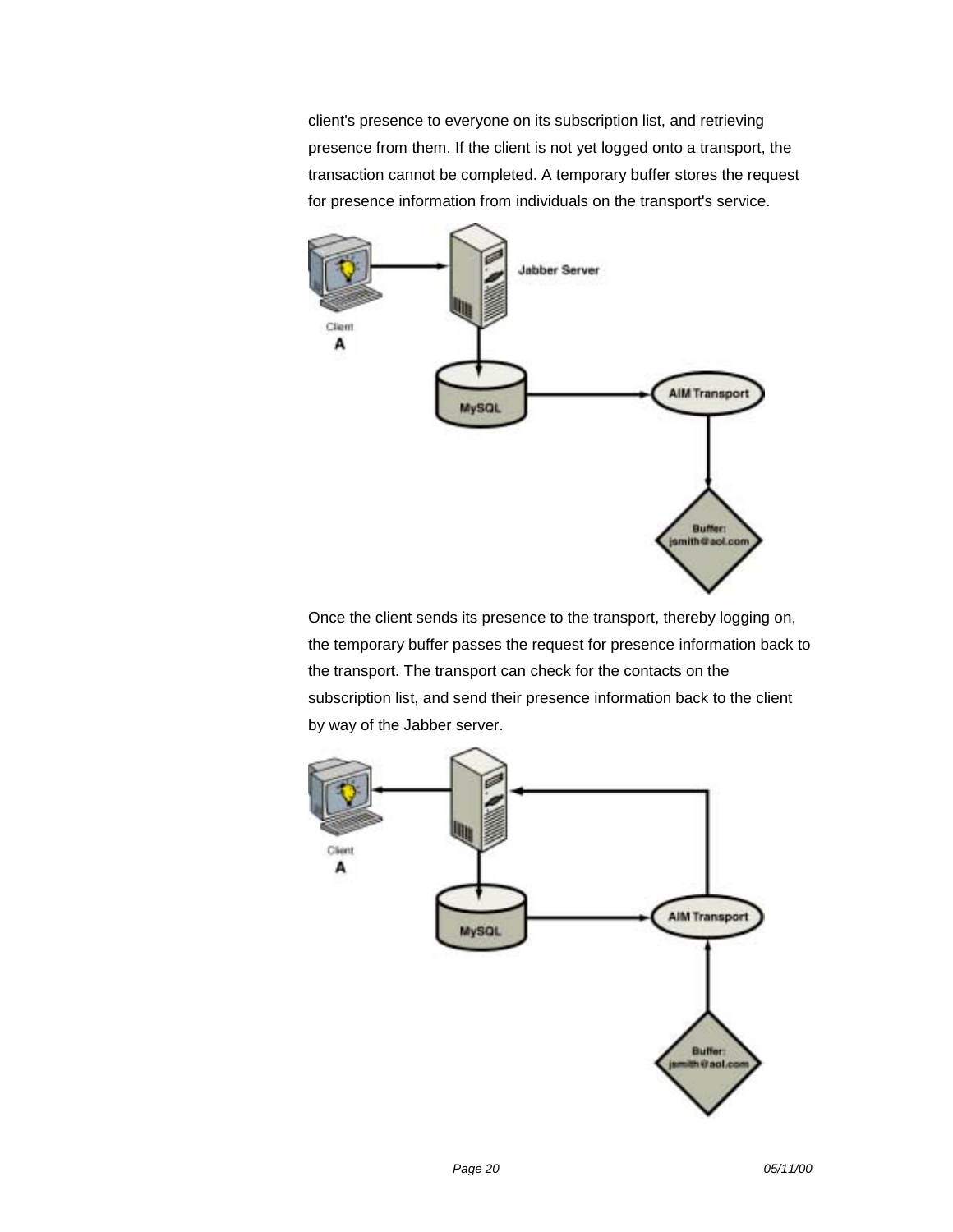# <span id="page-20-0"></span>**Info/Query Protocol**

Info/Query (IQ) is a simple client/server framework within Jabber. It structures a rudimentary conversation between any two entities in Jabber and allows them to pass XML-formatted queries and responses back and forth. The primary use is for fetching or setting common user information such as name, email, and address. However, its flexible design permits any kind of structured conversation to occur. Any entity identified by a Jabber Identifier can participate in an IQ conversation with any other entity.

## **Attributes of <iq/>**

| <b>Attribute</b>        | <b>Function</b>                                                                                                                                                                                                                                  | <b>Example</b>                                                      |
|-------------------------|--------------------------------------------------------------------------------------------------------------------------------------------------------------------------------------------------------------------------------------------------|---------------------------------------------------------------------|
| $to="="right" from="="$ | Identifies the sender and<br>recipient. Their addressing is<br>based on the Jabber Identifiers<br>specification. This attribute is<br>required in all instant<br>messages.                                                                       | <iq to="jsmith@example.com"></iq>                                   |
| id="*"                  | Applies a unique identifier to<br>the message. The client can<br>use the id to identify the<br>message in case the message<br>generates error messages. It is<br>optional and is not used<br>elsewhere in the system.                            | <iq <br="" to="jsmith@example.com"><math>id="1001"</math>/&gt;</iq> |
| type="get"              | Retrieves information<br>associated with a query<br>namespace.                                                                                                                                                                                   | <ig <br="" type="get">to="jsmith@example.com"/&gt;</ig>             |
|                         | When communicating with<br>other services (e.g., AIM or<br>IRC), a blank Get query may<br>be sent to retrieve information.<br>A list of fields for which the<br>client needs to provide<br>information will be returned to<br>the Jabber server. |                                                                     |
|                         | This attribute is included in the<br>query by default if no type<br>attribute is set.                                                                                                                                                            |                                                                     |

The following attributes are used to modify the IQ conversation.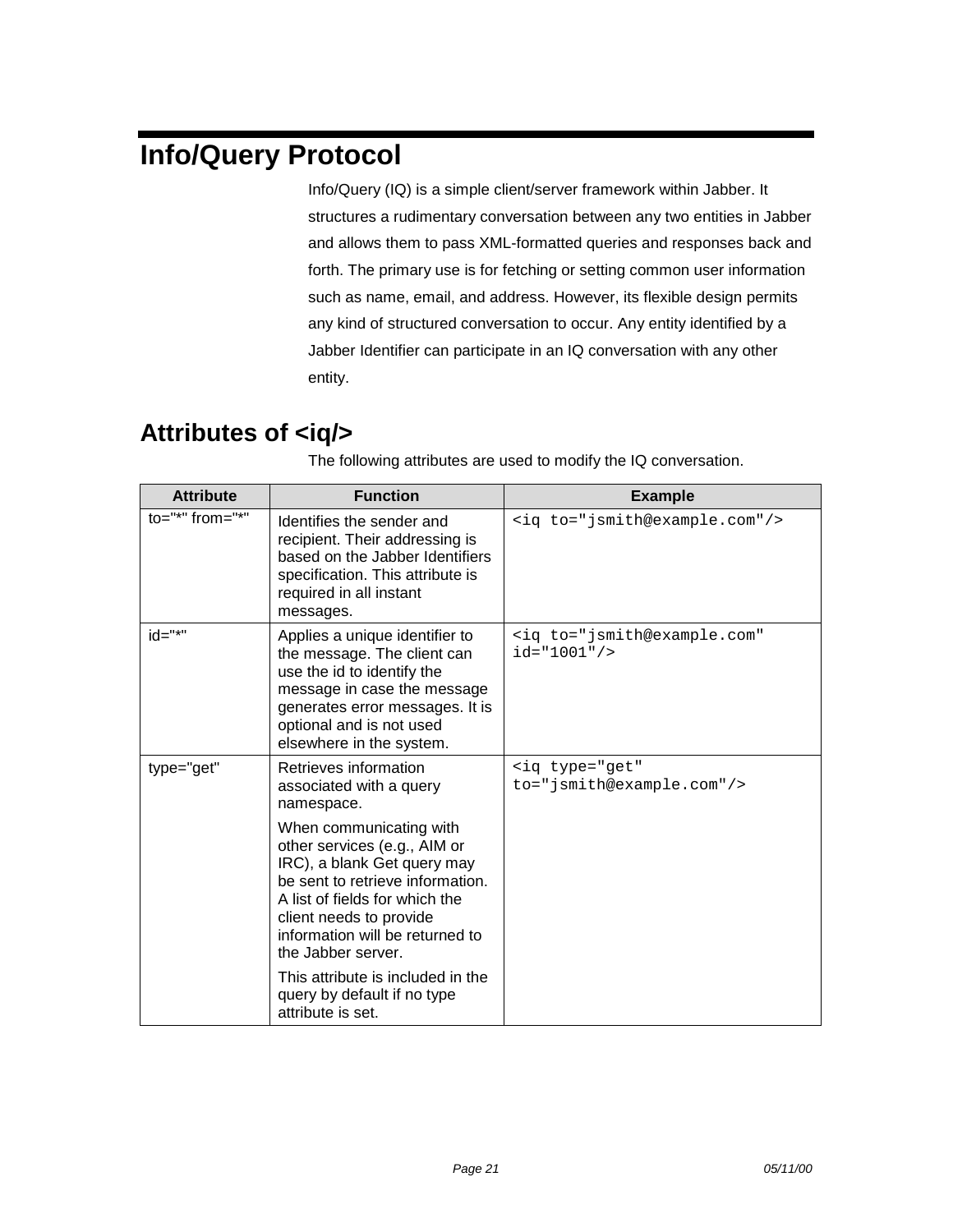<span id="page-21-0"></span>

| <b>Attribute</b> | <b>Function</b>                                                                                                   | <b>Example</b>                                                                                                                      |
|------------------|-------------------------------------------------------------------------------------------------------------------|-------------------------------------------------------------------------------------------------------------------------------------|
| type="set"       | Indicates that the message is a<br>query containing data intended<br>to set values or replace<br>existing values. | <iq <br="" type="set">to="jsmith@example.com"/&gt;</iq>                                                                             |
| type="result"    | Indicates that the message is a<br>successful response to a Get<br>or Set query.                                  | <ig <br="" type="result">from="jsmith@example.com"/&gt;</ig>                                                                        |
| type="error"     | Indicates that the query failed.<br>The actual error is described in<br>an Error element within the IQ.           | <iq <br="" type="error">to="jsmith@example.com"&gt;<br/><error type="404">Not<br/>found</error><br/><math>\langle</math>iq&gt;</iq> |

## **The Query Element**

Within each IQ, a namespace further defines the type of query to perform. The namespace is defined in the Query element, as shown below. Only one Query element may exist in an IQ.

<query xmlns="\*"/>

For example, a client sends a Set query with the Client Authentication namespace to the server to log on:

> <iq type="set" to="jsmith@example.com"> <query xmlns="jabber:iq:auth"> </query>  $\langle$ iq>

The Query element requires the namespace be defined in the xmlns="\*" attribute. The jabber:iq:\* namespace is reserved for the core Jabber protocols. However, developers can expand IQ functions by adding to the jabber:x:\* namespace. The use of "query" in the namespace is not required. For example, the vCard query does not contain the term "query".

```
<iq type="get" id="1001" to="jsmith@jabber.org">
<query xmlns="vcard-temp">
</query>
\langleiq>
```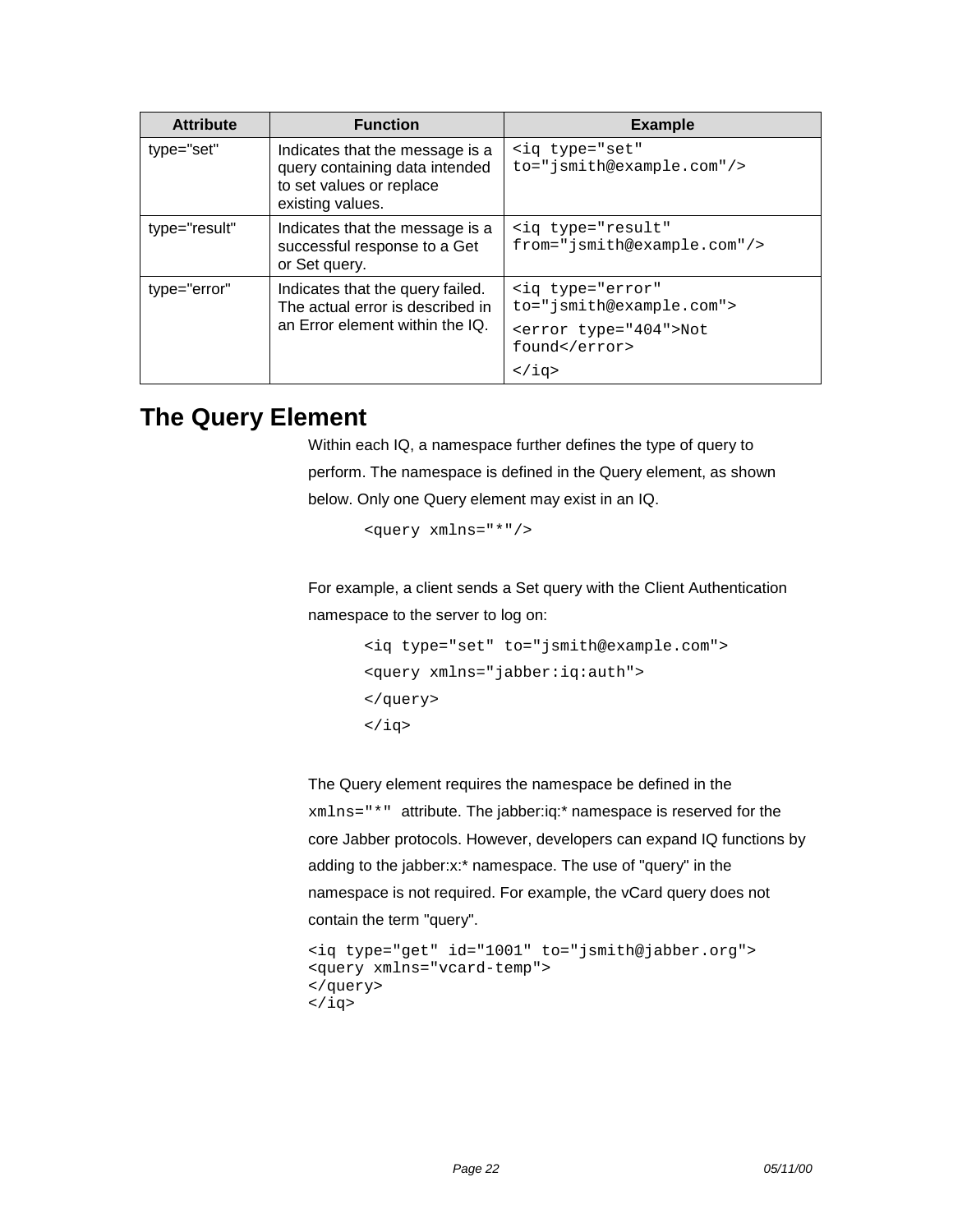The following table lists the standard namespaces available for Jabber.

| Namespace        | <b>Explanation</b>                                                                                                                                                                                                                                                                                                                                                                                                                                                                                                                                                                         | <b>Example</b>                                                                                                                                                                                                                                                                                           |
|------------------|--------------------------------------------------------------------------------------------------------------------------------------------------------------------------------------------------------------------------------------------------------------------------------------------------------------------------------------------------------------------------------------------------------------------------------------------------------------------------------------------------------------------------------------------------------------------------------------------|----------------------------------------------------------------------------------------------------------------------------------------------------------------------------------------------------------------------------------------------------------------------------------------------------------|
| jabber:iq:auth   | The Simple Client Authentication<br>namespace is a simple mechanism<br>for the clients to authenticate and<br>create a resource representing their<br>connection to the server.<br>Successful authentication results in<br>an IQ type="result" response. Errors<br>are returned in the IQ error element.<br>If no username or password is sent,<br>the server will create an anonymous<br>resource if it is supported.                                                                                                                                                                     | <iq id="uniquevalue" type="set"><br/><query xmlns="jabber:iq:auth"><br/><username>jsmith</username><br/><password>secret</password><br/><resource>HomePC</resource><br/></query><br/><math>\langle iq \rangle</math></iq>                                                                                |
| jabber:iq:roster | The Contact List Management<br>namespace is used by clients to<br>manage their roster on the server.<br>The roster is the authoritative list of<br>subscription information for this<br>account, shared between the client<br>and server.<br>The roster consists of a list of items.<br>Each item element may have<br>attributes describing it. Each item<br>element may contain group elements<br>for each group of which it is a part.<br>The attribute descriptions are:<br>jid="jabberuser@server" is the<br>$\bullet$                                                                 | <iq id="uniquevalue" type="set"><br/><query xmlns="jabber:iq:auth"><br/><item <br="" jid="jsmith@example.com">name="John Smith"<br/>subscription="to"<br/><math>ask="subset"subscripte"</math><br/><group>friends</group><br/><group>school</group><br/><math>\langle</math>item&gt;</item></query></iq> |
|                  | Jabber ID of the item.<br>subscription="none" is the<br>$\bullet$<br>current status of the subscription<br>related to this item. It can be<br>none (no subscription), to (we<br>have a subscription to this item),<br>from (they have a subscription to<br>us), or both (to and from).<br>ask="subscribe": The current<br>status of a request to this item. It<br>can be Subscribe or Unsubscribe<br>indicating that a request is being<br>sent to this item for a<br>subscription or a subscription<br>cancellation.<br>name="JackS": A nickname.<br>Clients can control only the JID and |                                                                                                                                                                                                                                                                                                          |
|                  | name attributes, the group elements,<br>and create/remove items. All other<br>attributes are managed by the server<br>depending on how a client responds<br>to presence subscription requests.                                                                                                                                                                                                                                                                                                                                                                                             |                                                                                                                                                                                                                                                                                                          |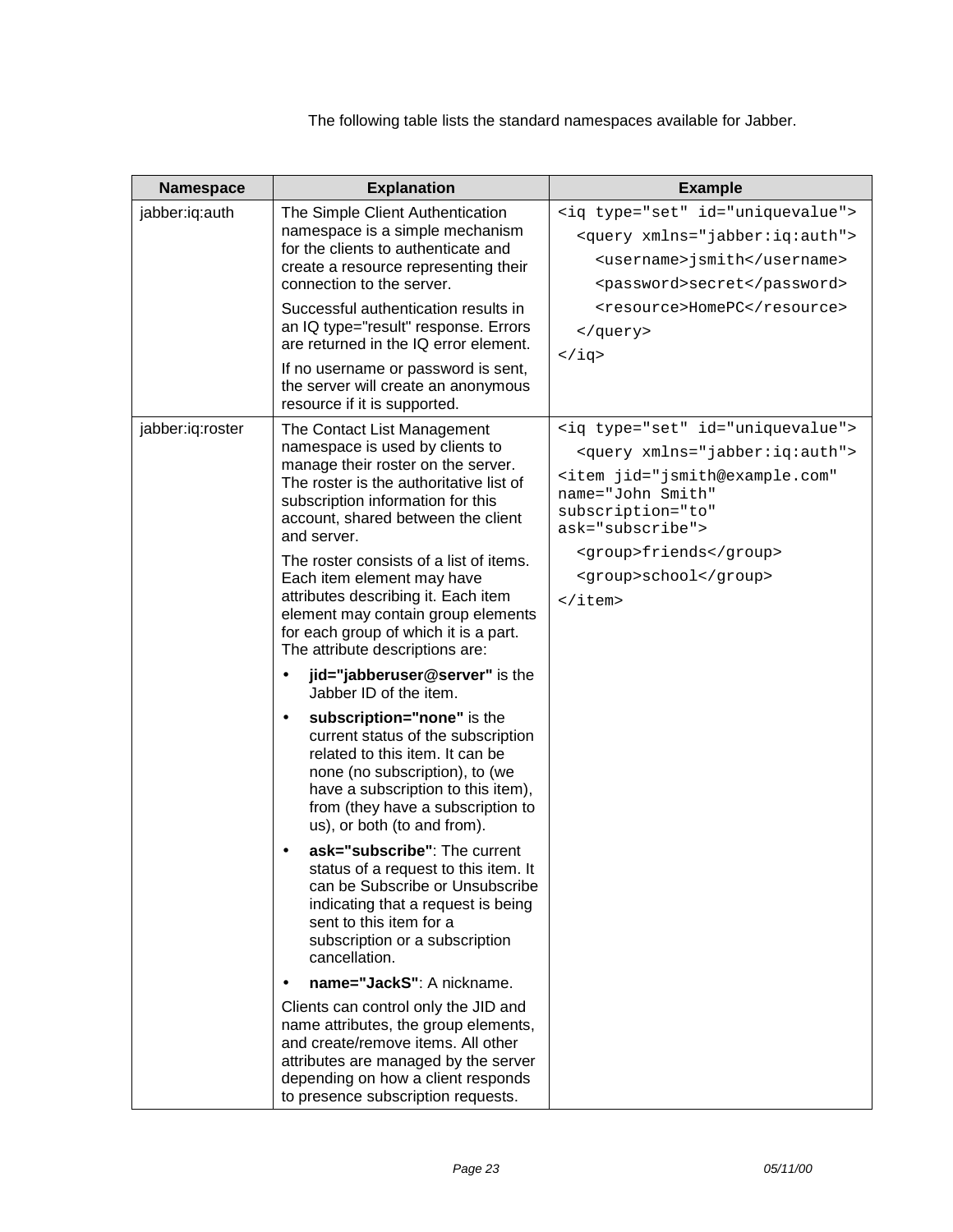| Namespace          | <b>Explanation</b>                                                                                                                                                                       | <b>Example</b>                                                                                                                                    |
|--------------------|------------------------------------------------------------------------------------------------------------------------------------------------------------------------------------------|---------------------------------------------------------------------------------------------------------------------------------------------------|
| jabber:iq:agents   | The Available Agents namespace<br>obtains a list of entities that have<br>special properties and can perform<br>functions for another entity. Most<br>commonly, this is used to show the | <iq <br="" id="wjAgents" type="result">from="Jabber.org"&gt;<query<br>xmlns="jabber:iq:agents"&gt;</query<br></iq>                                |
|                    |                                                                                                                                                                                          | <agent jid="users.jabber.org"></agent>                                                                                                            |
|                    |                                                                                                                                                                                          | <name>User Directory</name>                                                                                                                       |
|                    | list of transports available on a<br>server.                                                                                                                                             | <description>You may register<br/>and create a public searchable<br/>profile, and search for other<br/>registered Jabber<br/>users.</description> |
|                    |                                                                                                                                                                                          | <service>jud</service>                                                                                                                            |
|                    |                                                                                                                                                                                          | <register></register>                                                                                                                             |
|                    |                                                                                                                                                                                          | <search></search>                                                                                                                                 |
|                    |                                                                                                                                                                                          | $\langle$ aqent>                                                                                                                                  |
|                    |                                                                                                                                                                                          | <agent jid="aim.jabber.org"></agent>                                                                                                              |
|                    |                                                                                                                                                                                          | <name>AIM Transport</name>                                                                                                                        |
|                    |                                                                                                                                                                                          | <description>This is the AIM<br/>Transport</description>                                                                                          |
|                    |                                                                                                                                                                                          | <transport>AIM/AOL<br/>ScreenName</transport>                                                                                                     |
|                    |                                                                                                                                                                                          | <service>aim</service>                                                                                                                            |
|                    |                                                                                                                                                                                          | <register></register>                                                                                                                             |
|                    |                                                                                                                                                                                          |                                                                                                                                                   |
|                    |                                                                                                                                                                                          |                                                                                                                                                   |
|                    |                                                                                                                                                                                          | $\langle iq \rangle$                                                                                                                              |
| jabber:iq:agent    | The Agent Properties namespace<br>obtains the properties of one agent.<br>This is usually done after a                                                                                   | <iq <br="" id="wjAgent" type="result">from="Jabber.org"&gt;<query<br>xmlns="jabber:iq:agent"&gt;</query<br></iq>                                  |
|                    | jabber:iq:agents query (see above),<br>to register with a specific service,<br>agent or transport.                                                                                       | <agent jid="aim.jabber.org"></agent>                                                                                                              |
|                    |                                                                                                                                                                                          | <name>AIM Transport</name>                                                                                                                        |
|                    | It might also be used to examine the<br>detailed properties of a specific                                                                                                                | <description>This is the AIM<br/>Transport</description>                                                                                          |
|                    | agent. For example, the client can<br>determine if open registration is                                                                                                                  | <transport>AIM/AOL<br/>ScreenName</transport>                                                                                                     |
|                    | allowed.                                                                                                                                                                                 | <service>aim</service>                                                                                                                            |
|                    |                                                                                                                                                                                          | <register></register>                                                                                                                             |
|                    |                                                                                                                                                                                          |                                                                                                                                                   |
|                    |                                                                                                                                                                                          |                                                                                                                                                   |
|                    |                                                                                                                                                                                          | $\langle iq \rangle$                                                                                                                              |
| jabber:iq:register | The Registration Requests<br>namespace registers with a server or<br>service. The Registration namespace<br>is also used to update or remove a<br>registration.                          | <query<br>xmlns="jabber:iq:register"&gt;</query<br>                                                                                               |
|                    |                                                                                                                                                                                          | <instructions>Some<br/>instructions to be displayed<br/>when the user is filling out the<br/>form.</instructions>                                 |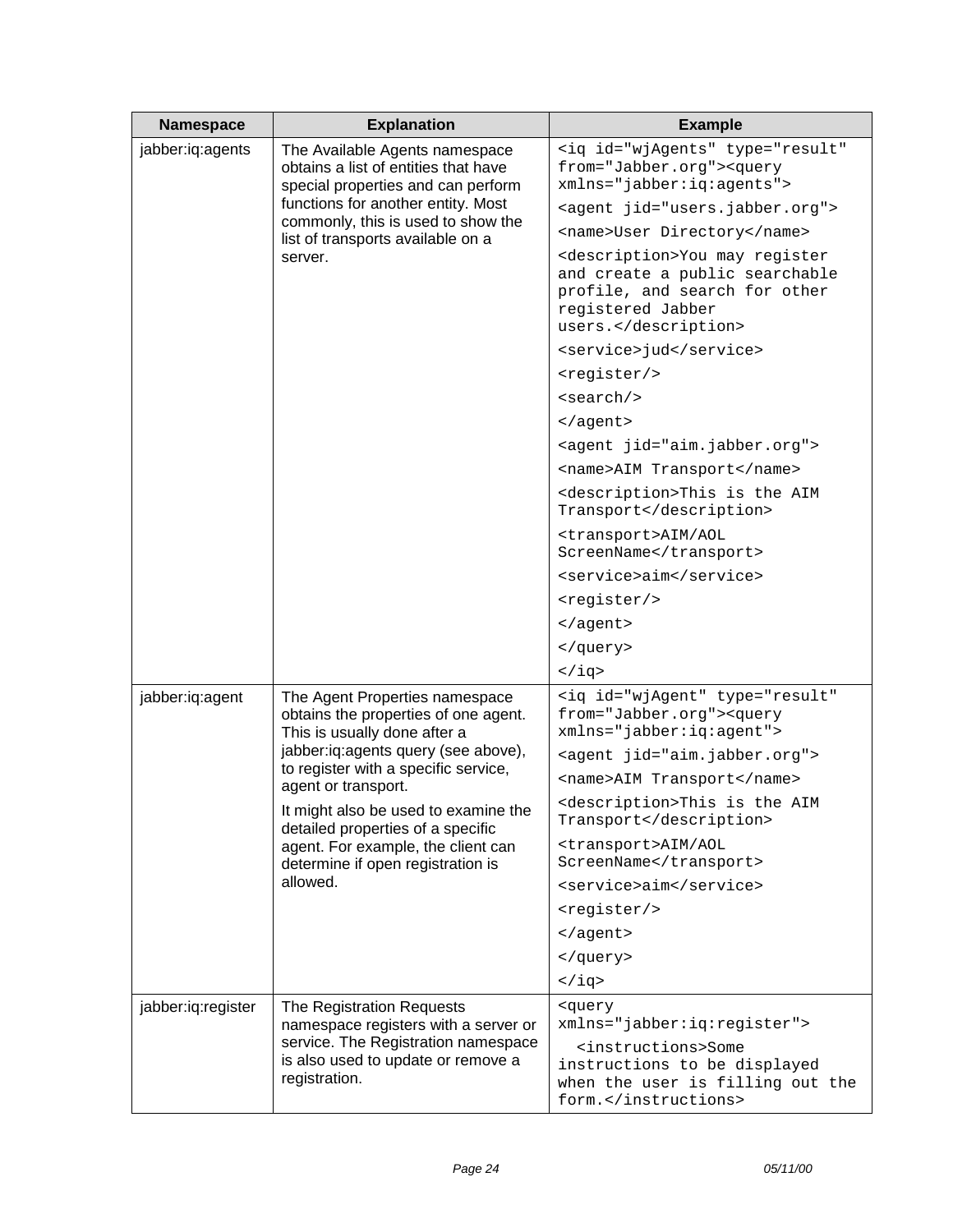| Namespace                                                            | <b>Explanation</b>                                                                                                  | <b>Example</b>                                                        |
|----------------------------------------------------------------------|---------------------------------------------------------------------------------------------------------------------|-----------------------------------------------------------------------|
|                                                                      |                                                                                                                     | $username$                                                            |
|                                                                      |                                                                                                                     | <password></password>                                                 |
|                                                                      |                                                                                                                     | $<$ email/>                                                           |
|                                                                      |                                                                                                                     | <date></date>                                                         |
|                                                                      |                                                                                                                     | <key></key>                                                           |
|                                                                      |                                                                                                                     |                                                                       |
| jabber:iq:oob                                                        | The Out Of Band Data namespace<br>gives clients a standard way to do<br>client-to-client file transfers. A distinct | <iq <br="" type="set">to="jsmith@jabber.org"<br/>id="file_1"&gt;</iq> |
|                                                                      | namespace will be implemented for                                                                                   | <query xmlns="jabber:iq:oob"></query>                                 |
|                                                                      | server passthrough/proxy transfer.                                                                                  | <url>http://192.168.1.1:5890/<br/>buildingla.gif</url>                |
|                                                                      |                                                                                                                     | <desc>Here's the<br/>blueprint.</desc>                                |
|                                                                      |                                                                                                                     |                                                                       |
|                                                                      |                                                                                                                     | $\langle iq \rangle$                                                  |
| jabber:iq:time                                                       | The Client Time namespace gives<br>clients a standard way to exchange                                               | <iq <br="" type="result">from="jsmith@jabber.org"&gt;</iq>            |
|                                                                      | local time.                                                                                                         | <query xmlns="jabber:iq:time"></query>                                |
|                                                                      |                                                                                                                     | <utc>20000424T14:55:06</utc>                                          |
|                                                                      |                                                                                                                     | <display>4/24/00 7:55:06<br/>PM</display>                             |
|                                                                      |                                                                                                                     |                                                                       |
|                                                                      |                                                                                                                     | $\langle iq \rangle$                                                  |
| jabber:iq:version                                                    | The Client Version namespace gives<br>clients a standard way to find out<br>version information for another user's  | <iq <br="" type="result">from="jsmith@jabber.org/JabberIM<br/>"</iq>  |
|                                                                      | client.                                                                                                             | <query<br>xmlns="jabber:iq:version"&gt;</query<br>                    |
|                                                                      |                                                                                                                     | <name>JabberIM</name>                                                 |
|                                                                      |                                                                                                                     | <version>Version 1.0</version>                                        |
|                                                                      |                                                                                                                     | $<$ os>95 4.10                                                        |
|                                                                      |                                                                                                                     |                                                                       |
|                                                                      |                                                                                                                     | $\langle iq \rangle$                                                  |
| jabber:iq:search                                                     | The Search namespace is used to                                                                                     | <ig <="" td="" type="get"></ig>                                       |
| search agent. For example, you can<br>users, or you can have the ICQ | initiate a search. Any agent can be a                                                                               | id="1001"to="users.jabber.org"                                        |
|                                                                      | have JUD, which searches for Jabber                                                                                 | from="jsmith@jabber.org/winjab">                                      |
|                                                                      |                                                                                                                     | <query< td=""></query<>                                               |
|                                                                      | transport search for ICQ users.                                                                                     | xmlns="jabber:iq:search"/>                                            |
|                                                                      | See below for a complete description<br>of this namespace.                                                          | $\langle iq \rangle$                                                  |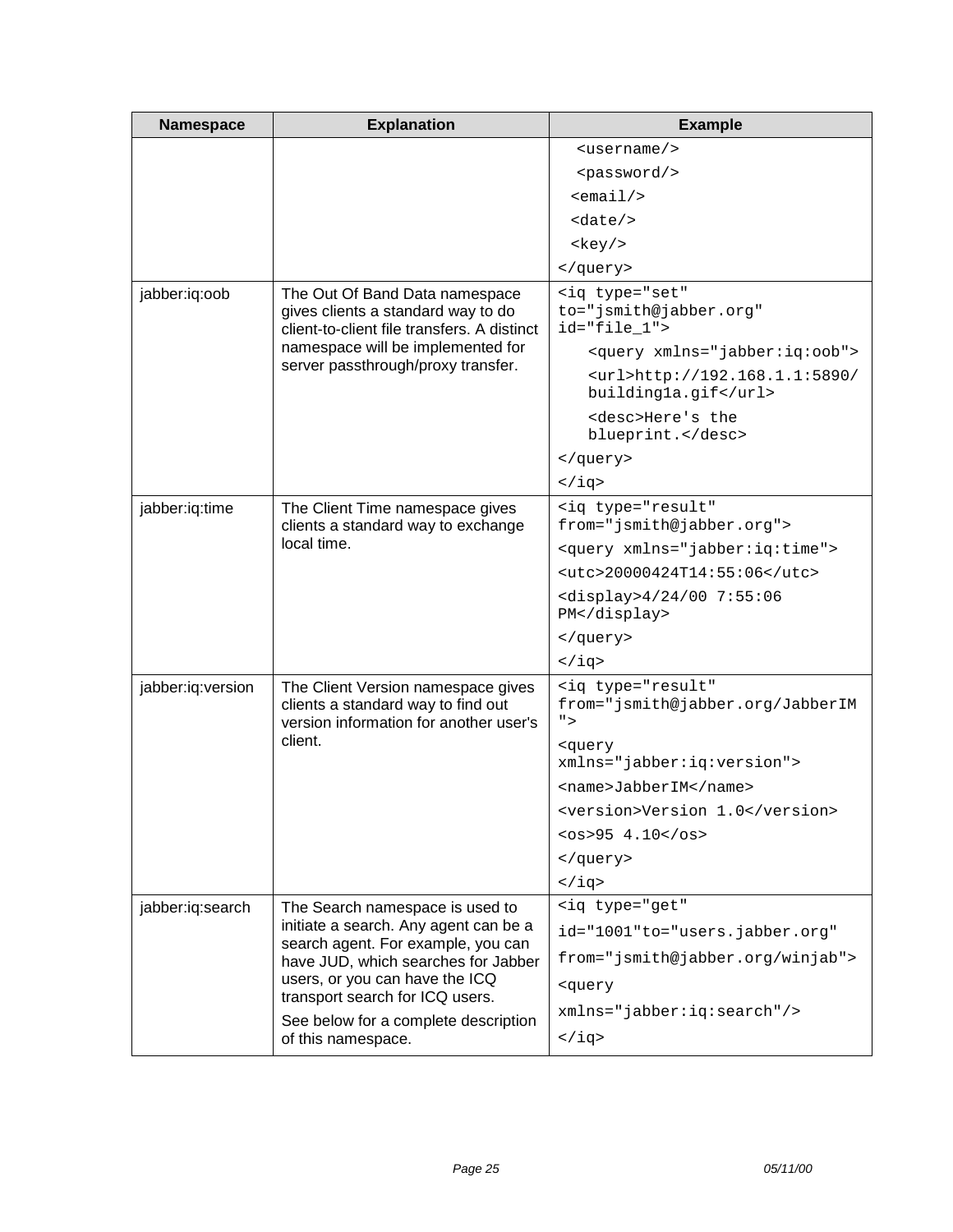## <span id="page-25-0"></span>**The Search namespace**

Any agent can be a search agent. For example, JUD searches for Jabber users, and the ICQ transport searches for ICQ users.

To initiate a search, the client sends a Get query to obtain the searchable fields:

```
<iq type="get" id="1001" to="users.jabber.org"
from="jsmith@jabber.org/winjab">
<query xmlns="jabber:iq:search"/>
\langleiq>
```
The search agent returns the fields that can be searched:

```
<iq type="result" id="1001" from="users.jabber.org">
<query xmlns="jabber:iq:search">
<instructions>Fill in a field to search for any
matching Jabber User</instructions>
<name/>
<first/>
<last/>
<nick/><email/>
<key>067941fd96a6a2752a21abcb6d737130dd51dd50</key>
</query>
\langleiq>
```
Notice that the fields are returned in a form with instructions. A key is included to provided security to the transaction (see below). The user can now enter search criteria into the form based on the available fields. The client sends a Set query back to the agent to have it actually perform the search:

```
<iq type="set" id="1002" to="users.jabber.org"
from="jsmith@jabber.org/winjab">
<query xmlns="jabber:iq:search">
<last>Smith</last>
<key>11b830e604215c3a2a24652c69fd4efa2a7a5746</key>
</query>
\langleiq>
```
The server returns the results from the query:

```
<iq type="result" id="1002" from="users.jabber.org">
<query xmlns="jabber:iq:search">
<item jid="jsmith@jabber.org">
<name>Jane Smith</name>
<first>Jane</first>
```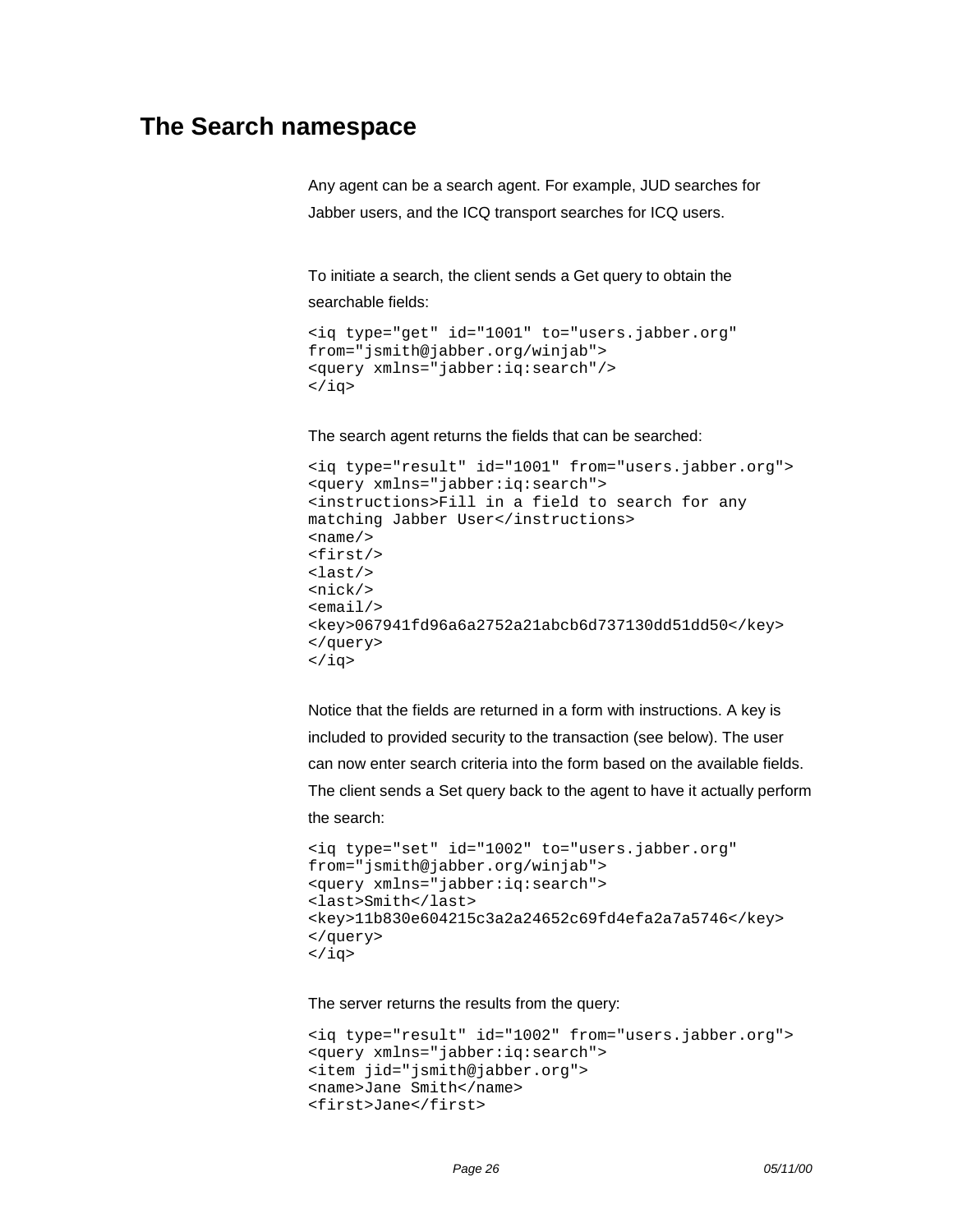```
<last>Smith</last>
<nick>SamplePerson</nick>
<email></email>
</item>
<item jid="janes@jabber.org">
<name>Jane Smith</name>
<first>Jane</first>
<last>Smith</last>
<nick>Janey</nick>
<email>janesmith@example-corp.com</email>
\langleitem\rangle</query>
\langleiq>
```
Notice that there are two sets of items tags containing identical information. This is due to the fact that there are two ways for agents to send results:

- A single result tag
- Multiple results "pushed" to the client, similar to roster pushes, i.e., one record at a time.

The manner in which the results are sent is a property of the search agent. For example:

```
<iq type="set" from="icq.jabber.org" id="1003">
<query xmlns="jabber:iq:search">
<item jid="11117280@icq.jabber.org">
<email>jsmith@example.net</email>
<nick>Janey</nick>
<given>Jane</given>
<family>Smith</family>
</item>
</query>
\langleiq>
```
Multiple results can be pushed by the server. When all data has been sent, the server sends the following result:

```
<iq type="result" from="icq.jabber.org" id="1003">
<query xmlns="jabber:iq:search"/>
\langleiq>
```
The client receives multiple "sets", one per record, and then a final "result" indicating the "end of data". In each <item> tag, the JID attribute is mandatory.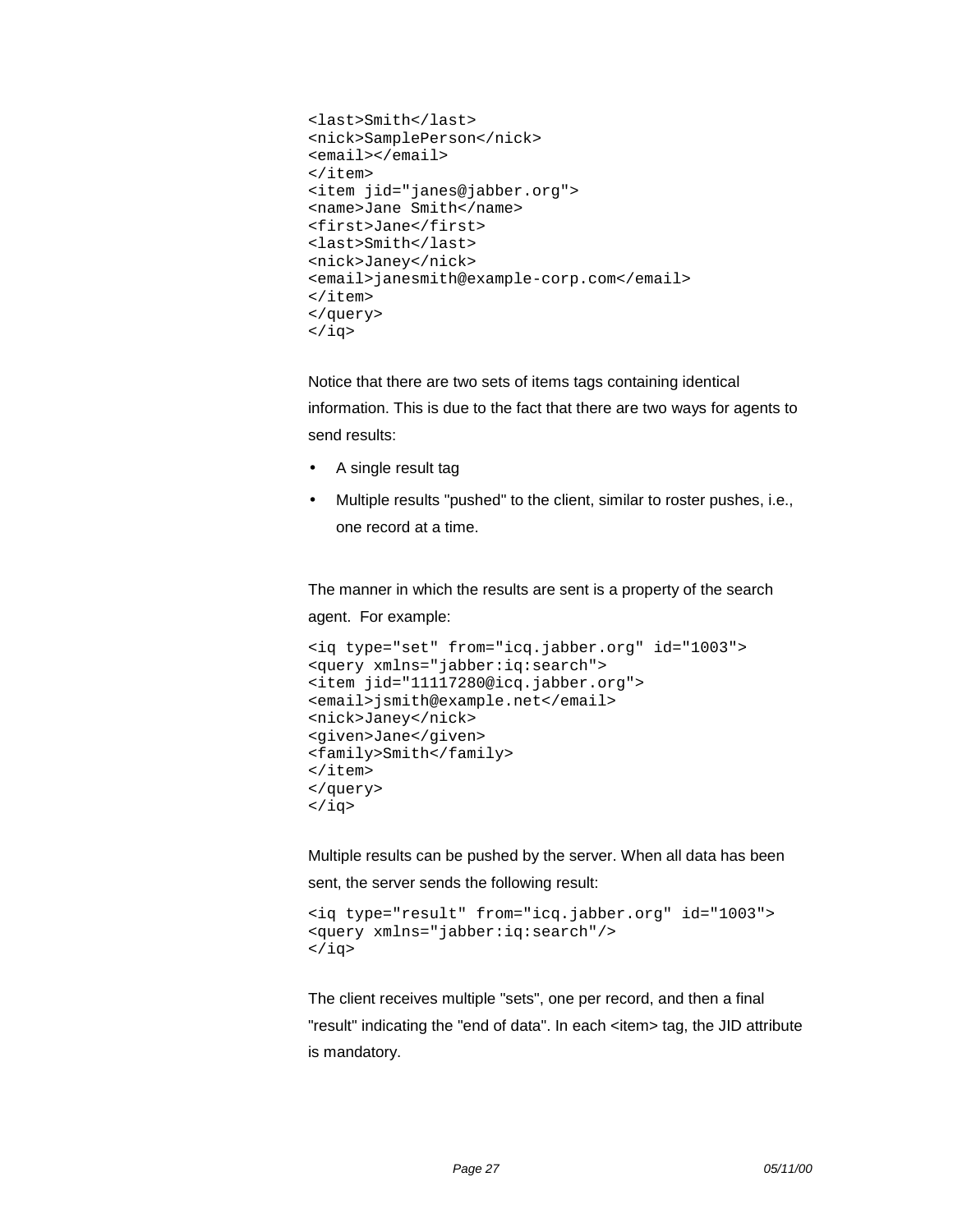## <span id="page-27-0"></span>**The Error Element**

This element is included when the message type attribute is set to "error":

<error type="nnn"></error>

The actual error is defined by a type="nnn" attribute that contains a number indicating what the error is. The content of the error element is a textual description of the specific error. (See page [13](#page-12-0) for a complete list of error codes and messages.)

## **The Key Element**

The <key/> element provides a layer of security to client-server interactions. It is used with the jabber:iq:register and jabber:iq:search namespaces.

When a client initiates an interaction with the server, the server sends the client a <key> tag containing a unique value. When the client returns information for the <iq type="set">, it echoes back the unique value in the <key> field. In this way, the server can verify that the client is the same entity that received the original key.

## **Fetching Information (type="get")**

Information is retrieved from a client or server by sending an IQ with a type attribute of "get". This query attribute retrieves information associated with a query namespace.

## Empty Elements

To retrieve a list of empty elements, use the Get attribute with no namespace defined. For example, to retrieve a client's contact list (or roster), the following IQ with a type="get" could be sent:

```
<iq type="get">
<query xmlns="jabber:iq:roster"/>
\langleiq>
```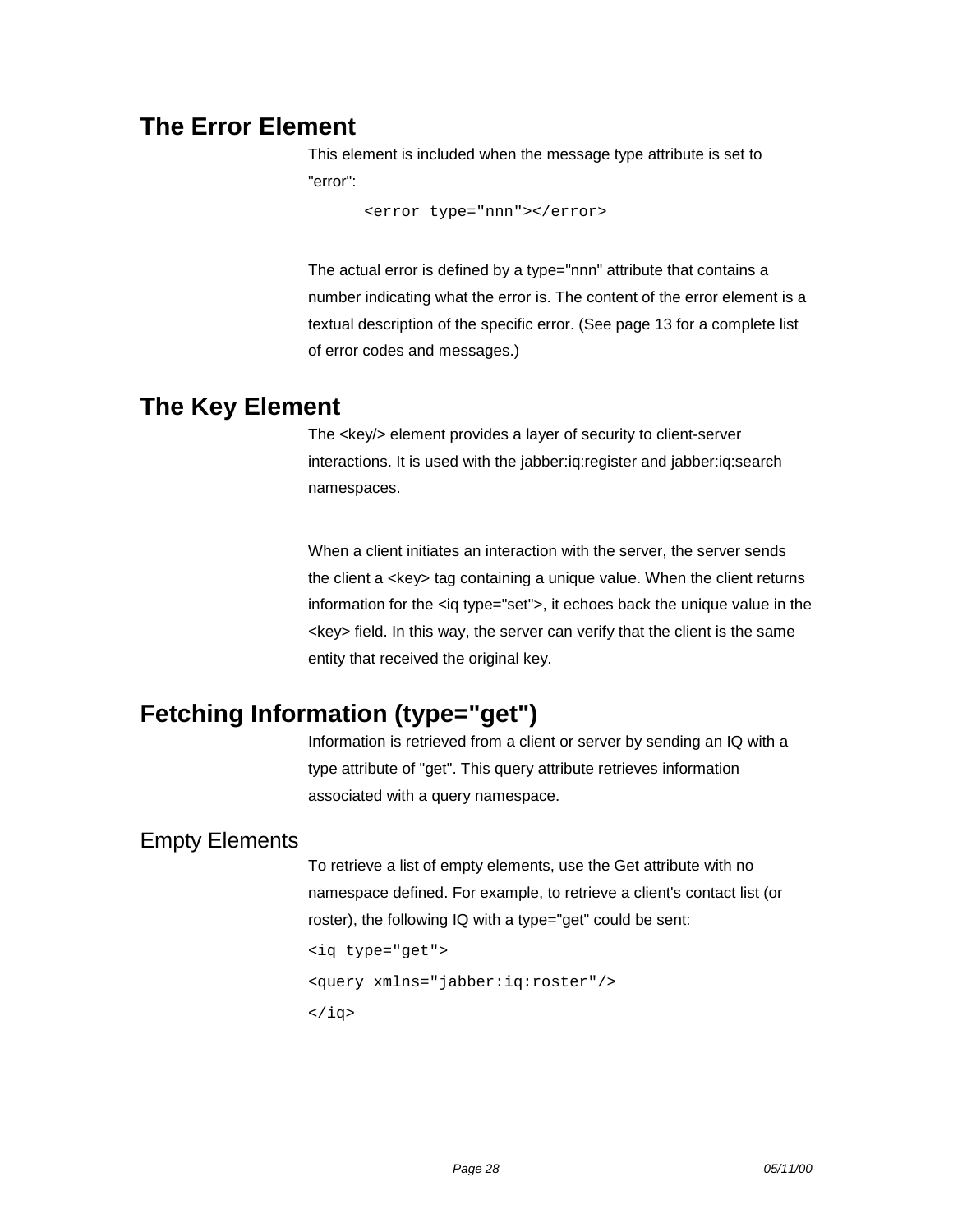### <span id="page-28-0"></span>Complete Response (type="result")

When the results for a "get" are returned, the empty element tags contain a value. Any errors resulting from the "get" are specific to the namespace of the query and should be expressed in an appropriate syntax.

## **Setting Information (type="set")**

The Set attribute indicates that the message is a query containing data intended to set values or replace existing values.

### Elements/Data

The Set query is used to record information or make changes in information. The data contained within the elements of a Set query should be stored as a future result to a Get query in that namespace.

### Response (type="result")

The result of a successful Set query is an empty response. The result should be matched by the sender using the id="" attribute on the original Set query.

## **Examples of Information/Query Interactions**

## Simple Query

The following is a simple query for user information.

#### **Query**

<iq type="get" to="user@server.com"> <query xmlns="jabber:iq:roster"><name/><email/></query>  $\langle$ iq> Response <iq type="result" from="user@server.com"> <query xmlns="jabber:iq:roster"><name>John Smith </name><email>jsmith@example.com</email></query>

 $\langle$ iq>

### Setting Values

The following is a query for vCard values.

#### Sent by the client: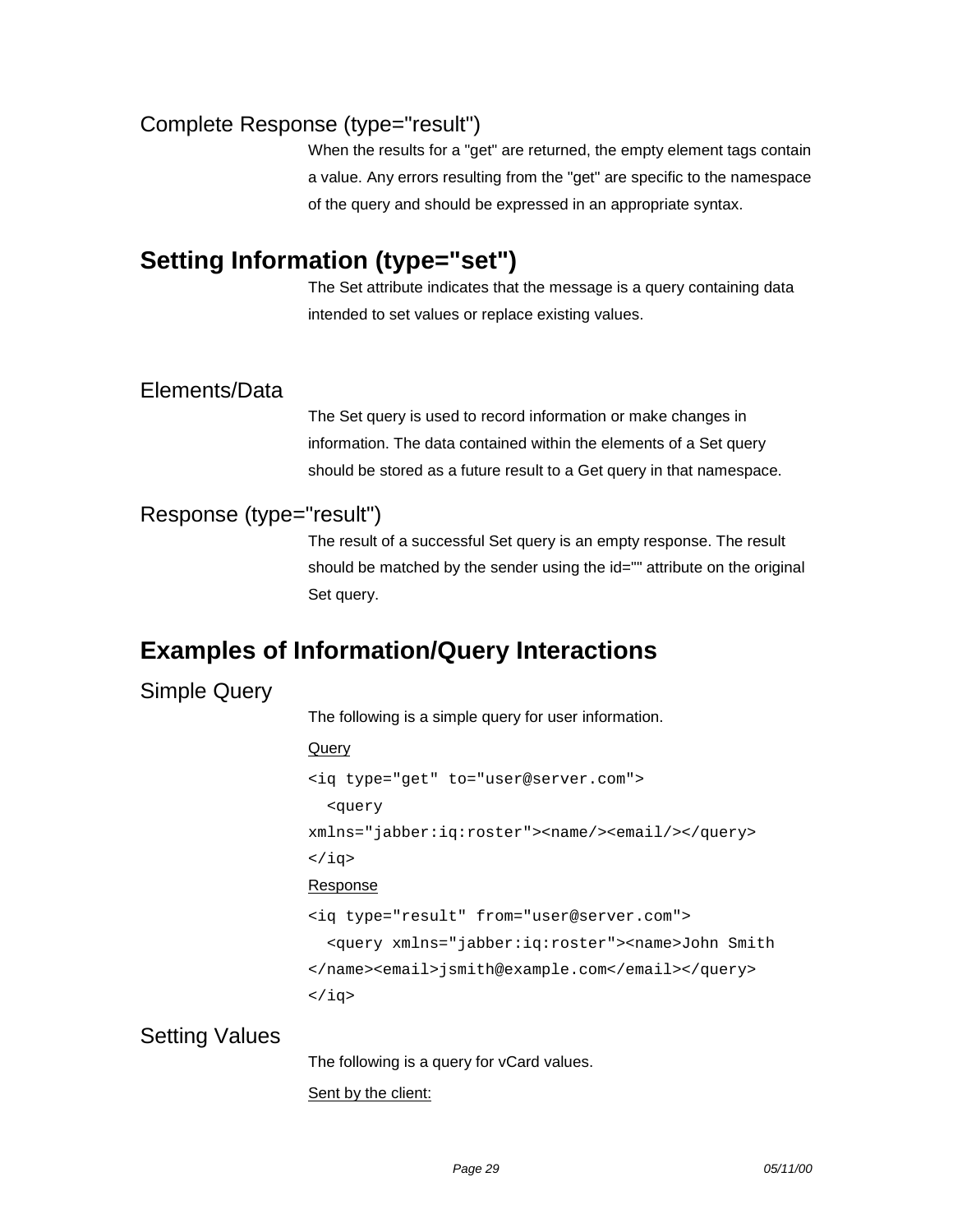```
<iq type="get" id="1001" to="jsmith@jabber.org">
<query xmlns="vcard-temp">
</query>
\langleiq>
```
#### Received from the server:

```
<iq type="result" id="1001" from="jsmith@jabber.org">
<vCard version="3.0" prodid="-//HandGen//NONSGML vGen
v1.0//EN" xmlns="vcard-temp">
<FN/ >
<\mathbb{N}><given>John</given>
<family>Smith</family>
\rm </N><nickname>JBird</nickname>
<url>www.jbirdontheweb.com</url>

<org><orgname/>
<orgunit/>
</org>
<title/>
<role/>
<tel><voice/>
<home>201-555-1212</home>
\langle/tel>
<tel><fax/>
<home/>
\langletel>
<tel><msg/>
<home/>
\langle/tel>
<adr><home/>
<extadd/>
<street>12315 St. Laurent Ave.</street>
<locality>Summerville</locality>
<region>CO</region>
<pcode>80020</pcode>
<country>USA</country>
</adr>
<tel><voice/>
<work/>
\langle/tel>
<tel><fax/>
<work/>
\langletel>
<tel><msg/>
<work/>
\langletel>
<adr><work/>
<extadd/>
<street/>
<locality/>
<region/>
<pcode/>
<country/>
```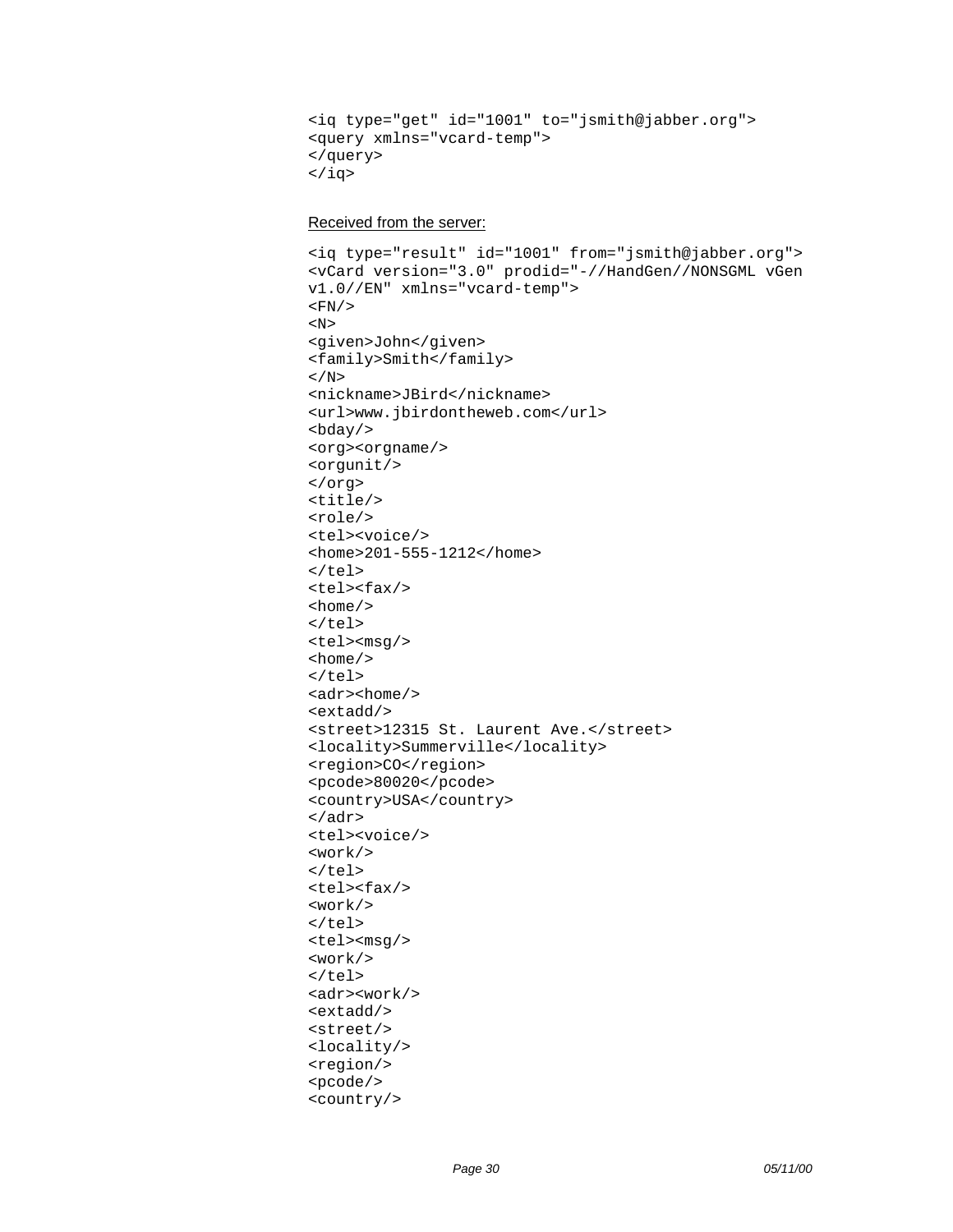```
\alpha / \alpha<email><internet/>
<pref/>
Jsmith@aol.com</email>
</vCard>
\langleiq>
```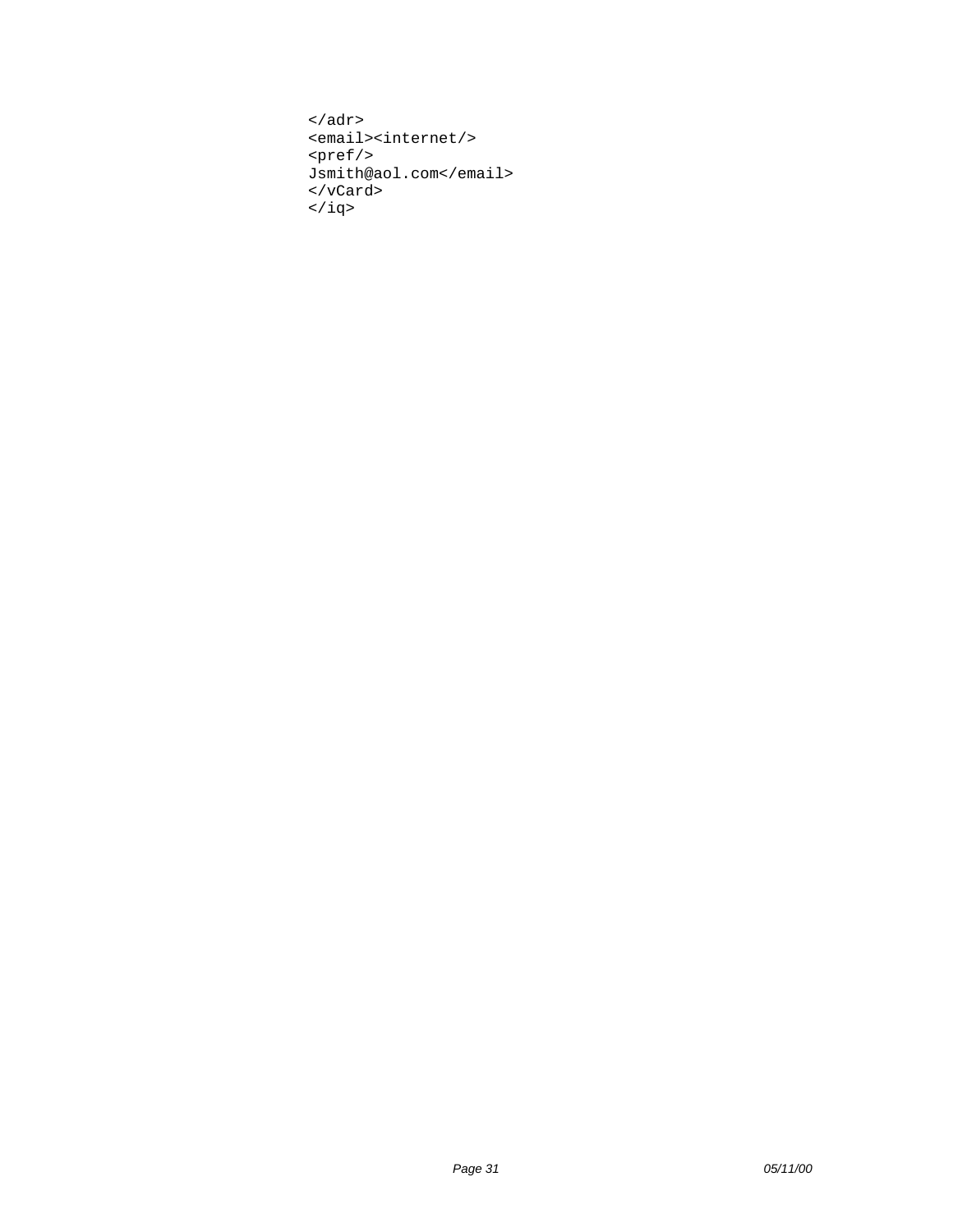# <span id="page-31-0"></span>**Jabber Identifiers**

Within Jabber there are many different entities that need to communicate with each other. These entities can represent clients of alternate messaging systems, group chat rooms, or a single Jabber user. Jabber Identifiers are used both externally and internally to express ownership or routing information.

Characteristics of Jabber Identifiers include:

- They uniquely identify individual objects or entities for communicating instant messages and presence information.
- They are easy for users to remember and express in the real world.
- They are flexible enough to enable the inclusion of other IM and presence schemes.

## **Jabber IDs (JIDs)**

Each Jabber ID (or JID) contains a set of ordered elements. The IDs are formed of a domain, node, and resource in the following format:

user@host/resource

or

[node@]domain[/resource]

John Smith might have the following JID on his home system: Jsmith@example.com/home. He can have multiple IDs representing multiple resources, for example Home, Work, and Notebook: Jsmith@example.com/mobile. Resources are temporary descriptions that exist only while the user is logged on.

The ID elements are defined as follows:

- The Domain Name is the primary identifier. It represents the Jabber server to which the entity connects.
- The Node is the secondary identifier. It represents the "user". All Nodes live within a specific Domain.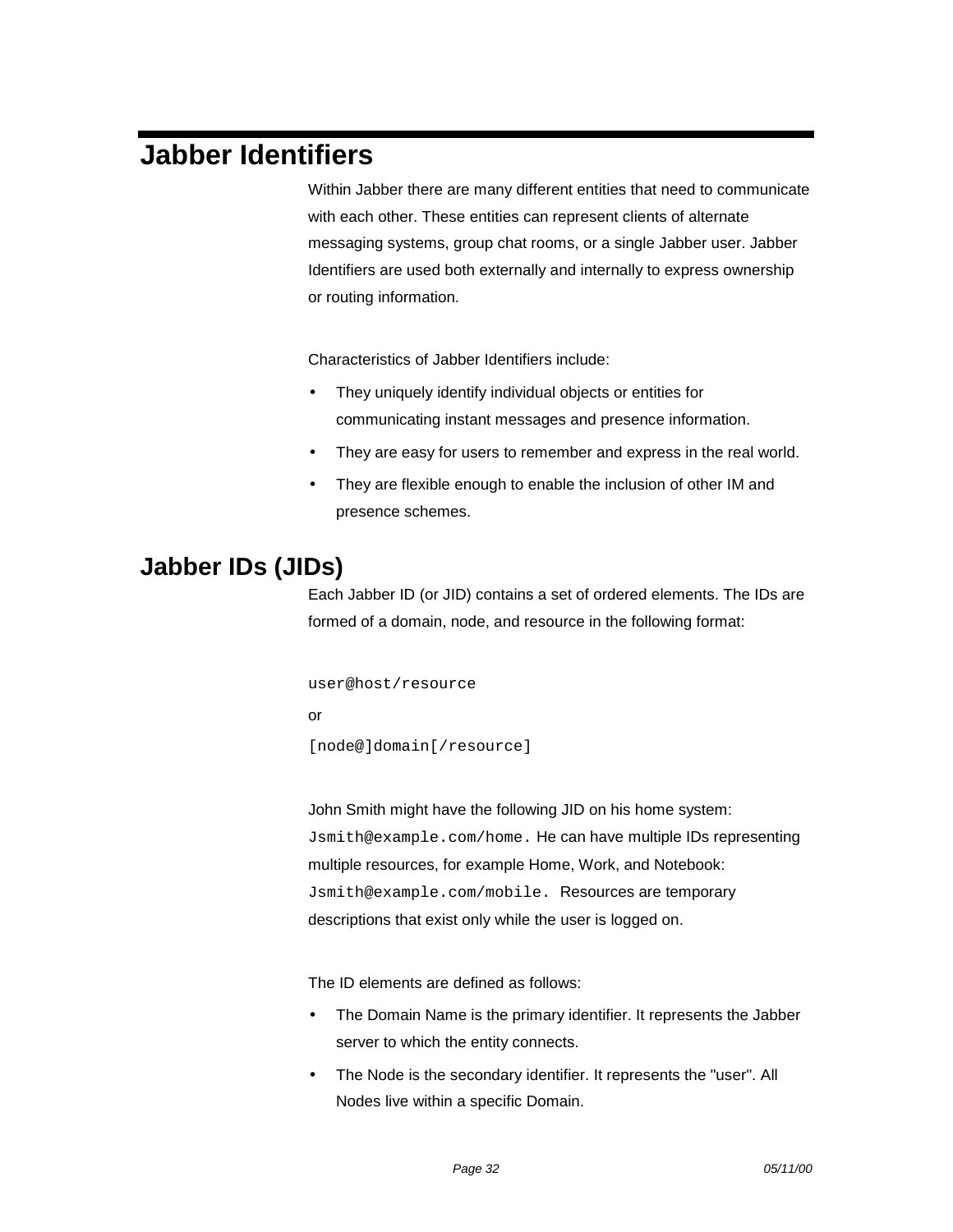• The Resource is the optional third identifier. All Resources belong to a Node. Within Jabber the Resource is used to identify specific objects that belong to a user, such as online sessions or paths of communication.

## <span id="page-32-0"></span>**Identifier Syntax**

### URI-based

The Jabber Identifier has the same general form as an email address. Each user has their local server which receives information for them. The various local servers transfer the messages between each other. Any number of servers can be supported with each server representing a unique and separate "community" or domain. Jabber Identifiers are typically expressed as: user@server.host.

### Syntax

The syntax of the URI-based identifier is as follows:

[node@]domain[/resource]

### Friendly Identifier

For usage outside of Jabber and human-to-human identity exchanges, the address breaks down into a simple email-like address. node@domain

## **Implementation**

The Jabber Identifier conforms to the following standards.

### FQDN

Every usable Jabber Domain should resolve to a Fully Qualified Domain Name (FQDN).

### DNS and MX Records

Since Jabber Identifiers use the same structure as email, they need to have a mechanism of redirecting to another server (besides the FQDN) for the actual service. Email uses the Mail Exchange (MX) record in DNS, and because Jabber is closely affiliated with email and uses a similar addressing scheme, it will also use the MX record. To prevent Jabber from interfering with normal SMTP routing and to enable an administrator to have separate servers for SMTP and Jabber, the Jabber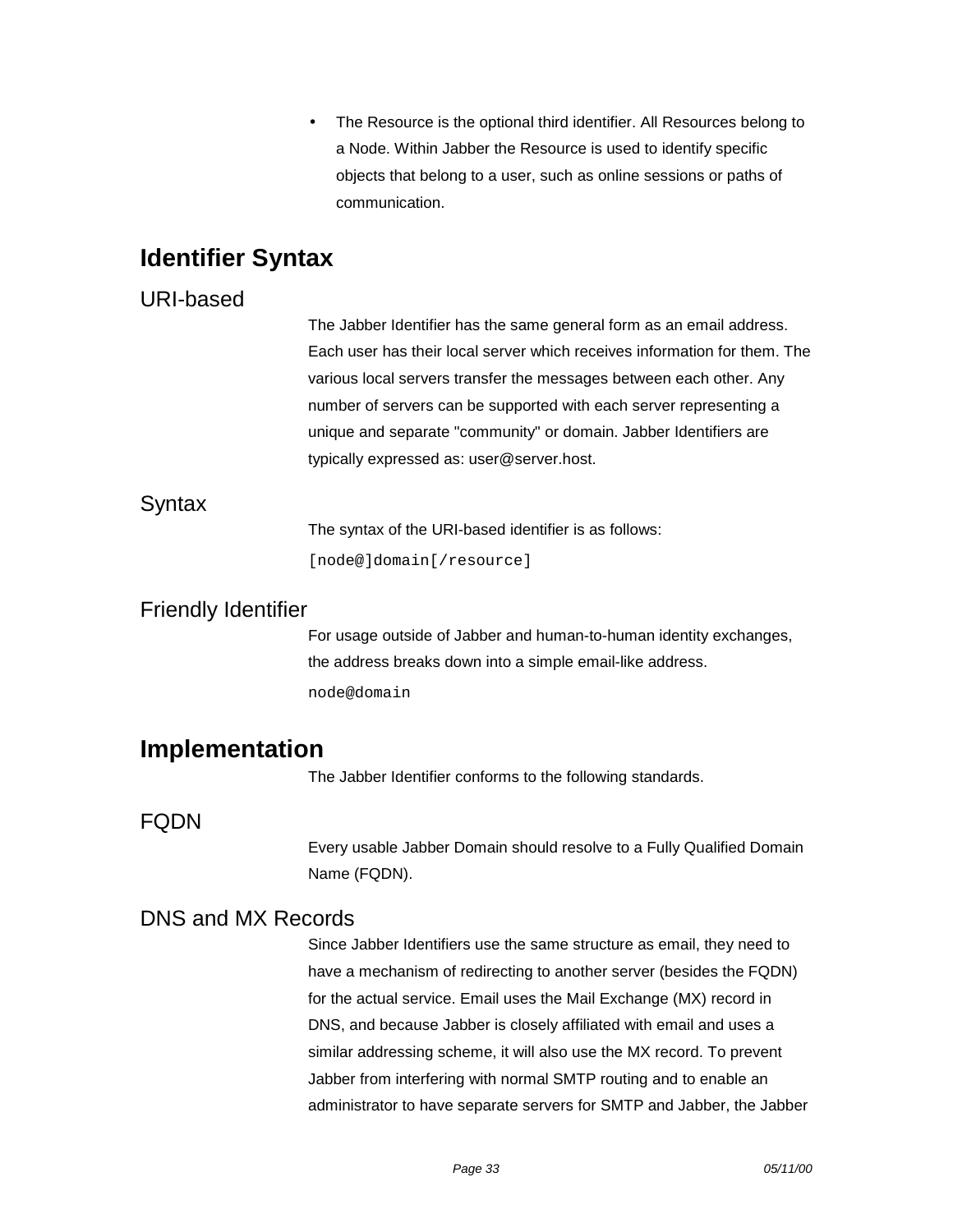server does a reverse-sort (highest priority first) on the MX records available.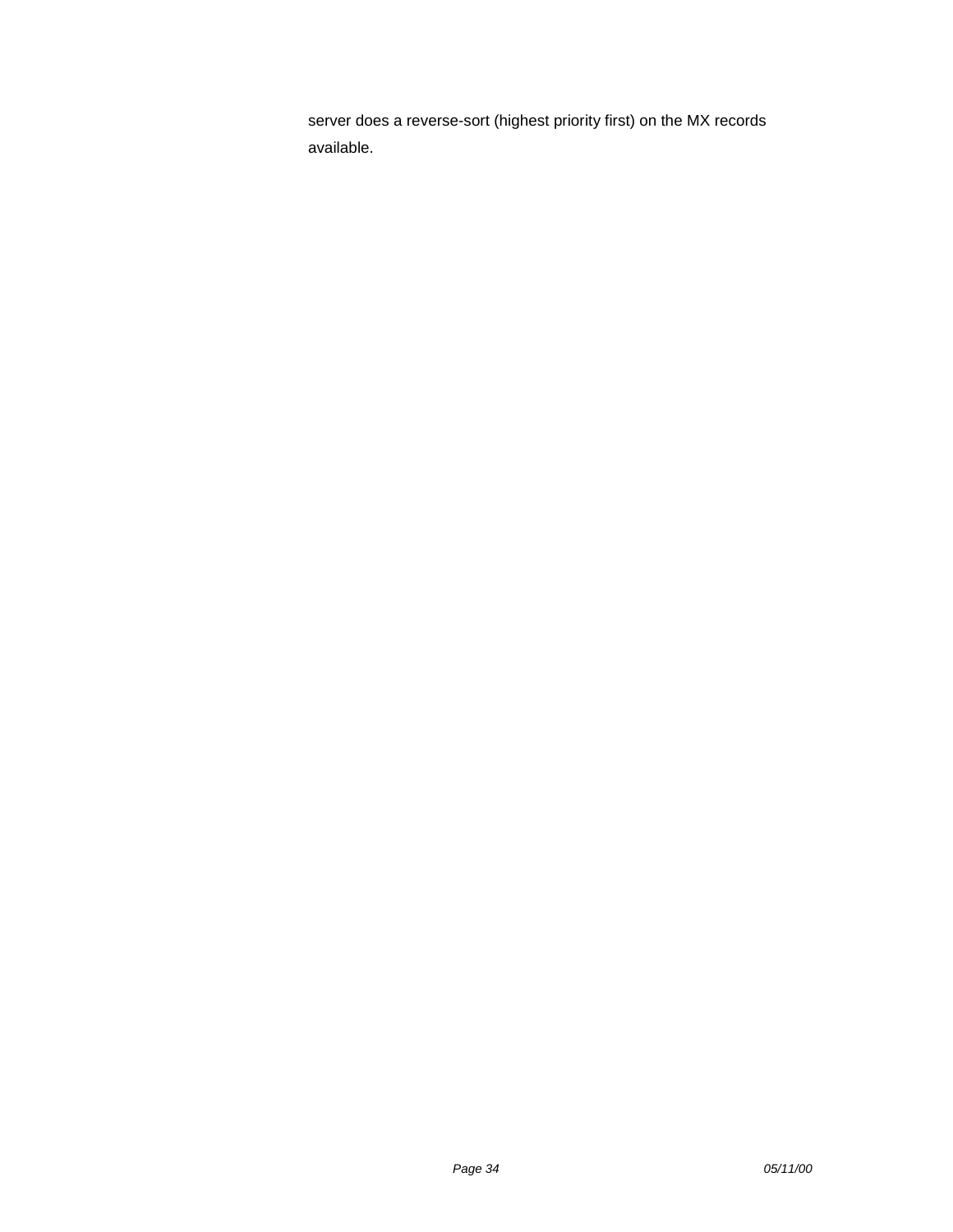# <span id="page-34-0"></span>**Client/Server Interactions**

The following sections provide a detailed description of communication between clients and servers in Jabber.

## **Connecting**

To connect to a Jabber server, a client opens a standard XML stream to the server on port 5222. The default namespace for Jabber clients is "jabber:client".

For example, a client could send the following XML stream to connect to jabber.org:

<stream:stream to="jabber.org" xmlns="jabber:client" xmlns:stream="http://etherx.jabber.org/streams/">

The server responds over the open socket. For example, the server could send the following response to the client:

```
<stream:stream from="jabber.org"
xmlns="jabber:client" id="0123ABCD"
xmlns:stream="http://etherx.jabber.org/streams/">
```
This XML stream is kept open during the lifetime of the session, and all communications between the client and server are sent and received over this socket.

## **Authentication / Logging In**

The client uses an IQ conversation to authenticate the user to the server. The IQ conversation also creates a session resource representing their connection to the server. Successful authentication results in a normal IQ type="result" response. Errors are returned in the normal IQ error element.

If the client does not send a username/password, the server assumes that it is requesting the creation of an anonymous resource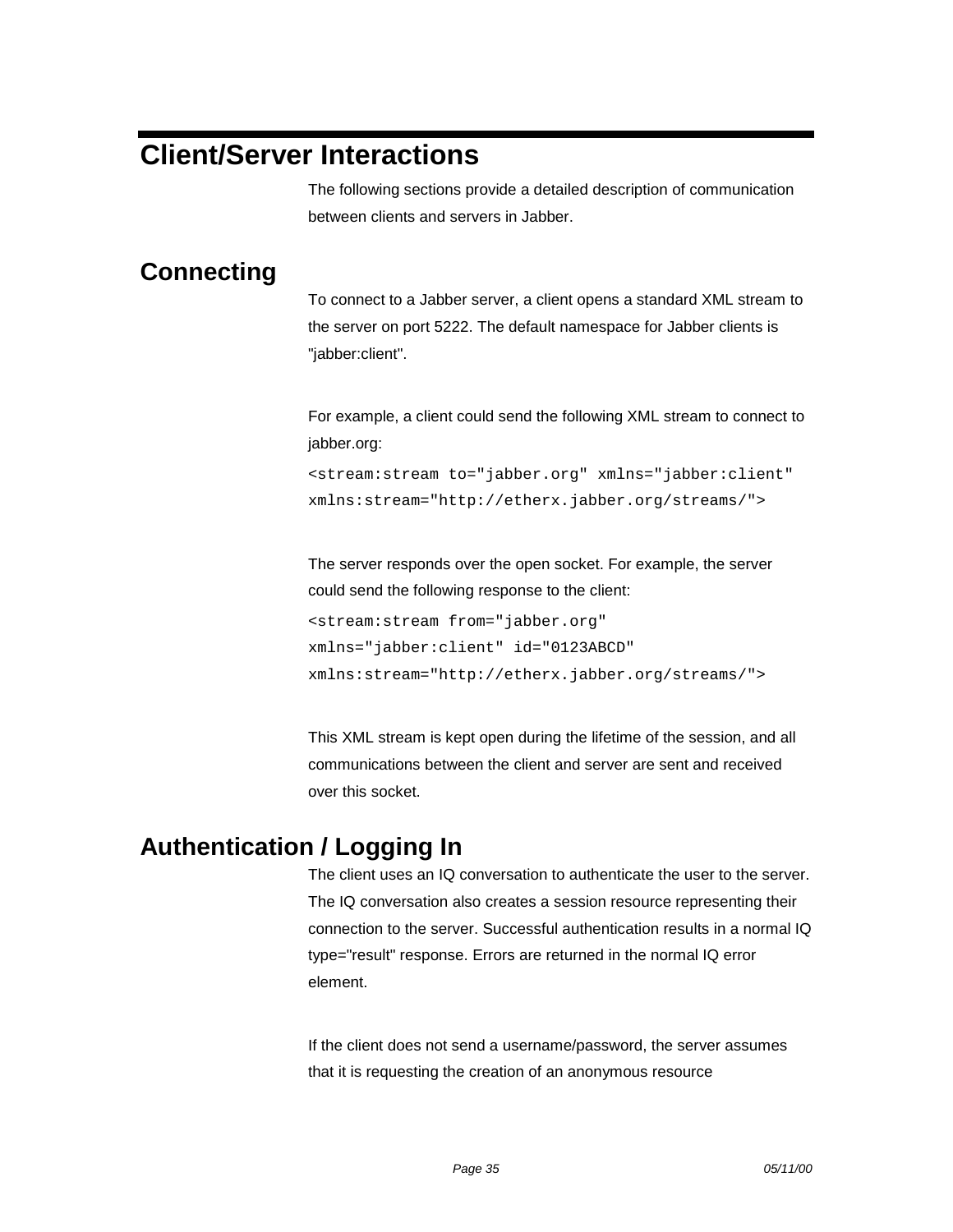(server.com/resource). If it supports anonymous resources, it will respond appropriately.

Jabber uses a one-way secure hash function (or, SHA1) to authenticate the user. This function creates a value by hashing the session ID and the user password. The server verifies that the correct hash value was returned by the client.

While the use of SHA1 authentication is optional, clients should always attempt a digest authentication before going with plain-text.

#### Sample Authentication Query

```
<iq type="set" id="1">
  <query xmlns="jabber:iq:auth">
    <username>jsmith</username>
<digest>2E4E532CED2E4E532CED154212BA452145B2A154</dig
est>
    <resource>HomePC</resource>
  </query>
\langleiq>
```
#### Sample Authentication Response

If authenticated, the server would respond with:

<iq type="result" id="1"/>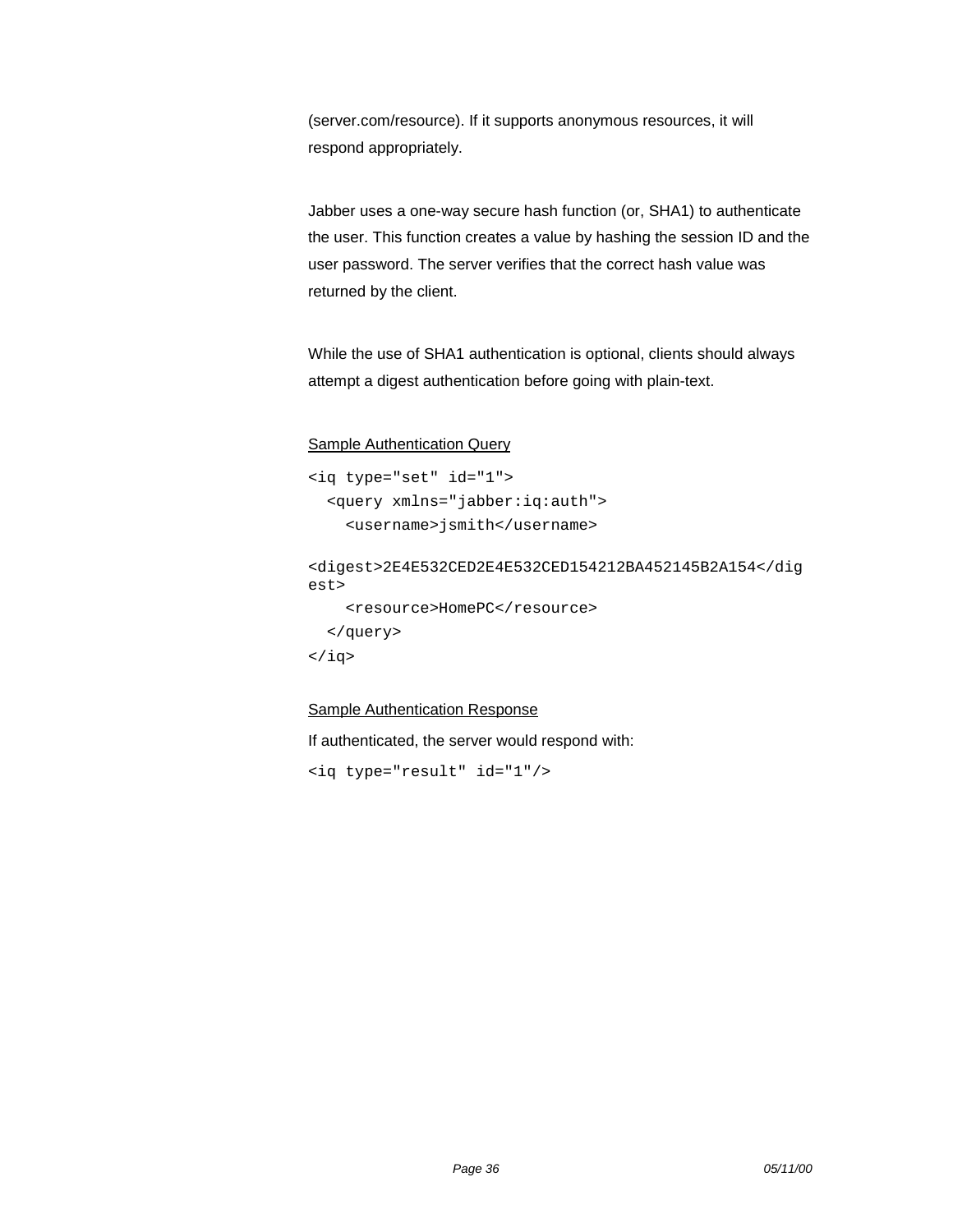## <span id="page-36-0"></span>**Sending and Receiving Messages**

The following illustration shows the interaction between the client and server when a message is sent or received.



Sending messages to other users:

<message to="jsmith@jabber.org">

<subject>Testing</subject>

<body>This is a test message</body>

</message>

#### Receiving messages from other users:

<message from="kpeterson@aim.jabber.com/HomePC"> <body>This is a test message as well.</body> </message>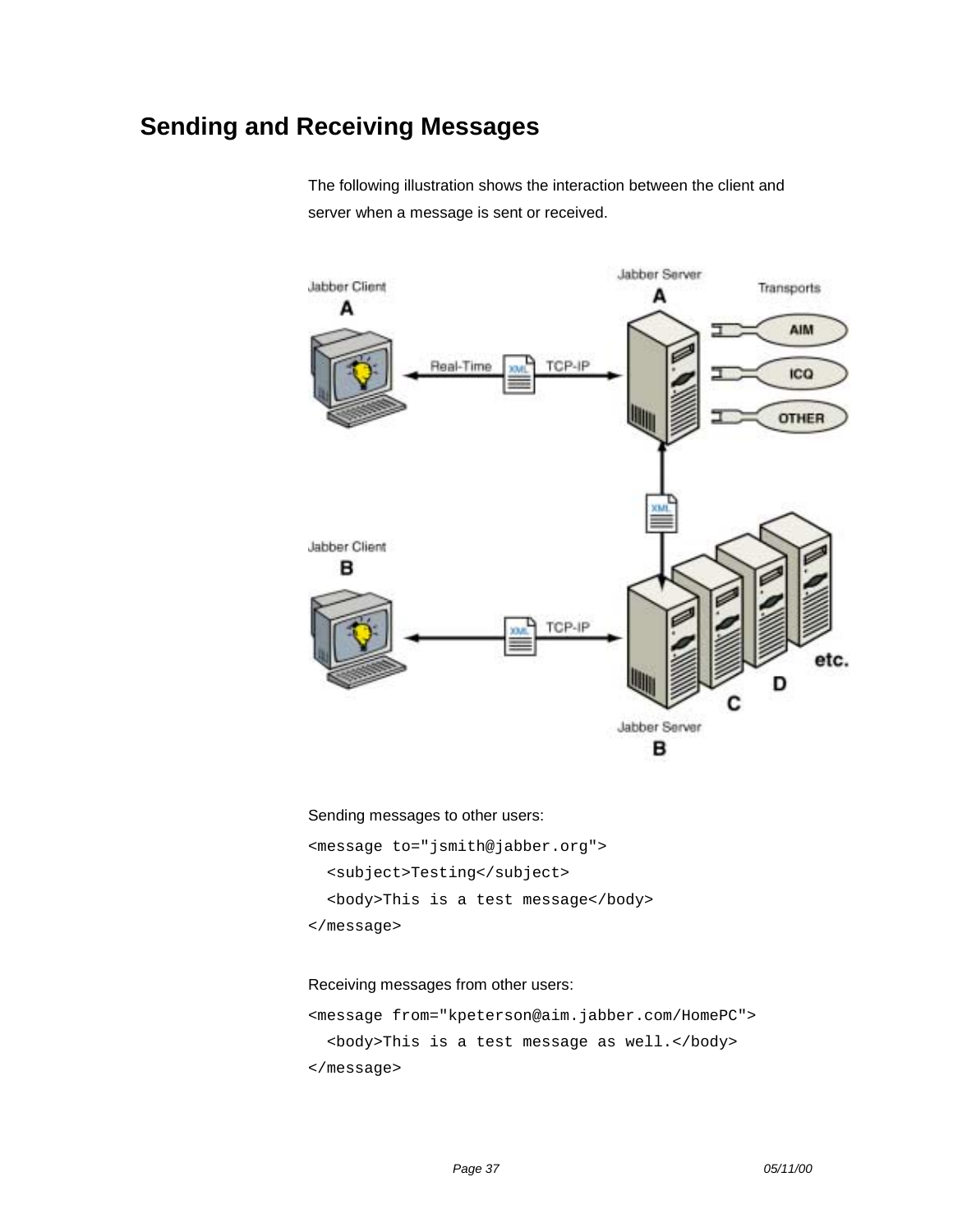More information about the interaction between the client and server is included in ["Basic Transport Operations"](#page-40-0) on page [41.](#page-40-0)

## <span id="page-37-0"></span>**Rosters**

Rosters (or contact lists) are stored on the server so that any client can access them. They are accessed through the jabber:iq:roster namespace.

Clients use the Roster "Push" IQ to manage the roster on the server. The roster is the authoritative list of subscription information for the client's account, including the user's nickname and contact list. It is shared between the client and server.

The roster contains a list of items. Each item element has attributes describing it, and contains group elements for each group it is part of. For example, name="\*" is an attribute that contains the client's nickname. Clients can control only the Jabber ID (JID), the name attributes, the group elements, and create/remove items. All other attributes are managed by the server depending on how a client responds to presence subscription requests.

Whenever a roster item changes in any way on the server, it is pushed to a client. This push is a normal IQ to the client of the type "set":

```
<iq type="set">
  <query xmlns="jabber:iq:roster">
  <item jid="sjohnson@jabber.com" subscription="to"/>
  </query>
\langleiq>
```
In the above example, the server sends a roster push to a client to express that the client has a subscription to the presence of sjohnson@jabber.com. A roster push can happen at any time during the connection as a result of another connection modifying the resource or the server modifying the subscription attribute. The client only uses roster pushes to modify the display of the roster. It does not react or prompt the user for every roster push.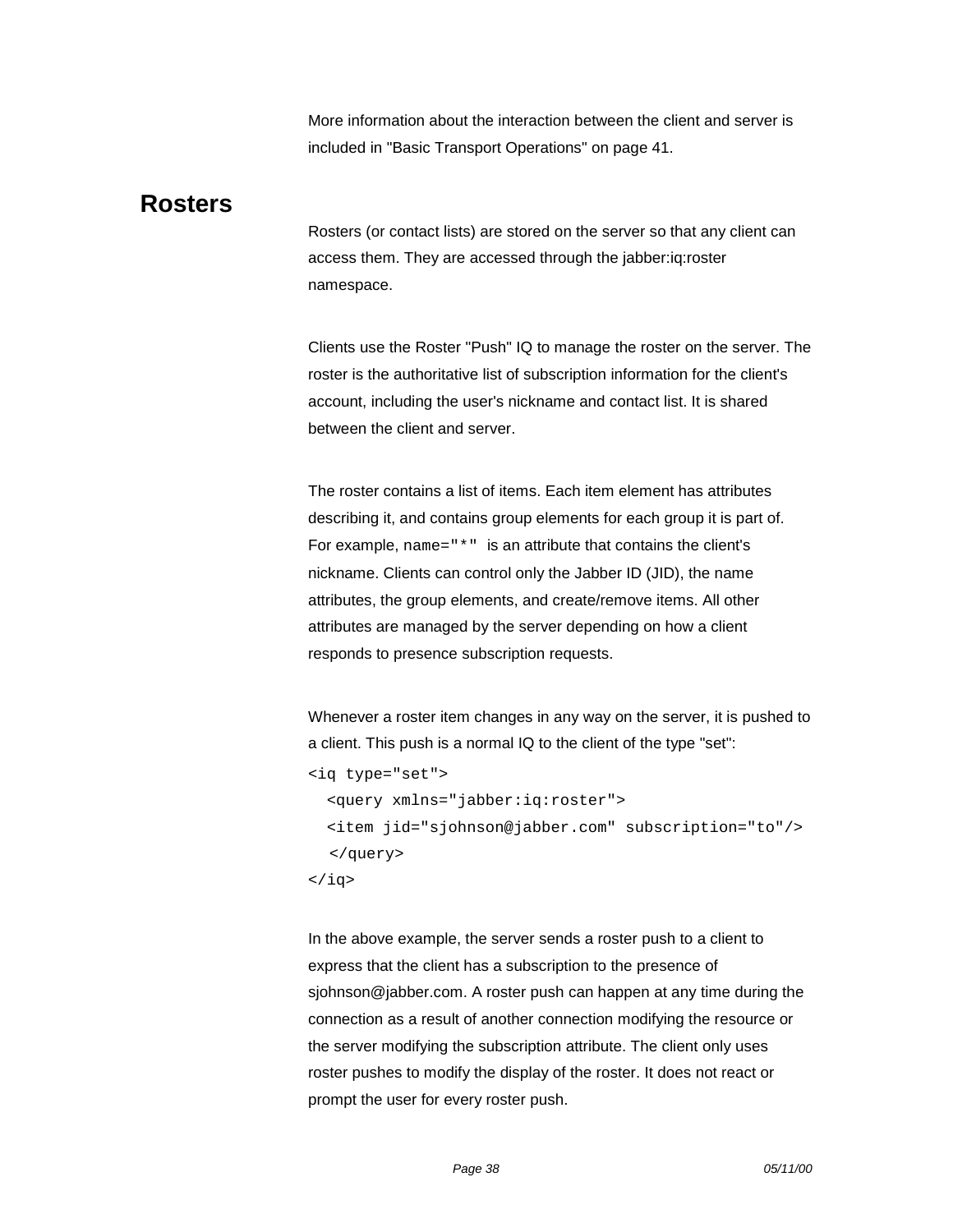## <span id="page-38-0"></span>**Presence**

A client sends presence information to the server, which then sends it to all of the people on the roster who are subscribed to the client's presence.

### **Subscriptions**

Presence subscriptions are managed by the server and are stored in the roster. When a user logs onto the Jabber server, it sends an update on that user's presence to all of the people on the user's subscription list.

### Server Distribution

- **Singular Model** The client expresses one presence to the server, which the server then delivers to the subscriptions as listed in the roster.
- **Group/Individual Model** The client expresses presence individually to each item or group in a roster, and can express different presence statuses to different entities. The client is then responsible for notifying each subscription/item appropriately of their presence and broadcasting it when it changes.
- **Disconnect Handling** Any time a client sends any type of available presence (presence without a type attribute) the server remembers that the client has notified that recipient of its availability. Upon a server/network disconnect, all those that were notified of an available presence are sent an unavailable presence.

### Primary Resource

The server has a knowledge of a "primary" resource for any user account. This is determined using the priority element in presence. When the your client expresses presence to you@your.server, it is broadcast out to all of your own resources and used to determine whether the current client is the primary resource (this is built in when using a singular presence model). The highest priority will be the primary resource. A client with no priority defaults to 0, and can still be the primary resource if no other resources are available. You can only be primary resource when available.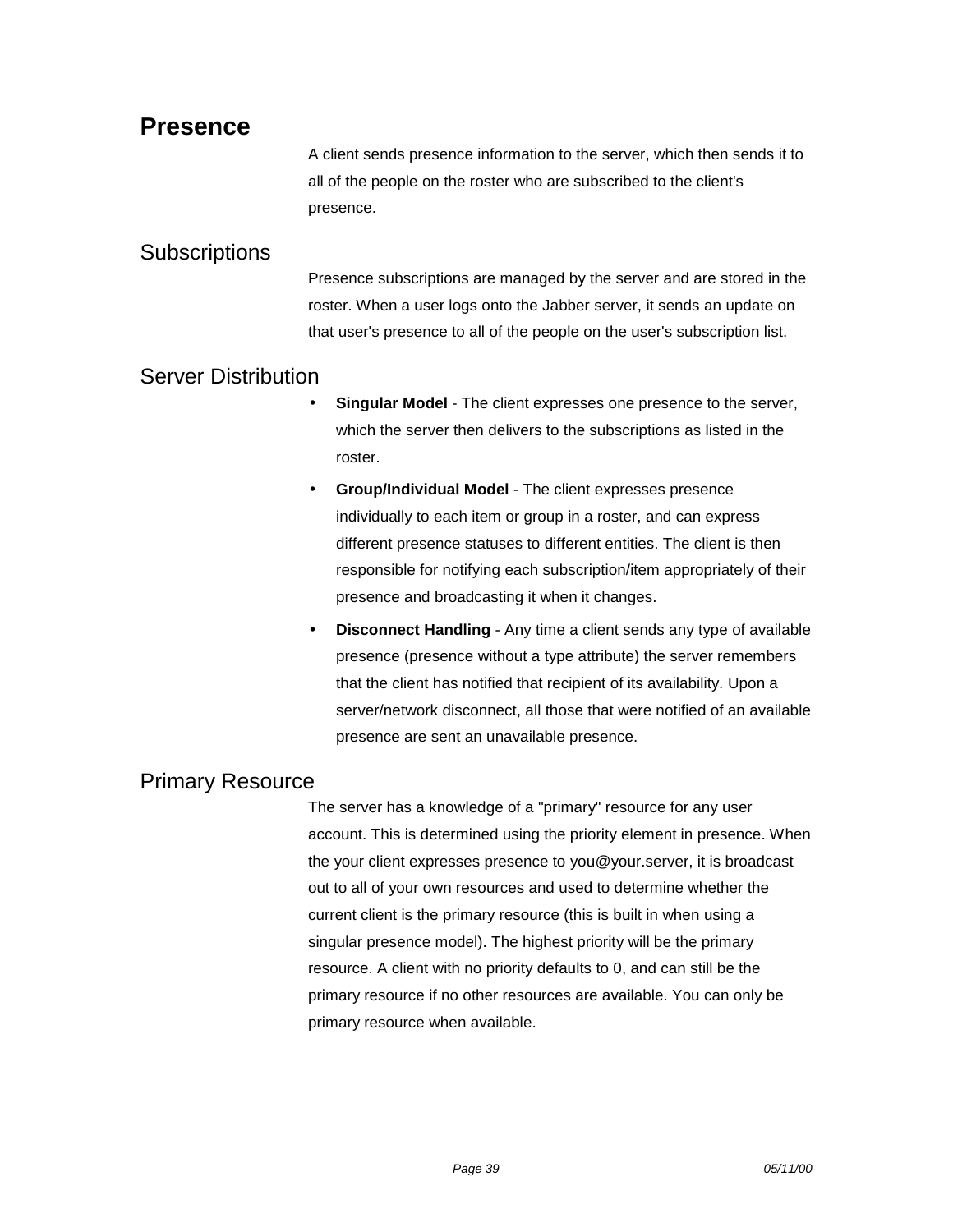For example, you can leave a Jabber client logged on at home (jsmith@jabber.org/homepc) with a priority of 2. If you log on at work (jsmith@jabber.org/workpc), and set the work client to have a priority of 3, all instant messages are sent to the work client.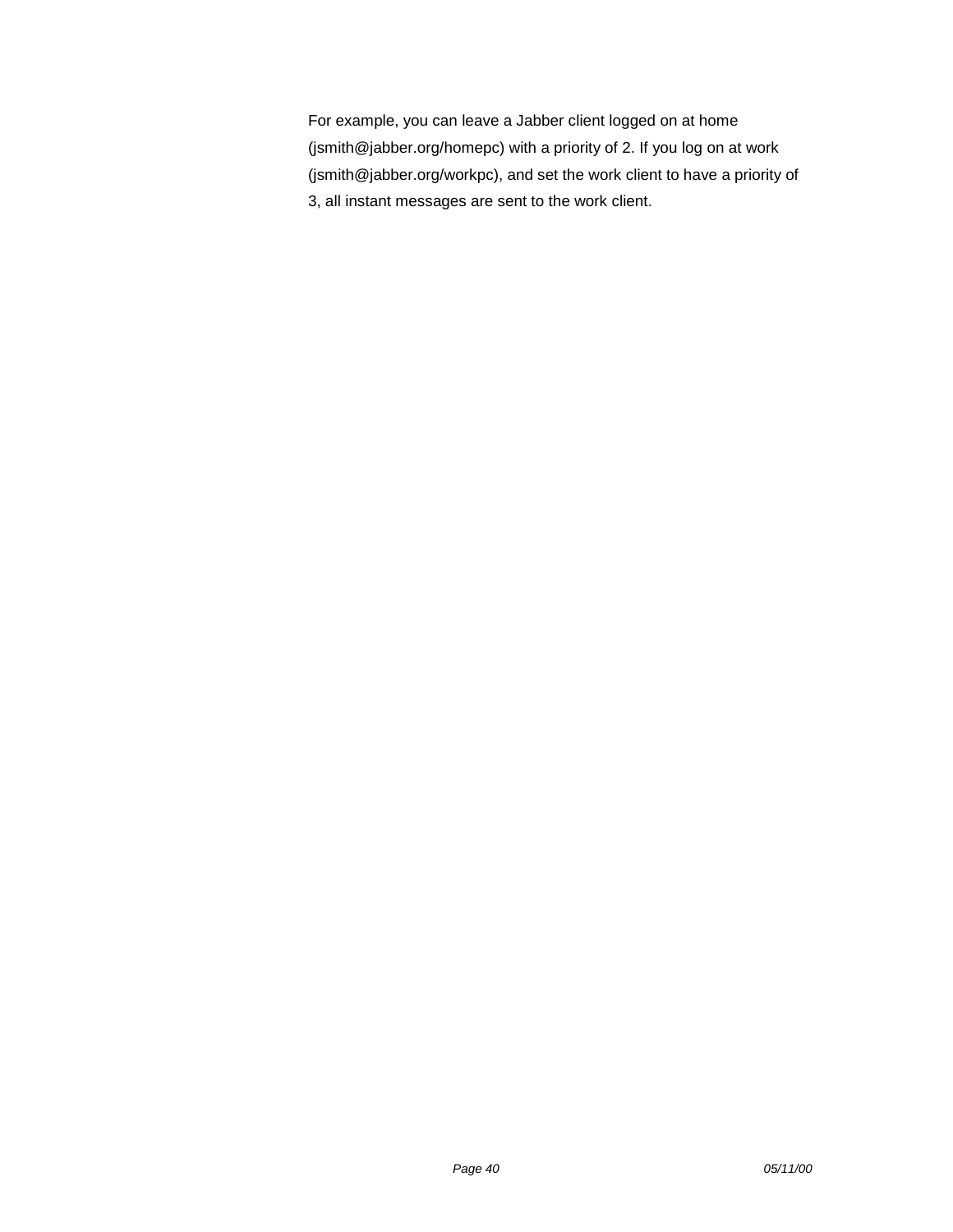# <span id="page-40-0"></span>**Basic Transport Operations**

A transport is a special server with the sole purpose of bridging from Jabber to other services (IRC, ICQ, AIM, etc.<sup>\*</sup>). When a user logs onto Jabber, a thread is created in the transport to handle all communications to and from that user. In addition, a separate thread is created in the transport for each service that the user is subscribed to. For example, the user would have a separate ICQ thread and a separate AIM thread. Each of these threads is in the appropriate native protocol. For example, the ICQ thread is in the ICQ native protocol.

Each service is handled by one transport process. Within each process, there is a thread for Jabber communications and a thread for the service's native protocol.

## **Connections**

Each connection, using its native protocol library, lives within its own thread. For example, the ICQ connection uses the ICQ protocol library, and all ICQ messages are sent and received in this thread. The thread blocks on the I/O for that connection, and blocks on a message port for the Jabber side.

All incoming Jabber data arrives via Etherx. Every incoming Jabber packet is checked for the from="jid" to ascertain the owner of the data. A global table contains all the existing connection threads. The owner of the incoming packet is checked against that list. If there is an existing connection from that owner, the packet is sent via a message port to that connection thread. If the global table contains an owner with an ID of "user@host", any "From" IDs of the type "user@host/resource" will also match and be forwarded.

## **Registration**

l

Each IQ registration submission starts a special thread to handle the submission. If the native protocol supports new account creation, a

<sup>∗</sup> See "Compatibility Disclaimer" on page 7.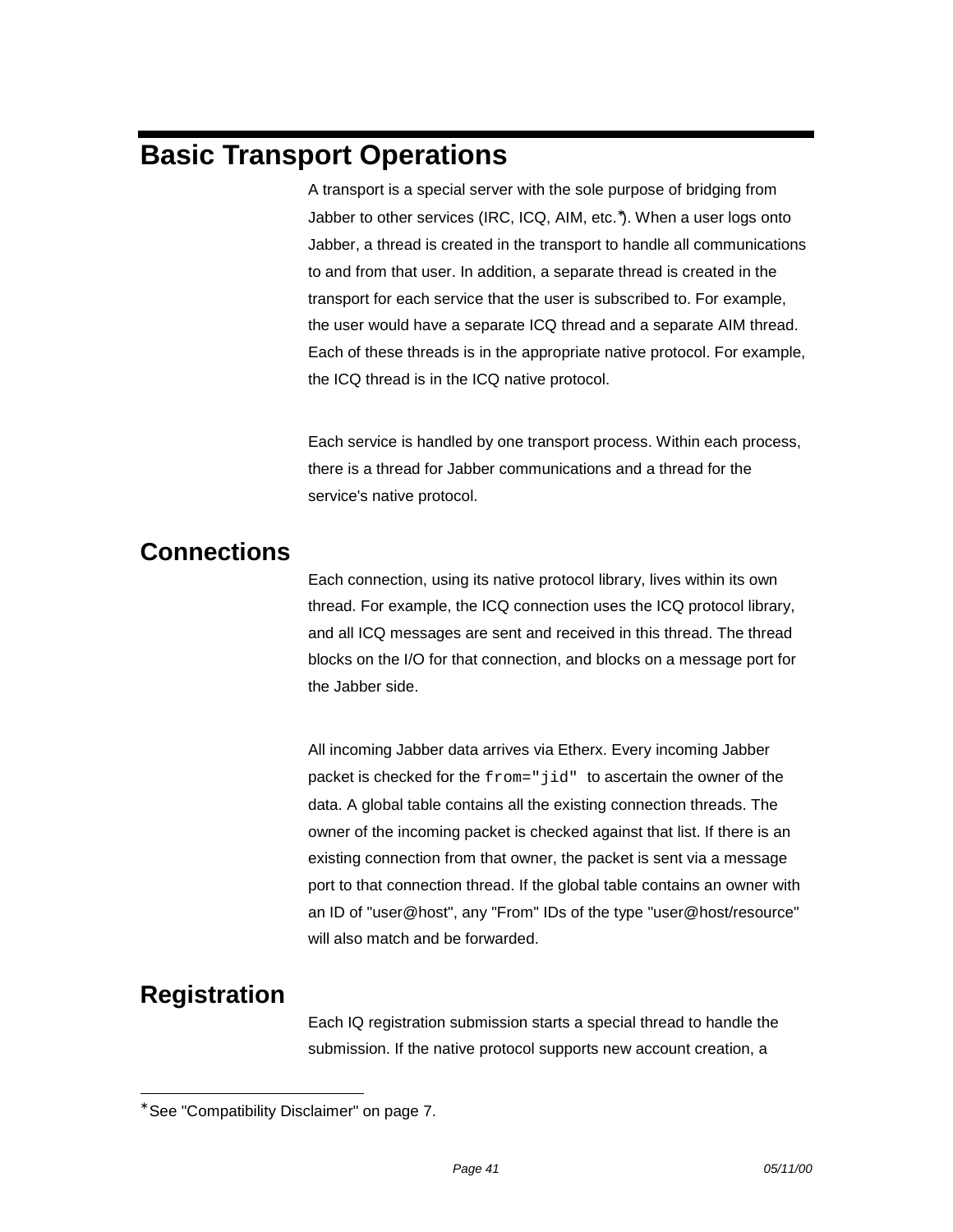thread can be started to create new accounts. If the registration is for an existing account, a thread is started to authenticate and check the credentials submitted. If the registration is successful, the thread confirms the IQ registration (type="result"). If it fails, it returns an error (type="error").

### <span id="page-41-0"></span>**Contact Management**

When a user logs on to the server, a notice is sent to each client that has subscribed to the user's presence information. The user may also be subscribed to various IM services so that the presence information is also sent to them. This effectively logs the user onto these services as well. As soon as the user is logged onto a separate IM service, Jabber creates a Contact List that will store the names of the people that the user is subscribed to on the service. For example, when the user sends subscription information to AIM, Jabber creates a contact list to store the names of the people on the user's buddy list for AIM. This list of ID's is used as the approved contact list for the native protocol.

If a packet cannot be delivered to a connection using the Connection protocol, the server stores it in a temporary file called the "buffer". For example, if the user sends notice of its presence to AIM users before sending its presence to the AIM server (i.e. logging on), Jabber stores the subscription in the buffer. The buffer stores all incoming presence availability packets for a short period of time (a minute or two). If the user cannot communicate with the appropriate server, the buffer times out. When connections are established with the appropriate server, the list passes from the buffer into a Contact List.

### **Presence**

With a successful registration, the transport needs to know whenever the owner comes online, so it sends a presence subscription request to the submitter. The special presence subscription is sent with a "from" attribute generated by the transport, with embedded data needed to login to the native protocol. The "from" of the presence subscription might look like:

"transport.example.net/registered?from=user@host&user name=Jane&password=secret"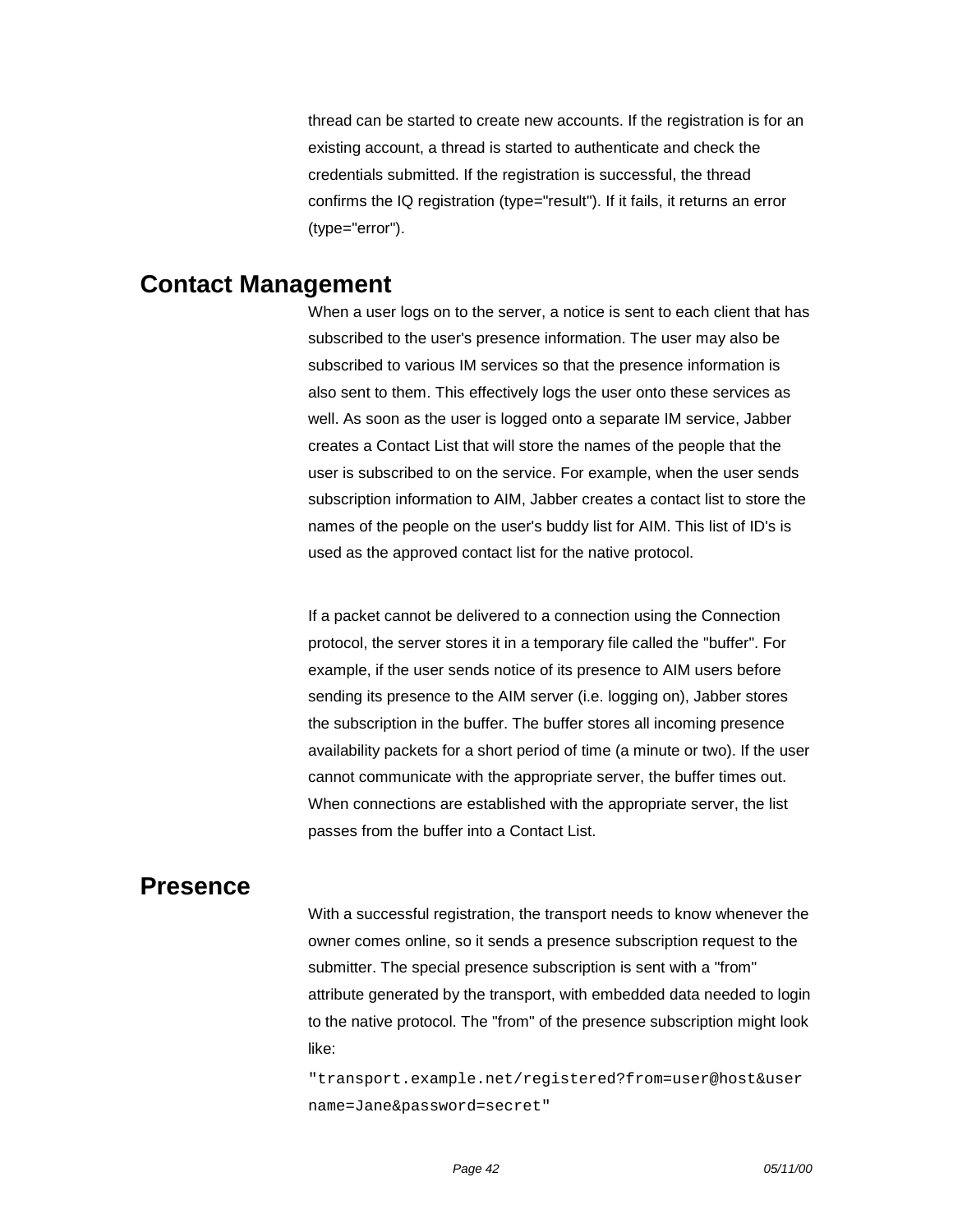New presence announcements to the special registered resource will send a new connection thread and create an entry in the global table with the registered owner ID. This connection thread, upon logging in, should send presence back to the owner. The connection thread can then use the buffer to extract the approved roster for the native protocol, and should accept new incoming presence announcements from the owner and modify this list appropriately. Any received presence from the native protocol regarding any of the ID's on the approved roster should be sent to the owner with the correct "from" ID.

Messages are bridged from the owner to the appropriate mapped ID in the connection thread. Incoming native protocol messages are sent to the owner with the correct "from" information.

All incoming presence sent to the special registered address should be stored in a presence proxy until it is determined if the owner is available based on the availability of all their resources.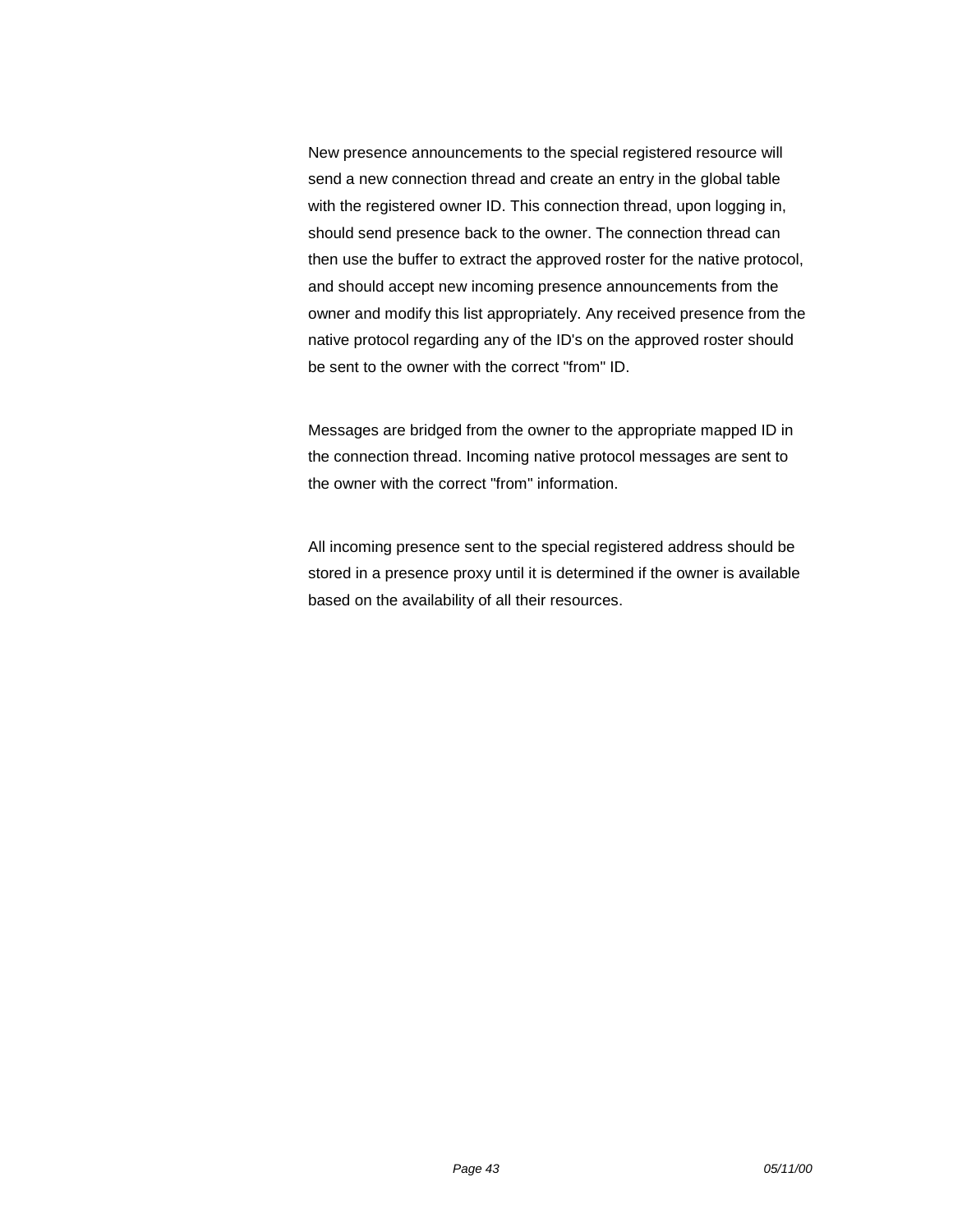# <span id="page-43-0"></span>**Group Chat**

Group chat allows more than two people to participate in a single conversation. The GUI often resembles IRC: a list of participants on one side, the main window for the messages, and a small entry box at the bottom. Within Jabber, a group chat participant is identified via the format groupname@groupchatserver/nickname. The single room is identified as groupname@groupchatserver, and each participant is identified with a unique resource representing their nickname.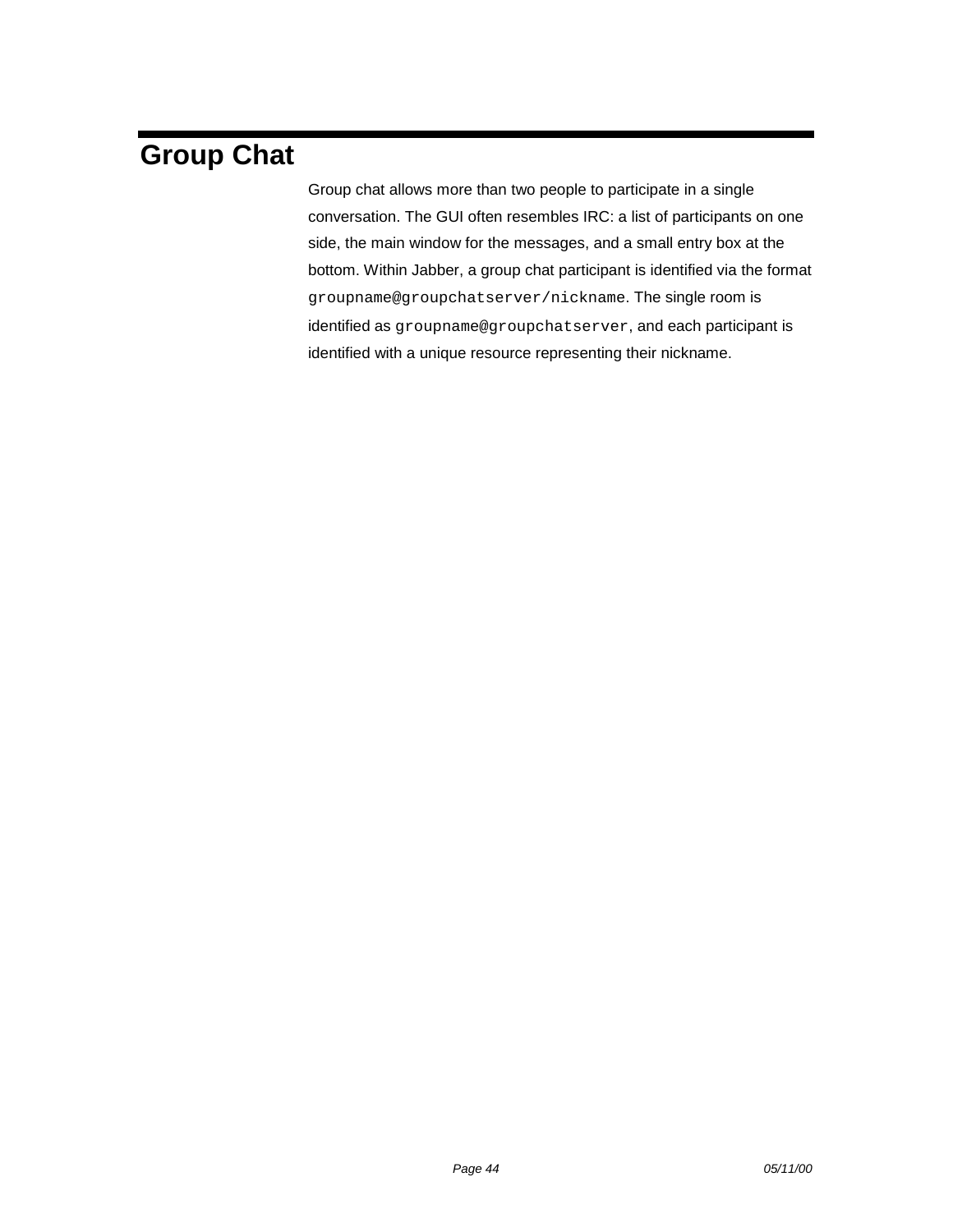# <span id="page-44-0"></span>**Conclusion**

The technology described in this white paper can be implemented in a number of ways. Because Jabber is open-source, a variety of clients have been developed by programmers in the open-source movement. Development of new clients continues on an on-going basis.

Jabber.com, Inc. is also writing client software for Jabber. It is currently releasing JabberIM 1.0 for Windows with the following feature set:

- Communicate with other instant messaging services, including AIM, ICQ, and Yahoo! Messenger<sup>\*</sup>.
- Manage messages, including sending, receiving, filtering, and threading them.
- Queue messages when your client is offline.
- Manage contacts, including finding, viewing, adding, editing, and removing them.
- Send invitations to contacts to participate in conversations.
- Manage groups, including creating and removing them.
- Participate in one-to-one chats, or in group chats.
- Manage your client settings, including changing nicknames, creating accounts, changing server connections, and logging on or off.
- Learn to use JabberIM using online Help.
- Manage your profile to include either minimal or more extensive vCard information.

More information on this technology is available by contacting Jabber.com, Inc. at 303-296-9200 or at http://www.jabber.com.

l

<sup>∗</sup> See "Compatibility Disclaimer" on page 7.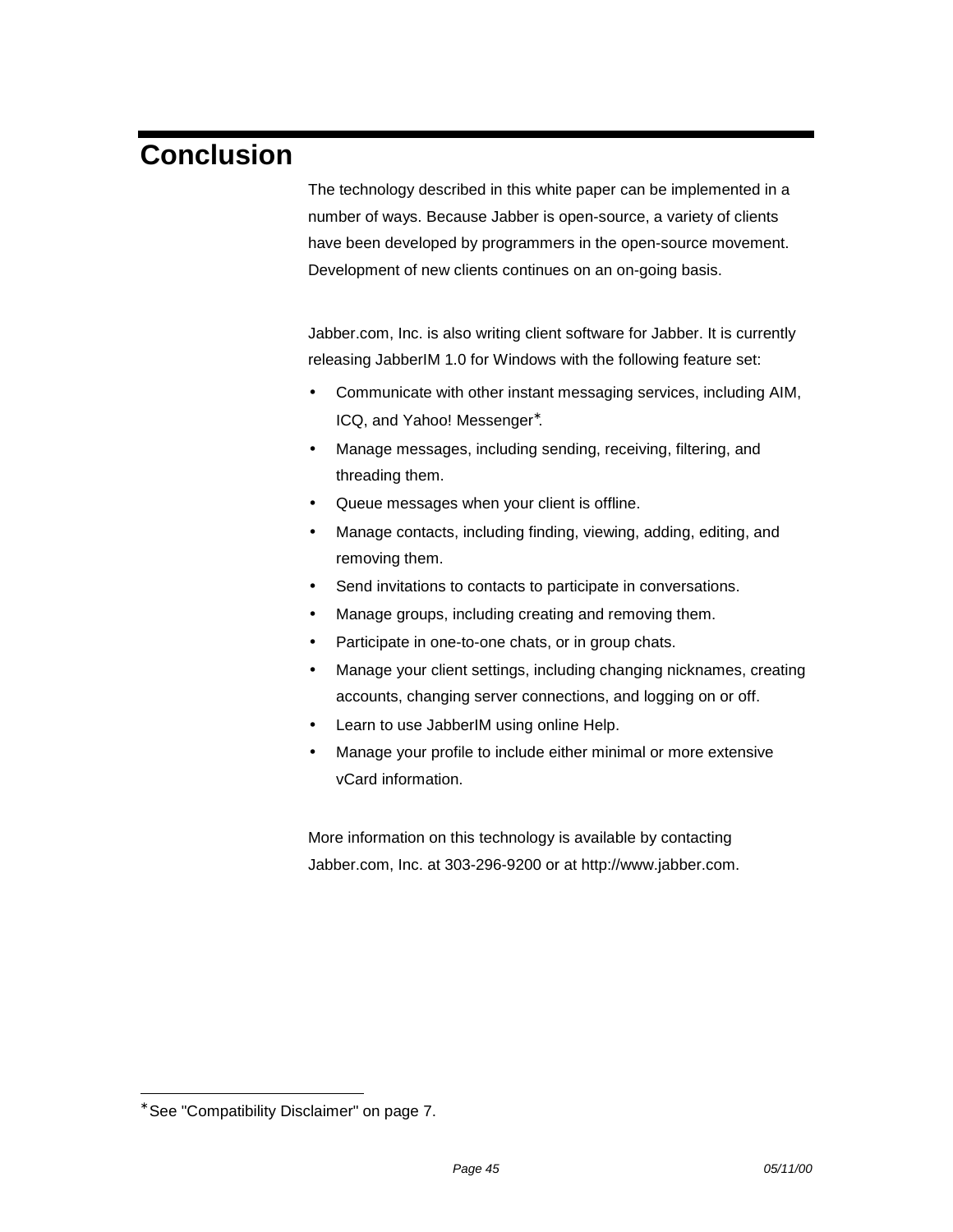# <span id="page-45-0"></span>**Glossary**

**Attribute** – An attribute provides further information about an XML element.

**Authenticate** – Verify that the client is a valid user on the system.

**Buffer** – A temporary file that holds presence information until the user is logged onto the relevant service.

**Client** – Software installed on the end user's system that can communicate with Jabber servers and participate in Jabber chat sessions.

**Distributed Servers** – A system of interlinked, but independent servers. Each server can perform the full functions of the software without reliance on another server. For example, email runs on a system of distributed servers.

**DNS** - Domain Name Server

**Elements** – elements describe a document's content and structure. Most elements come in pairs.

**Entity** – Any separate and distinct presence on Jabber (i.e. a client or a server).

**FQDN -** Fully Qualified Domain Name

**Group Chat** – A chat session with three or more participants.

**GUI** - Graphical User Interface.

**Instant Messaging** (IM) - text-based conversations in real time.

**IQ** (Info/Query) – a command for getting information from an entity or setting information for an entity.

**IETF** (Internet Engineering Task Force) – the group that records recommended protocols for internet development.

**IRC** – Internet Relay Channel, a service for instant messaging.

**Jabber** – An XML based system for instant messaging.

**Jabber Client Libraries** – A client access library currently under development to assist programmers with developing new clients for Jabber®. It will provide the transport information necessary to communicate with Jabber servers, and enable programmers to focus on coding the GUI of their client.

**JID** (Jabber ID) - Jabber Identifiers are used both externally and internally to express ownership or routing information. The IDs are formed of a domain, node, and resource in the following format: user@host/resource or[node@]domain[/resource].

**MX** – Mail Exchange Server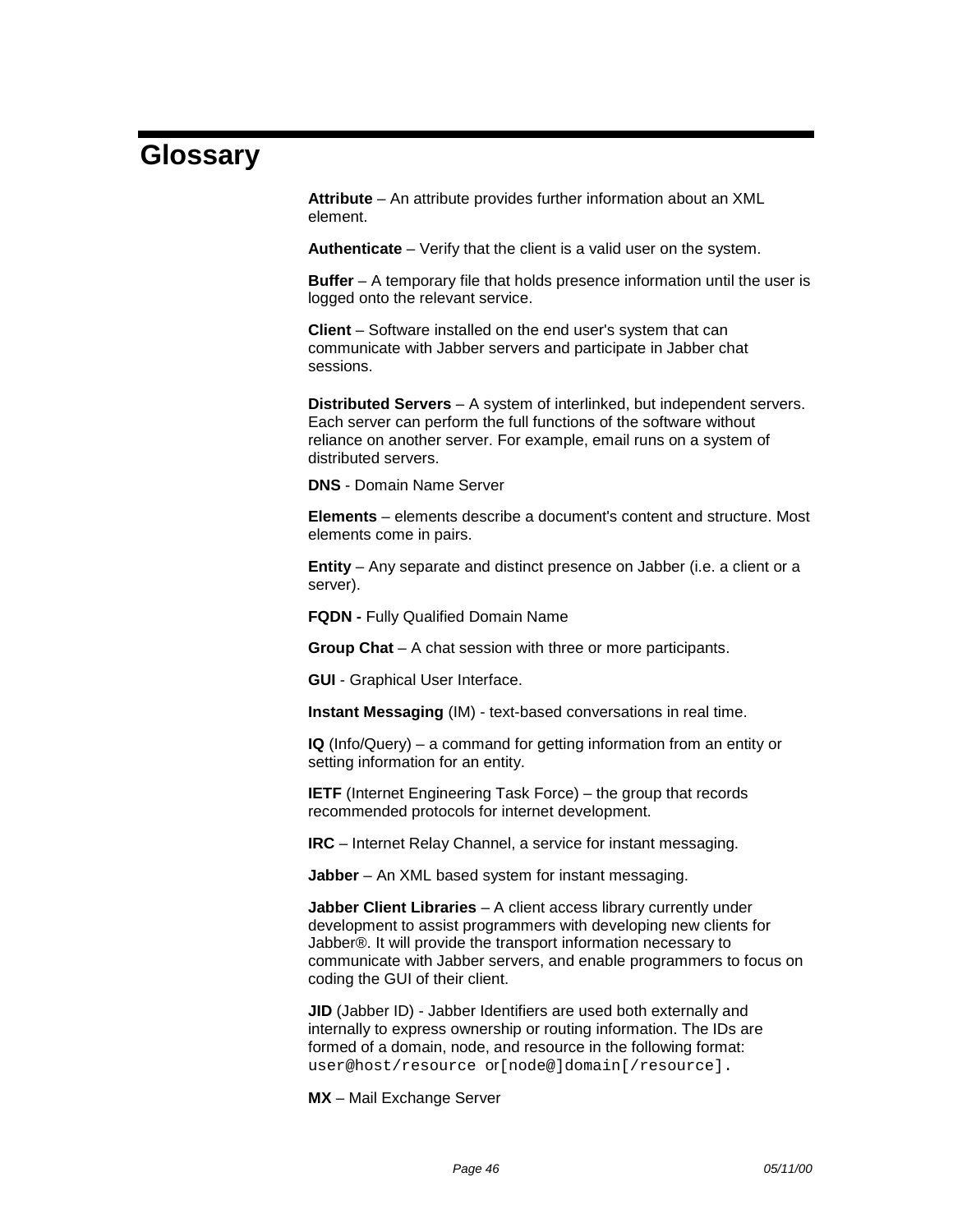**Native Protocol** – The protocol native to a specific service. For example, The AIM transport communicates with AIM using AIM's native protocol.

**Open Source** – a programming movement characterized by creating "open" code that can be modified or distributed without paying a licensing fee. Members of the movement participate voluntarily in the development of the code and typically publish new code on the Internet for common use. More information about this movement can be found at [http://www.opensource.org/osd.html.](http://www.opensource.org/osd.html)

**Presence** – Information indicating whether or not a user is online and available. For example, a user may be online, and have a status of "away".

**Primary Resource** – The resource to which Jabber directs all communications for a user. For example, a user may be logged onto a home PC and a work PC. The Jabber server directs all communications to the resource with the highest priority (the primary resource).

**Probe** – A probe searches for presence information.

**Protocol** – A formalized set of instructions that developers follow when creating Jabber applications.

**Resource** – The hardware used to access Jabber. For example, a home PC, a work PC, and a palm pilot are separate resources.

**Roster** – The client's preferences, including the subscription list, stored in the client's account on the Jabber server.

**Server** – The Jabber server is the software that connects and communicates with other servers. All communications for a client are directed to the server and then passed to the client. All client preferences and data are stored on the server.

**Subscription** – A subscription is a request to send and/or receive presence information from contacts each time you log onto Jabber.

**Syntax** – Rules that must be followed when using a protocol to ensure that the attributes, elements and other information is arranged in the correct order to be interpreted by entities on the system.

**Transport** – A special server with the sole purpose of bridging to other IM services (IRC, ICQ, AIM, etc.).

**URI** - Uniform Resource Identifier.

**XML** – eXtensible Markup Language. A specification for designing web documents that allows developers to transmit data between applications or organizations.